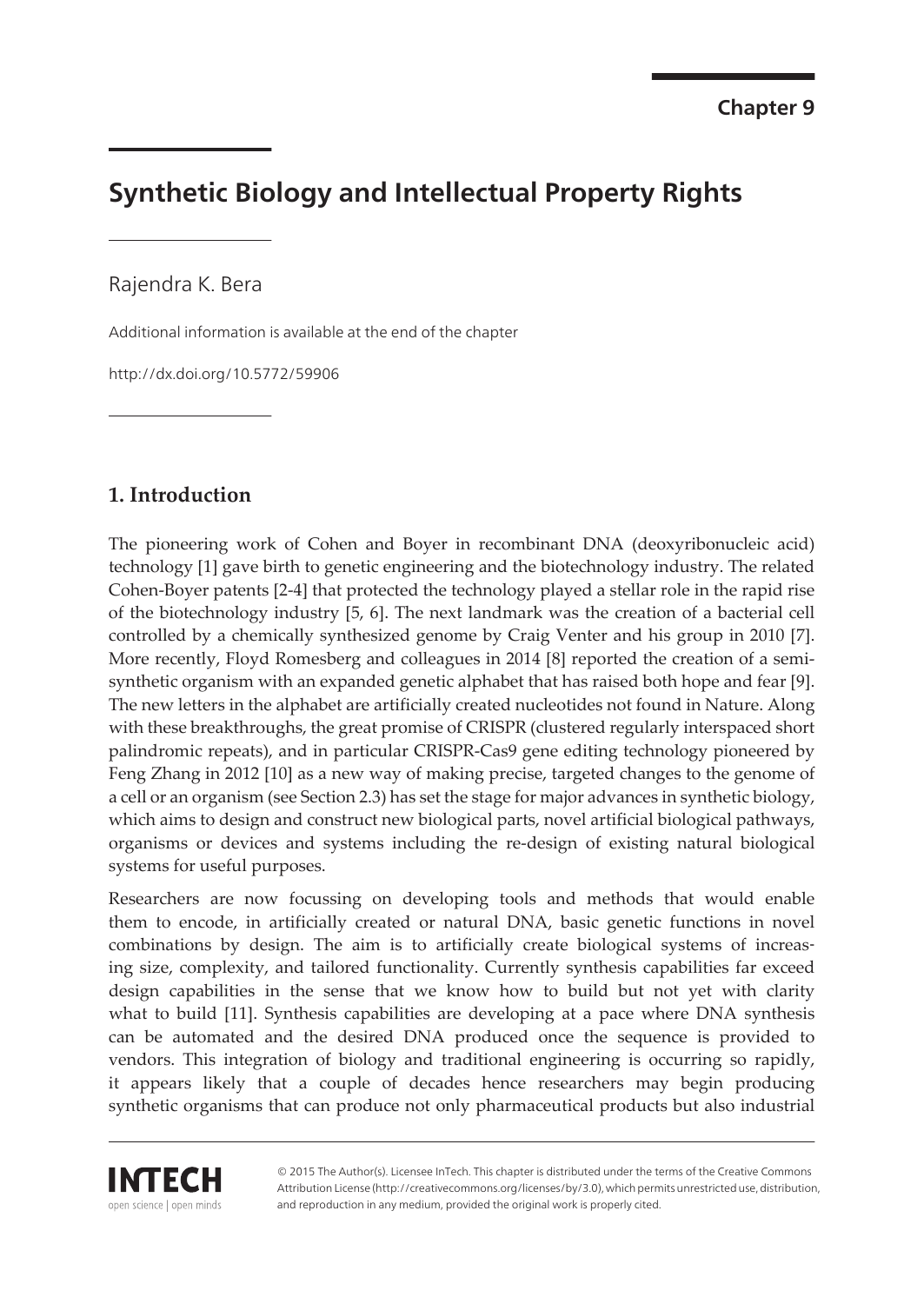products such as bio-fuels on a commercial scale. Possible socio-economic benefits from synthetic biology research is thus enormous, but then so is the possibility of the technology's misuse. The concerns range from bioethical and environmental worries to bio-terrorism, say, by malicious release of genetically engineered viruses targeted at specific ethnic groups. The main concern here is the illegal creation and growth of bioweapons.

The socio-economic promise of synthetic biology has spurred both public and private investments and made people introspect about its consequences and impact on human society. All players involved in creating and commercialising this knowledge-and-capital intensive emerging technology are obviously deeply interested in knowing how they would gain or lose from the intellectual property (IP) system in place and whether that system needs to be changed, replaced, or abolished from their respective perspective.

DNA as an information carrier gained currency in the 1950s with the discovery of the doublehelix structure of cellular DNA by James Watson and Francis Crick in 1953 [\[12](#page-32-0)]. Prior to that biologists talked of biological "specificity". In 1953, Watson and Crick noted: "...it therefore seems likely that the precise sequence of the bases is the *code* which carries the genetical *information*..." (Emphasis added) [[13\]](#page-33-0). Now the language of information is pervasive in molecular biology—genes are linear sequences of bases (like letters of an alphabet) that carry information (like words) for the production of proteins (like sentences). The process of going from DNA sequences to proteins we use words like "transcription" and "translation", and we talk of passing genetic "information" from one generation to another. It is rather uncanny that molecular biology can be understood by ignoring chemistry and treating the DNA as a computer program (with enough input data included) in stored memory residing in a computer (the cellular machinery). It is this aspect that bioinformatics exploits. It is analogous to viewing Euclidean geometry not in terms of drawings but in terms of algebra. In our current understanding, DNA is an informational polymer. It is a vast chemical information database that *inter alia* carries the complete set of instructions for making all the proteins a cell will ever need. As Albert Lehninger lyrically put it, understanding the DNA is the study of "the molecular logic of the living state." [\[14](#page-33-0)].

The intellectual property (IP) system, as it stands, did not anticipate the convergence of the patenting of information carrying living matter, a knowledge-based global economic system, and the ascendancy of a research-centric and innovative biotechnology industry. Therefore, the IP system is already under great strain because biotechnology related IP has been patched onto an existing patent system in an *ad hoc* manner. For example, in the complex legal maze, intellectual property rights (IPR) related to DNA synthesis, which is at the core of synthetic biology, may be inadvertently infringed by DNA synthesis companies in terms of enforceable trade secret, trademark, copyright or patent laws, simply by constructing DNA sequences for their clients [\[15](#page-33-0)].

That the DNA is an information encoded molecule, makes the interpretation of IP laws that much more difficult by judges who are generally ignorant about the deep science that supports biotechnology. Indeed organisms are defined by the information encoded in their genomes, and since the origin of life that information is believed to have been encoded using a two-base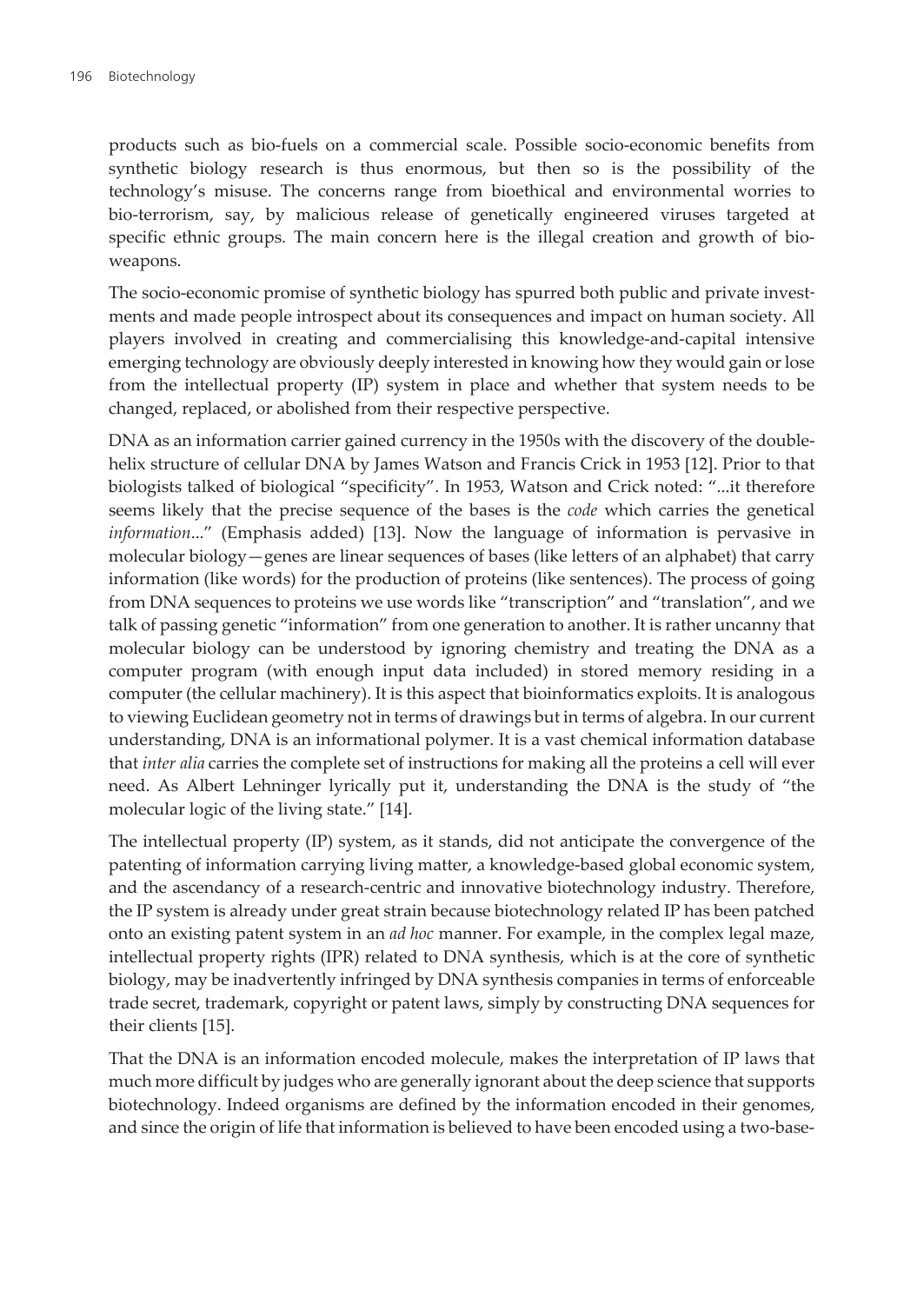pair genetic alphabet (A–T and G–C). Recent research has expanded the alphabet to include several man-made unnatural base pairs (UBPs) which can be efficiently PCR-amplified and transcribed in vitro and whose unique mechanism of replication has been characterized. Clearly, the expansion of an organism's genetic alphabet leads us into unknown scientific territory related to DNA replication, gene expression, unknown proteins, DNA repair, etc. [\[8\]](#page-32-0). While the core principles of synthetic biology are common to those of well-practised recombinant DNA techniques, the biggest differences lie in the size, scope, accuracy, and speed of genetic changes that can now be accomplished [[16\]](#page-33-0). Note that genetic modification incorporates DNA from one species into another; genome editing introduces new mutations into an organism's own DNA (similar to what Nature does or we do through selective breeding but on an accelerated time scale).

The critical IP issue in synthetic biology is determining, in an equitable manner, the nature of the IP rights to be allocated, to whom they should be allocated and the context in which they should be allocated for the overall socio-economic benefit of society. This chapter therefore briefly introduces synthetic biology and its relevance to human society, the intellectual property it may generate, equitable modes of protecting the generated intellectual property, and suggests changes to patent laws keeping in mind the changing socio-economic circumstances in which it must operate.

This chapter is written for young researchers and students in synthetic biology for whom a basic understanding of IPR issues related to their subject has assumed great importance.

# **2. Synthetic biology — Its aims and relevance**

Synthetic biology is a revolutionary development in life sciences. It is highly multidisciplinary where molecular biology, physical sciences and engineering merge to design and construct new biological parts, novel artificial biological pathways, organisms or devices and systems including the re-design of existing natural biological systems for useful purposes. We may call it bioengineering. It has already produced tumour-seeking microbes for cancer treatment, photosynthetic systems to produce energy, artificial life, etc. Like engineering, it too aims to produce standardized components and connectors, manufacturing and assembly processes, test vehicles and certification processes, etc. to enable production and marketing of increasingly sophisticated and functional systems on a mass scale. In a sense, "Synthetic biology is the engineering of biology: the synthesis of complex, biologically based (or inspired) systems which display functions that do not exist in nature. This engineering perspective may be applied at all levels of the hierarchy of biological structures – from individual molecules to whole cells, tissues and organisms. In essence, synthetic biology will enable the design of 'biological systems' in a rational and systematic way." [\[17](#page-33-0)].

Enormous expectations rest on future advancements in systems biology as it has the potential to radically change the way we approach key technologies, such as medicine and manufacturing. Current efforts have focused on creating highly generic capabilities (the building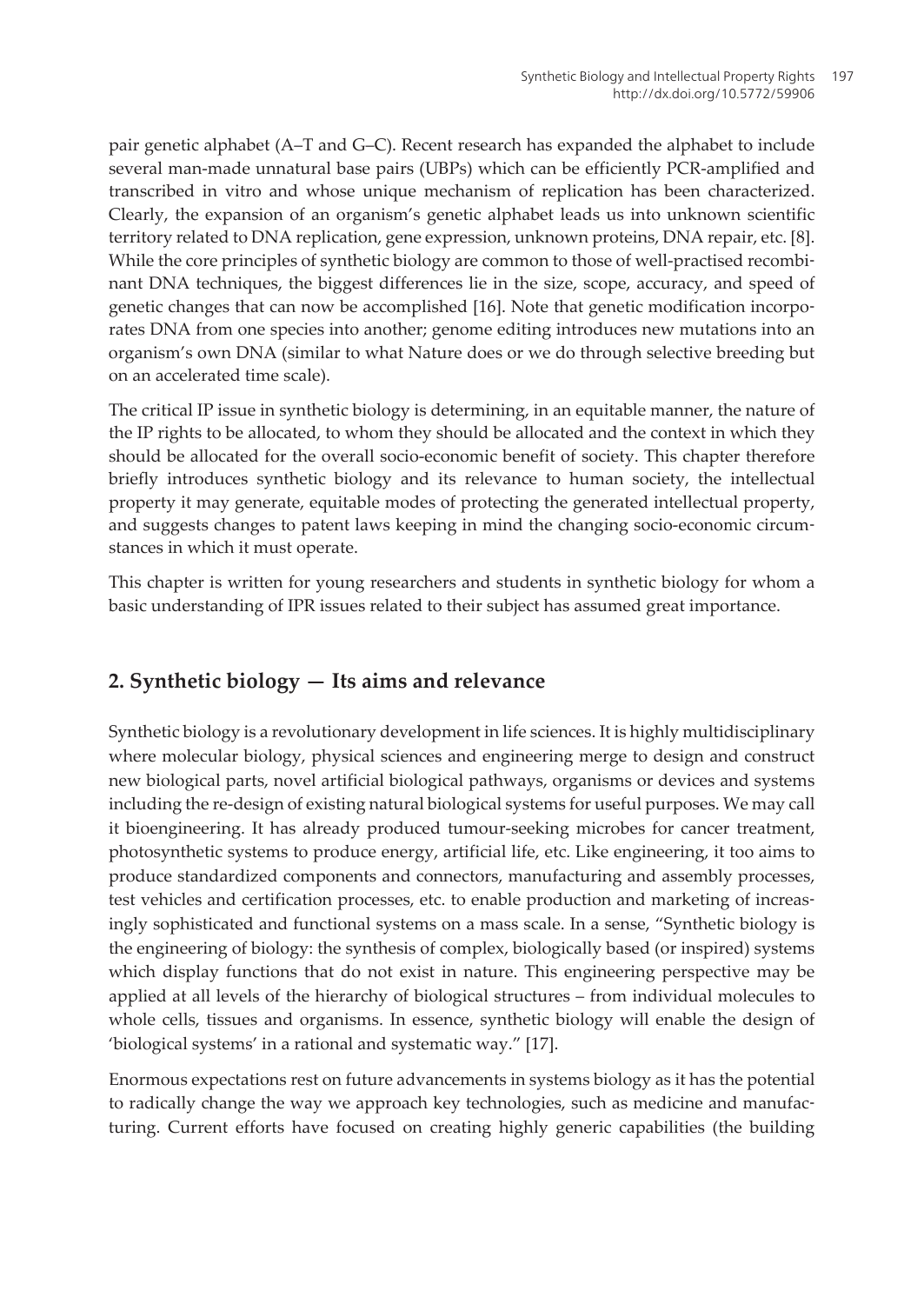blocks) in the form of bio-tools and bio-processes that can be scaled for industrial application. Given the high intellectual calibre of the synthetic biology research community, it appears inevitable that the scientific knowledge they produce and place in the public domain will quickly be translated into industrial applications of high economic value by equally talented industry researchers. This raises obvious concerns about the ownership and control of generated intellectual property that may lead to high commercial value in a twenty-first century economy that truly belongs to the life sciences. The key enabling technology is DNA synthesis. The workspace includes microbes, mammalian cells, plants, etc. Its applications include therapeutics, energy (e.g., fuels), chemicals, agriculture, etc.

The pioneering paper of Watson and Crick [\[12](#page-32-0)] that elucidated the double helix structure of cellular DNA has been hailed as the greatest discovery in biology since Darwin's theory of evolution. In their paper, they showed that the structure was made possible by the unique base pairing of nucleotides guanine (G) with thymine (T), and adenine (A) with cytosine (C), each member of a pair belonging to opposing strands. It is this pairing that allows base pairs to be arbitrarily stacked as a double helix. In a famous understatement, they wrote: "It has not escaped our notice that the specific pairing we have postulated immediately suggests a possible copying mechanism for the genetic material." It was the potential for explaining biological function of DNA that led to the widespread acceptance of the double helix model rather than any compelling structural evidence. The helical structure was not rigorously determined by X-ray crystallography until the late 1970s [\[18](#page-33-0)]. Whereas cells were regarded as the basic building blocks of living organisms during the nineteenth century, the Watson and Crick paper [[12\]](#page-32-0) shifted attention from cells to DNA molecules in the middle of the twentieth century, when geneticists began to seriously explore the molecular structure of genes.

In his 2013, State of the Union message, President Barack Obama said:

If we want to make the best products, we also have to invest in the best ideas... Every dollar we invested to map the human genome returned \$140 to our economy... Today, our scientists are mapping the human brain to unlock the answers to Alzheimer's... Now is not the time to gut these job-creating investments in science and innovation. Now is the time to reach a level of research and development not seen since the height of the Space Race.<sup>1</sup>

On 02 April 2014, President Obama unveiled a bold new research initiative designed to revolutionize our understanding of the human brain.<sup>2</sup> The BRAIN (Brain Research through Advancing Innovative Neurotechnologies) initiative's ultimate aim is to help researchers find new ways to treat, cure, and even prevent brain disorders, such as Alzheimer's disease, epilepsy, and traumatic brain injury. Undoubtedly, synthetic biology will play a signal role in this initiative and much of the needed basic research will happen in the universities.

<sup>1</sup> See http://www.whitehouse.gov/the-press-office/2013/02/12/president-barack-obamas-state-union-address.

<sup>2</sup> Fact Sheet: BRAIN Initiative, The White House, 02 April 2013, http://www.whitehouse.gov/the-press-office/2013/04/02/ fact-sheet-brain-initiative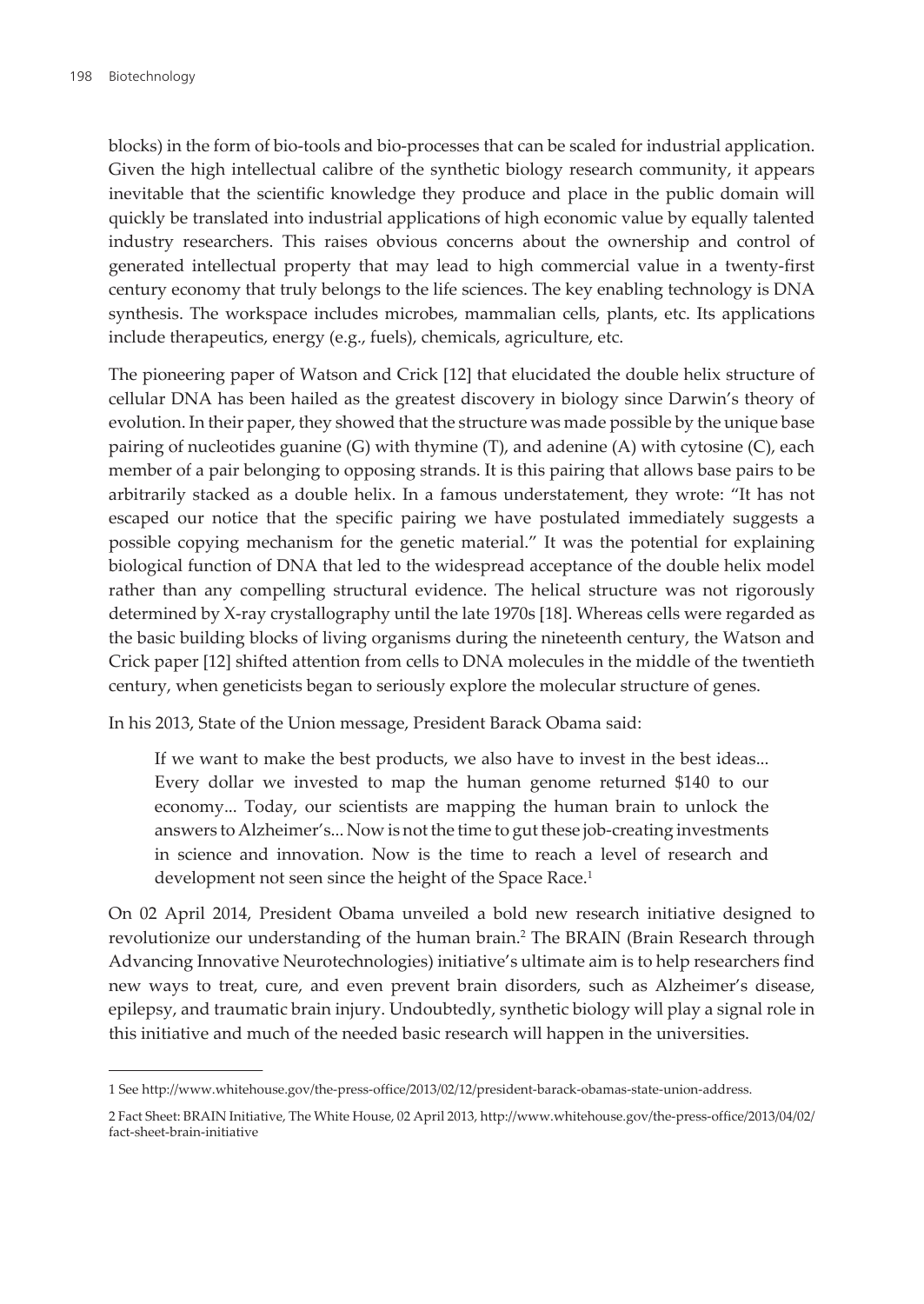### **2.1. DNA carries information**

DNA is Nature's digital recording medium. The molecular instructions for creating living organisms are encoded in the complex DNA molecule, a portion of which passes from parent to offspring during the reproduction process. Natural DNA is a linear sequence of four types of nucleotides: A, T, G, and C. Each organism's DNA sequence is unique and autobiographical; it determines an organism's unique characteristics, *e.g.*, the colour of a person's eyes, the shape of his nose, his resistance to disease, etc. Other molecules in a biological cell "read" the DNA sequence and set in motion the physical and chemical processes the cell calls for. For example, the vast information carried by the DNA includes the complete set of instructions for making all the proteins a cell will ever need. Over the years biologists have discovered certain tricks for manipulating DNA in a manner similar to manipulating character strings in a text. For example, they can copy DNA fragments using the polymerase chain reaction (PCR) or clone it using a cloning vector; cut DNA using molecular scissors called restriction enzymes; join two complementary DNA strands into a double-stranded molecule in a process called hybridization; and measure the size of DNA fragments without sequencing them using a technique called gel-electrophoresis. The enormous potential of CRISPR genome editing technology lies in its ability to precisely insert DNA into a cell in vivo. For example, CRISPR, allows one to snip out mutated DNA and replace it with the correct sequence. It thus offers possible means of treating many genetic disorders [\[19](#page-33-0)].

### **2.2. The extended DNA alphabet**

Since the late 1990s, researchers have discovered that DNA construction can be extended beyond the natural bases (C, G, A, and T) to include man-made ones and artificial DNA constructed. An expanded "DNA alphabet" will obviously allow cramming of more information by way of larger variety of coding patterns for a given number of nucleotides comprising a DNA strand, *e.g.* an extended genetic code and thus enable a wider range of applications from precise molecular probes and nano-machines to useful new life forms. [\[20](#page-33-0), [21\]](#page-33-0).

Watson and Crick [[12\]](#page-32-0) showed that natural bases form two base pairs (A-T, G-C) as a result of specific hydrogen bonding patterns. The unnatural base pairs created by Romesberg's group [[8](#page-32-0)] too pair stably and selectively in DNA. These new base pairs draw upon unnatural hydrogen-bonding topologies as well as upon shape complementarity and hydrophobic forces as opposed to only hydrogen bonding in natural pairs and are also synthesized with high fidelity by DNA polymerases. Romesberg *et al* have succeeded in creating DNA strands using the two natural base pairs and a third unnatural base pair of their design with high fidelity [\[8\]](#page-32-0). In a sense, researchers may well be anticipating and pre-empting evolutionary events that left to themselves would have taken a few million years to occur.

### **2.3. CRISPR technology**

CRISPR technology is a new way of making precise, targeted changes to the genome of a cell or an organism. CRISPRs are often associated with cas genes that code for proteins related to CRISPRs. By inserting a plasmid containing cas genes and specifically designed CRISPRs, an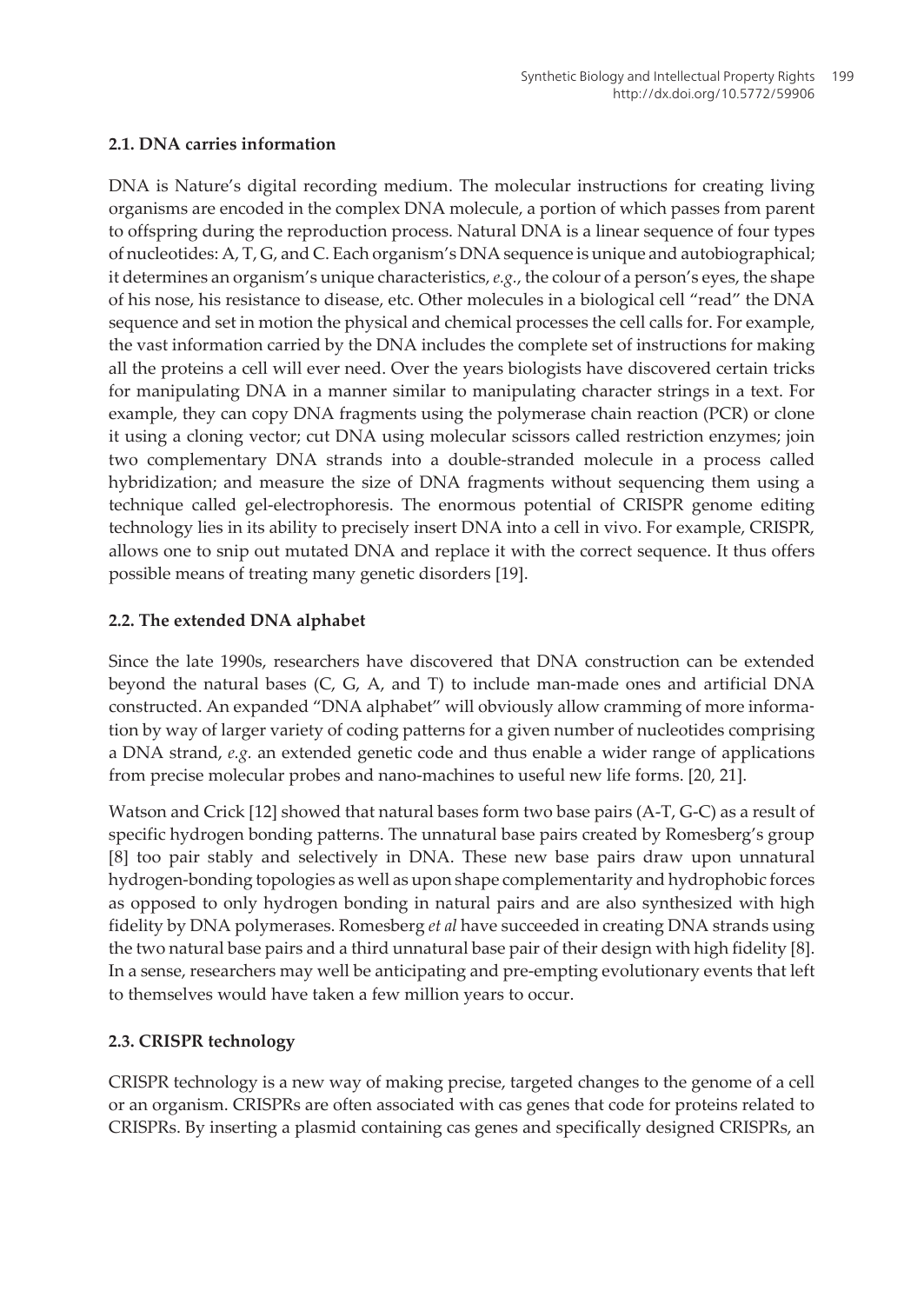organism's genome can be cut at any desired location. Since its invention in 2012, the CRISPR/ Cas system has been widely used for gene editing (silencing, enhancing or changing specific genes) in basic research. The importance of the CRISPR/Cas adaptive immune system is that it is a prokaryotic immune system that confers resistance to foreign genetic elements such as plasmids and phages and provides a form of acquired immunity. CRISPR spacers recognize and silence these exogenous genetic elements like RNAi in eukaryotic organisms. It is in building the elaborate system of DNA-cutting proteins and guide RNA sequences that requires extensive engineering to function in eukaryotic cells, and to insert new genes where the targeted host DNA is excised. For a quick introduction to CRISPR technology, see [\[22](#page-33-0)].

On 15 April 2014, the USPTO issued the first patent (US8697359, CRISPR-Cas systems and methods for altering expression of gene products) to cover CRISPR-Cas9 gene editing technology to Feng Zhang, the sole inventor, just six months after the patent application was filed on 15 October 2013. The patent is assigned to MIT, and the Broad Institute with Broad managing the patent's licensing. The patent claims a modified version of the CRISPR-Cas9 system that is found naturally in bacteria and which microbes use to defend themselves against viruses. The patent, *inter alia*, claims methods for designing and using CRISPR's molecular components. It is widely expected that Broad will adopt a liberal licensing policy that would make the technology available to scientists for research around the world.

CRISPR is already revolutionizing biomedical research because it provides a very efficient way of recreating disease-related mutations in lab animals and cultured cells. It also holds the promise of treating genetic diseases in humans in unprecedented ways, *e.g.*, by directly correcting mutations on a patient's chromosomes. Mental illnesses too may find similar remedies. Since 2012, CRISPR's use in research has spread like wildfire. The chemistry behind the Cas9 protein is still being explored.

### **2.4. NGS + CRISPR technologies**

The first generation DNA sequencing developed in 1975 by Edward Sanger [[23\]](#page-33-0) remained the gold-standard for two and a half decades. It was used in the Human Genome Project that cost \$3 billion and 13 years to sequence the human genome and was completed in 2003. In comparison, next-generation sequencing (NGS) use non-Sanger based, high-throughput technol‐ ogies to sequence millions and billions of DNA strands in parallel, are much faster and cheaper. In fact, an entire genome can be sequenced in a day. And when it is coupled with powerful computational algorithms, say, to answer questions related to mutational spectrum of an organism on a genome-wide scale, we have phenomenal opportunities to understand our biological selves. Targeted sequencing facilitates discovery of disease causing mutations for diagnosis of pathological conditions, and of genes and regulatory elements associated with disease [[24,](#page-33-0) [25](#page-34-0)]. For trends in DNA sequencing costs, see http://www.genome.gov/sequen‐ cingcosts/. (In 2014, it was less than \$0.1 per raw mega-base of DNA sequence compared to about \$1k in 2004; during 2007-2010, the cost fell sharply.) NGS is not yet ready for clinical use.

For recent advances in CRISPR-Cas9 technology see [[26\]](#page-34-0). In principle, NGS and CRISPR technology together would allow one to change a genome at will to almost anything one wants and even elicit enough detailed information about disease risks, ancestry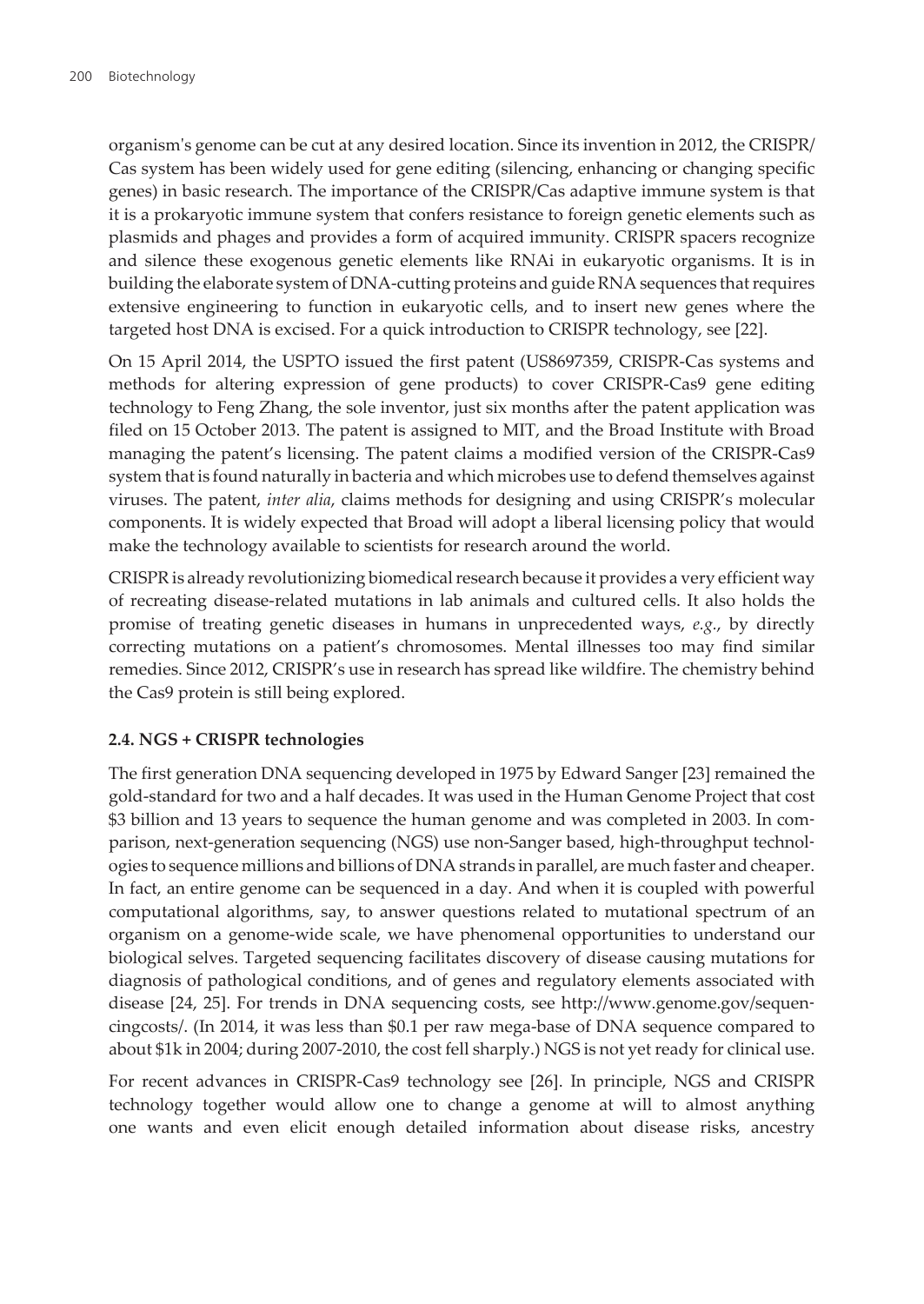and other traits of a person to determine his identity. Clearly, such advances raise privacy, ethical, legal, and other social issues that are presently barely understood and therefore need careful study. A NIH initiated study in the U.S. [\[27](#page-34-0)] notes: "The ongoing evolution of genomic research and health care requires a continuing analysis of the normative underpinnings of beliefs, practices and policies regarding research, health and disease. In addition, as personal genomic information permeates many aspects of society, it has profound implications for how we understand ourselves as individuals and as members of families, communities, and society--and even for how we under‐ stand what it means to be human. Long-held beliefs about the continuum between health and disease may be transformed, as will concepts of free will and responsibility."

# **3. Intellectual property rights — Its aims and relevance**

Forms of intellectual property rights (IPR) are copyright, trademark (including service mark and geographical indication), trade secret, and patent. Depending on the type, government granted rights enable owners to select who may access and use their property and to protect it against infringement. Since the protections granted by a government vary from jurisdiction to jurisdiction, the acquisition, registration, or enforcement of IPR must be pursued or obtained separately in each territory of interest. Intellectual properties, in general, are creative ideas and expressions of the human mind that have commercial value. The owner of an intellectual property can generally transfer (with or without consideration), license (or rent), or mortgage it to third parties. Most exclusive rights are nothing more than the right to sue an infringer. Those wishing to use an intellectual property held by another, must license it from the owner. In many jurisdictions the law places limits on the restrictions the licensor can impose on the licensee.

A *license* results if the IP owner transfers less than all of his IP rights. The party receiving the license is called the licensee. If the license is given to only a single person and pursuant to the terms of the license is not permitted to license others, the license is termed an *exclusive license*. If licenses are given to multiple parties or to one person reserving the right to license it to others at a future date, the license is termed a *nonexclusive license*. In the case of an exclusive license, the owner of the intellectual property cannot make, use, or sell the intellectual property unless he has expressly reserved the right to do so in the license agreement. If all the rights are transferred to someone, it is known as an *assignment*. Variations in the terms of a license agreement are virtually limitless, depending upon the needs, desires, and bargaining positions of the parties involved.

### **3.1. Copyright**

Copyright is an exclusive right conferred by a government on the creator of a work (*e.g.*, original literary, dramatic, musical, artistic works in books, recordings, films, videos, etc.) to exclude others from reproducing it, distributing it to the public, performing it in public, or displaying it in public. Copyright law protects the holder's right to decide how and where his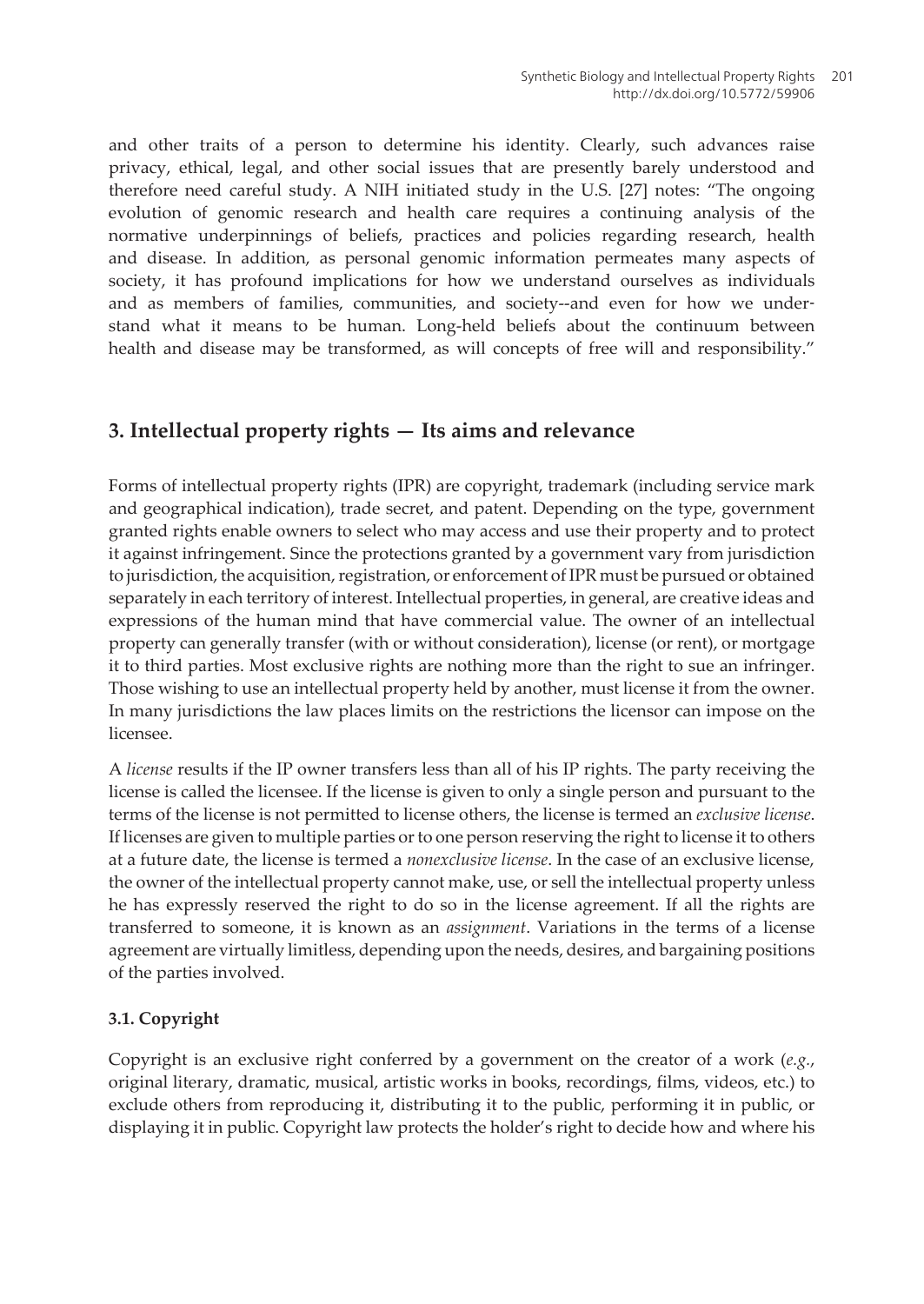material is used, not just the right to earn profits from the work. Copyright protection comes into effect immediately upon the creation of something that can be protected and is 'fixed' in some way, *e.g.*, on paper, on film, on electronic media (including the Internet), etc. It is not necessary to register a copyright or take any official action to obtain it. However, registration is advisable as it strengthens the owners claim to copyright in litigation. The doctrine of fair use allows non-owners of a copyright work to use such work in a limited way without being accused of infringement.

Things that cannot be copyrighted include abstract ideas, procedures, processes, systems, methods of operations, concepts and principles, regardless of how they are expressed, whether it be by words, illustration, or in some three-dimensional form. Of course, the manner in which they are expressed may be copyrighted, but not the labour that goes into creating a work. Unfortunately, the line between copyrighted material and non-copyrightable ideas, wherever it is drawn, will seem arbitrary to many.

### **3.2. Trademark and other marks**

A mark used in trade—trademark, service mark, certification mark, collective mark, geo‐ graphical indication—is any sign which can distinguish the goods and services, as appropriate, of one trader from those of another. A mark may be words, logos, pictures, shape of a product or container, or a combination of these. (Certain kinds of marks are not permitted, *e.g.*, marks which are immoral, deceptive, or scandalous, national symbols, national flags, etc.) A trademark serves to identify the origin of goods and creates goodwill for the owner; it signifies that all goods bearing the mark come from or are controlled by a single source and are of specified quality.

### **3.3. Trade secret**

It is any device or information that gives an advantage over competitors who do not know about it or do not use it. Its value lies in its secrecy. Its owner is responsible for protecting it (*e.g.*, through non-disclosure agreements, by restricting access, etc.). Infringement of a trade secret is a type of unfair competition. The subject matter of trade secrets usually includes sales methods, distribution methods, consumer profiles and advertising strategies, lists of suppliers and clients, and manufacturing processes. The Coca Cola recipe is a famous example of a trade secret. What information constitutes a trade secret is case specific. Unfair practices related to trade secrets obviously include industrial or commercial espionage, breach of contract, and breach of confidence.

### **3.4. Patent**

A patent is a limited period monopoly property right granted to an inventor for his invention by a Government subject to prescribed conditions, which include that the invention must be novel, nonobvious to those ordinarily skilled in the art, useful, and fully disclosed. Four types of inventions are eligible for such utility patents: process, machine, manufacture, or composi‐ tion of matter. They are known as statutory subject matter. In exchange of a patent, the inventor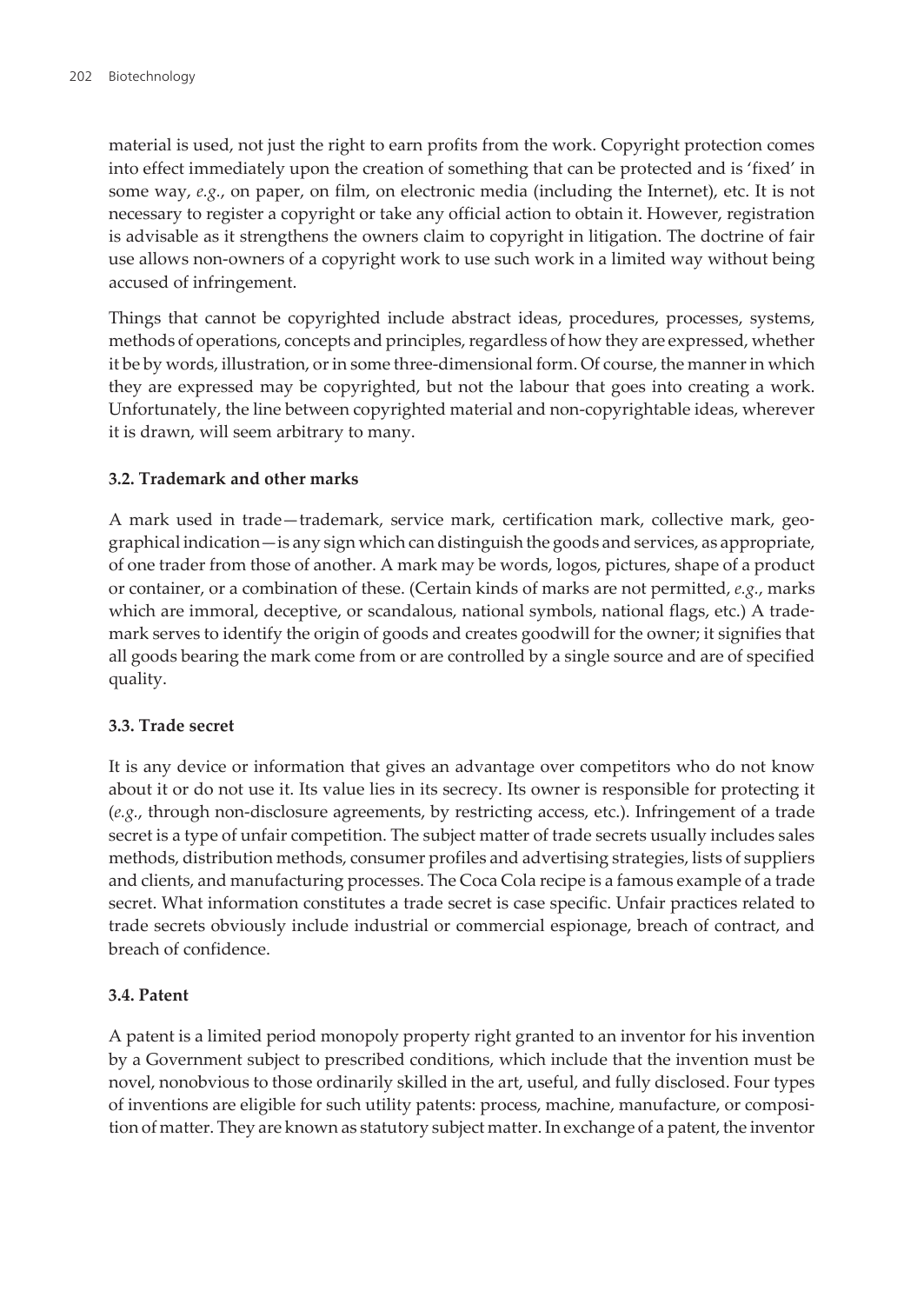describes the secrets related to the invention, publishing them as per law for all to see, absorb, and improve upon but not infringe. This description must be so clear and detailed as to enable a person skilled in the technologies relevant to the said invention to independently reproduce the invention (enablement requirement) without undue extra-solution activity, such as further research, data gathering, etc. on his part. In fact, this description should leave no doubt that the patent applicant was in possession of the claimed invention at the time of filing his application. Patents may be sought on non-trivial improvements over existing inventions. The life of a granted patent is usually 20 years from the filing date of the first valid patent appli‐ cation claiming the invention.

Patent monopoly differs from market monopoly; a patent is a right to exclude, a right to prevent trespassing. In this sense it is similar to, say, the right to keep one's personal properties free from trespassers. A patent grants its owner the right to exclude others from making, using, selling or offering to sell, and importing the claimed invention in the country of grant; it does not confer any right to practice the invention. This is because in practicing the invention, one may well need complementary patents held by others unwilling to license or there may be other laws, rules or regulations that prevent its practice. Patents are issued only to the first inventor (or group of joint inventors) of an invention who files a legally valid patent application; all others are barred, even if they independently created the invention. Consequently, those other inventors must get a license from the first inventor if they wish to practice the invention. Although grant of patents is subject to country-specific constraints, there is universal agreement among nations that patents seeking pre-emptive monopoly of abstract ideas (*e.g.*, mathematical formulas), laws of nature, natural phenomena, and products of nature are ineligible. What else to exclude from patent monopoly is a national prerogative, largely dependent on government policy related to prevailing socio-economic conditions it must manage, and international treaty obligations.

Two recent rulings by the Supreme Court of the United States (SCOTUS) are of importance to the biotechnology industry since it invokes the dictum that "laws of nature, natural phenomena and abstract ideas" are not patentable. In March 2012, the court ruled against Prometheus Laboratories in California observing that it could not patent metabolite levels to guide drug dosing [\[28](#page-34-0)]. Then, in June 2013, the court struck down a patent claim by Myriad Genetics of Utah that linked certain DNA sequences to female breast cancer [\[29](#page-34-0)]. It held that a naturally occurring DNA segment is a product of nature and its mere isolation does not make it patentable. However, cDNA may be patentable as it is not a naturally occurring substance. Thus to get a gene patent one will have to show that it is significantly different from any natural gene. However, in a diametrically opposite ruling, the Federal Court of Australia in *D'Arcy v Myriad Genetics Inc.* [2014] FCAFC 115 on 05 September 2014 ruled unanimously that isolated DNA and RNA are patentable subject matter under Australian law (Patents Act 1990 (Cth) s 18(1), Statute of Monopolies s 6). To say the least, this makes gene patenting a complex issue if such patents are sought in multiple countries.

Governments grant patents to human inventors only. Post-grant they may be assigned to people or institutions. A patent granted by a government is enforceable only in the territory it governs. One may, however, seek patents for the same invention from multiple countries.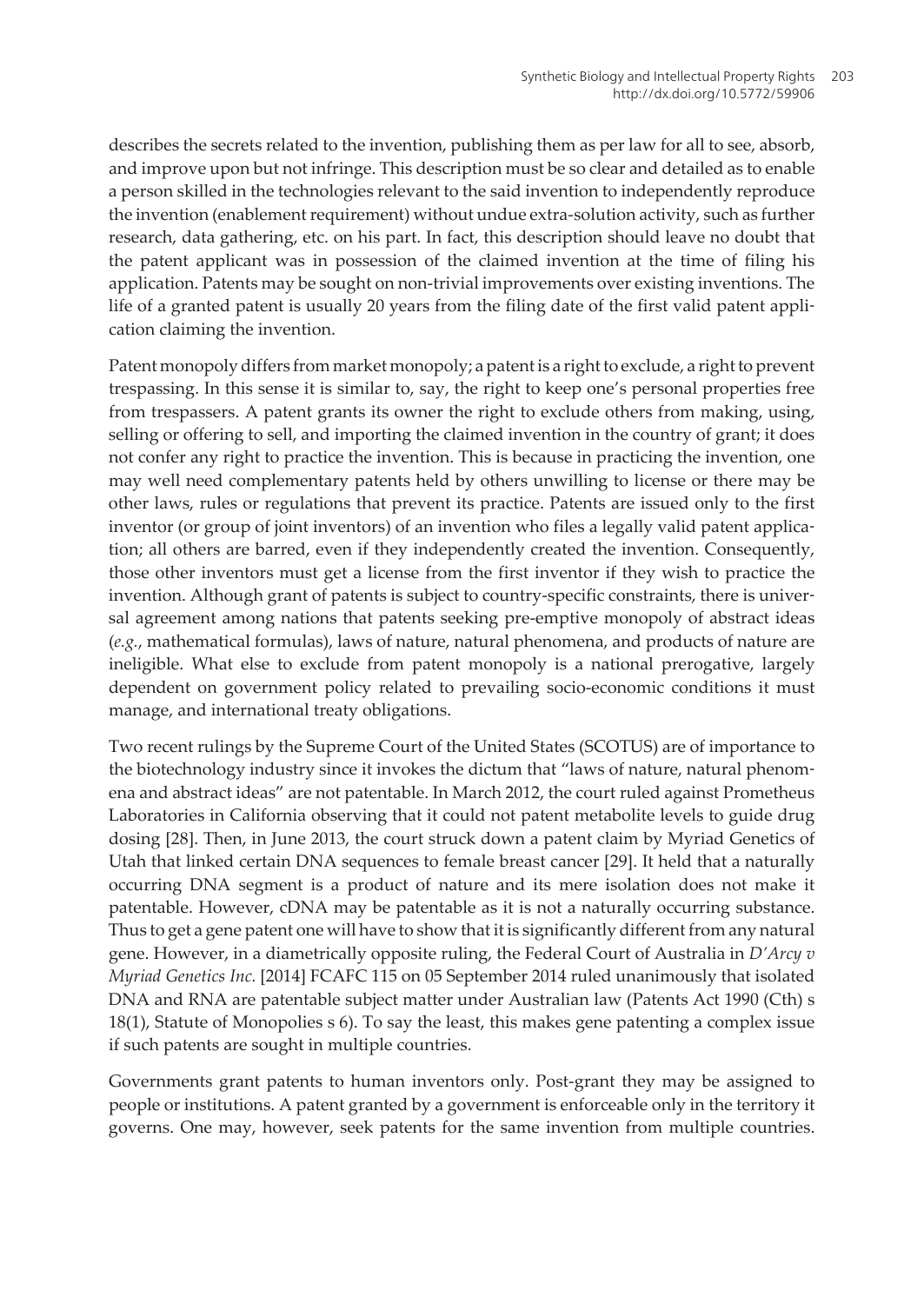Patent laws of a country do not over-ride its other laws that might regulate the invention's use. Patent laws of a country may take into account moral, cultural, ethical, social, environmental, or scientific concerns of society. Patent rights may be exercised by the patentee, his heirs or assigns. When a patent expires, the related invention becomes the common heritage of mankind.

Limited period patent monopoly may provide an enormous first mover advantage to an entrepreneur, especially if it involves new technology that could lead to a natural monopoly.

### **3.5. Traditional knowledge**

The World Health Organisation (WHO) defines traditional medicine as [[30\]](#page-34-0):

Traditional medicine is the sum total of the knowledge, skills, and practices based on the theories, beliefs, and experiences indigenous to different cultures, whether explicable or not, used in the maintenance of health as well as in the prevention, diagnosis, improvement or treatment of physical and mental illness.

This knowledge, much of it undocumented and available only to small groups of people through oral transmission from generation to generation, predates molecular biology by centuries and hence belongs to prior art (public domain). Its importance to synthetic biology is that such knowledge may provide promising directions of research in the hunt for exotic genes.

# **4. IP outputs of synthetic biology and public concerns**

Deciphering the working of a cell, leave alone creating an artificial one, is far more than just listing its constituent parts, *e.g.*, listing its genes. We also need to know how the parts connect and operate together, *e.g.*, how genes and proteins interact to, say, form larger modules and circuits analogous to those in electronic systems. More sophisticated conceptual understand‐ ing is needed to advance synthetic biology towards rational construction and redesign of biological circuitry. In addition, development of new computer models, computational algorithms and experimental techniques are needed for exploring gene interactions. Already known techniques, such as chemical modification of proteins and splicing and rearrangement of genetic information in the DNA have matured to a level where they can be used to redesign basic molecular interactions and pathways of living cells. Further, the development of machines and methods for rapid synthesis of DNA with specified sequences has made it possible to build wholly synthetic, highly complex collections of genes and even to synthesize living organisms from the genome up. In fact, biology inspired templates for engineering nanostructures is emerging as a dominant research theme.

Notable contributions in synthetic biology include those from Dae-Kyun Ro, *et al*, Production of the antimalarial drug precursor artemisinic acid in engineered yeast, [Nature, 2006] in therapeutics; Marc Gitzinger, *et al*, Controlling transgene expression in subcutaneous implants using a skin lotion containing the apple metabolite phloretin, [PNAS, 2009] in therapeutics;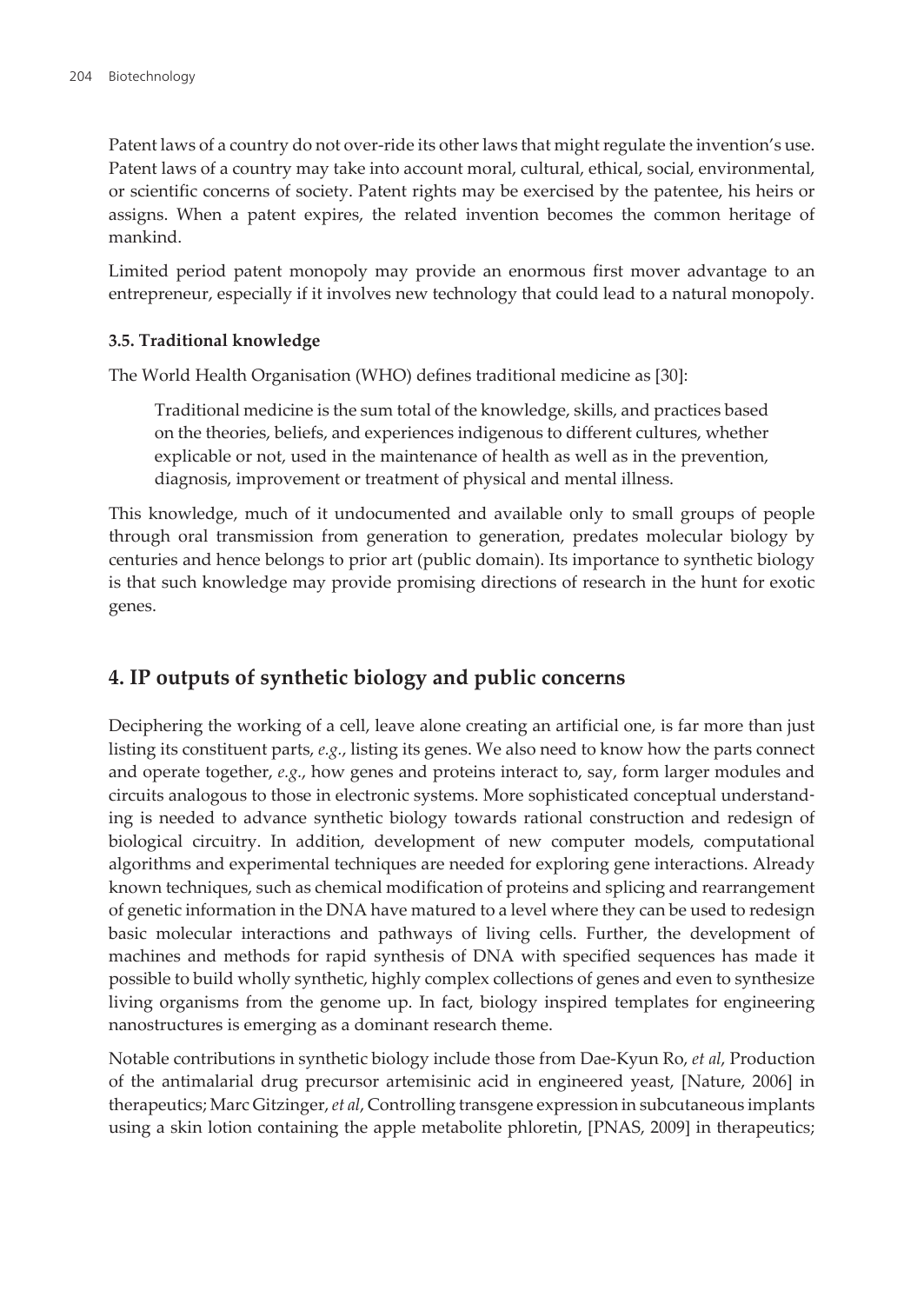Shota Atsumi, *et al*, Non-fermentative pathways for synthesis of branched-chain higher alcohols as biofuels, [Nature, 2008] in fuels; Yoon Sung Nam, *et al*, Biologically template photocatalytic nanostructures for sustained light-driven water oxidation, [Nature Nanotech‐ nology, 2010] in solar energy; John E. Dueber, *et al*, Synthetic protein scaffolds provide modular control over metabolic flux, [Nature Biotechnology, 2009] in chemicals; Tae Seok Moon, *et al*, Use of modular, synthetic scaffolds for improved production of glucaric acid in engineered E. coli, [Metabolic Engineering, 2010] in chemicals; Michael B. Elowitz & Stanislas Leibler, A synthetic oscillatory network of transcriptional regulators, [Nature, 2000] in biological computing, programmability; Eileen Fung, *et al*, A synthetic gene-metabolic oscillator, [Nature, 2005] in biological computing, programmability; Marcel Tigges, *et al*, A tuneable synthetic mammalian oscillator, [Nature, 2009] in biological computing, programmability; Tai Danino, A synchronized quorum of genetic clocks, [Nature, 2010] in biological computing, programm‐ ability; Daniel G. Gibson, *et al*, Creation of a bacterial cell controlled by a chemically synthe‐ sized genome, [Science, 2010], in extending the principles of design and construction to whole organisms; Denis A. Malyshev, *et al*, A semi-synthetic organism with an expanded genetic alphabet, [Nature, 2014], in expanding the genetic code to incorporate unnatural nucleotides and base pairing; Cong, L., *et al*, Multiplex Genome Engineering Using CRISPR/Cas Systems, [Science, 2013], in gene editing.

Research efforts in synthetic biology are largely concentrated in the United States and to a substantially lesser degree in the European Union. Currently no country has the necessary framework for coordinating its research activities, fostering a community of researchers, and creating a forum for the establishment of goals, shared tools, and professional standards. Biological research, more than ever, needs to address ethical and safety concerns of society, especially with respect to synthetic biology if the research community is to gain public trust without raising Frankensteinian fears.

In general, perceived safety and investment risks involved in converting proof-of-concept products and processes developed in laboratories and making them market ready are very high and intimately related to the mode of IP dissemination, *e.g.*, open source, patents, IP commons, and private law initiatives. The last is based on contractual agreements that are basically binding among those involved and not on third parties. The open source movement has generally restricted itself to basic research outputs that form the foundation on which subsequent applied research depends. As synthetic biology results move out of research labs and migrate to industry to be integrated into marketable products, altruistic open source initiatives and private profit motive collide. The potential for fierce litigation suddenly arises whose source is the patent system, which has the unenviable task of delicately balancing the need to encourage innovation through grants of limited period monopoly and protect public interest through minimal free-market encroachment.

### **4.1. The bright side of IP outputs**

Due to genetic engineering, modern biotechnology has progressed well beyond simply using natural strains, classic breeding, and strain selection to produce a variety of chemical products. Artemisinin, a critical ingredient in malaria drugs is now pro‐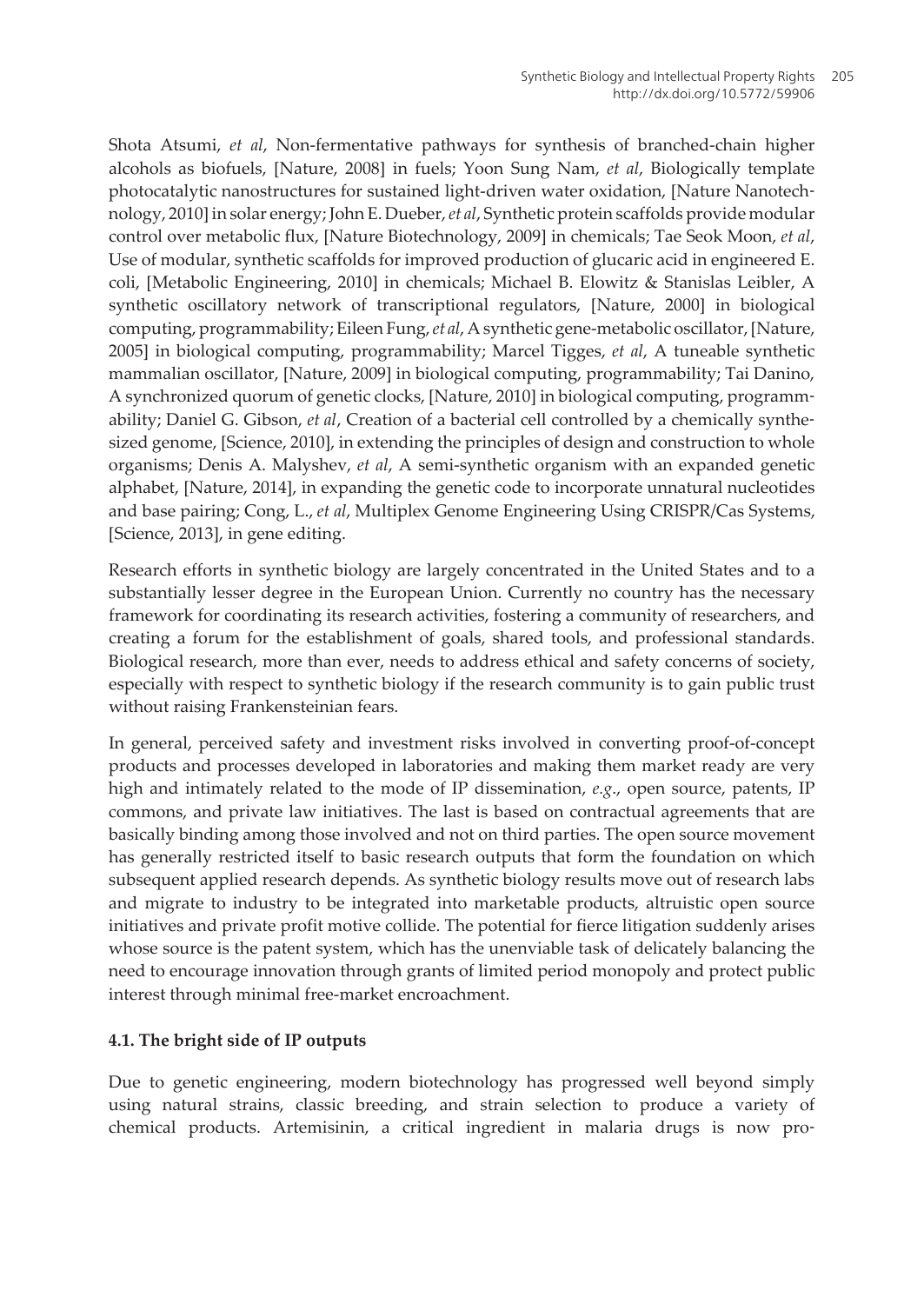duced from yeast altered through synthetic biology. Rennet, a key processing aid in cheese making, since the 1990s has been made by a microbe altered with insertion of a single bovine gene and is in wide use in the U.S. Algal oil is produced by genetically modifying algae which is now used in making laundry detergent. Synthetic biology techniques are now used to coax bacteria, fungi and other organisms into producing substances they would not otherwise produce. Some of the micro-organisms synthetic biologists create to make ingredients like orange and grapefruit flavourings have passed the muster of the Environmental Protection Agency of the U.S. while the U.S. Food and Drug Administration says the ingredients they produce are "generally recognized as safe". Some companies also produce food-grade vanillin, resveratrol and citrus flavourings from yeast and other microorganisms via synthetic biology. Yet enough misgivings in public perception exist that companies shy away from admitting that some of their products are created or mediated by artificial organisms made possible by synthetic biology [\[31](#page-34-0)]. Nevertheless, synthetic biology continues to tackle far more ambitious goals. Here are some examples.

- **1.** *Three-person IVF*. The Human Fertilization and Embryology Authority in the U.K. that regulates the use of human eggs, sperm, and embryos in treatment and research has assessed two types of in vitro fertilisation (IVF) methods: one that involves removing parental nuclei from a fertilized egg and placing them into a donor embryo from a second woman, and another that moves the nucleus from the mother's egg into a donor egg, which then can be fertilized. The aim is to help women with mitochondrial diseases have healthy babies. The report [[32\]](#page-34-0) noted that three-person IVF is expected to be ready for use in preventing the birth of children with mitochondrial disease through assisted conception in about two years. Its use on humans in the U.K. will need Parliamentary approval.
- **2.** *Next generation sequencing*. Fourteen year old Joshua lay in a coma for weeks, his brain swelling with fluid due to an unknown cause. With parental approval, doctors ran a test with an experimental new technology that searched the child's cerebrospinal fluid for pieces of DNA that might belong to the pathogen causing his encephalitis. They were able to pinpoint the cause within 48 hours. The child had been infected with an obscure species of bacteria, which the doctors eradicated within days [\[33](#page-34-0)]. The technology although years away from clinical use has raised hopes of powerful diagnostic tools for presently undiagnosable diseases becoming available in the future.
- **3.** *Exome sequencing*. In June 2014, researchers in the *Finding of Rare Disease Genes* (FORGE*)* project reported analysing 264 rare disorders using exome sequencing and identifying the causal mutations to 146 of them and identifying 67 novel genes [\[34](#page-34-0)].
- **4.** *Whole-genome sequencing*. A recent paper in Nature [\[35](#page-34-0)] has suggested that whole-genome sequencing can diagnose severe intellectual disability in newborns even when standard tests don't. Based on data on 50 patients with severe intellectual disability and their unaffected parents, the genome-wide analysis found 84 novel sequence variations and 8 novel structural variations associated with the disability. Previous gene screens in the same patients had failed to identify disease markers. The results led to a diagnosis of 42 percent of patients studied. Can a synthetic biology remedy be far behind?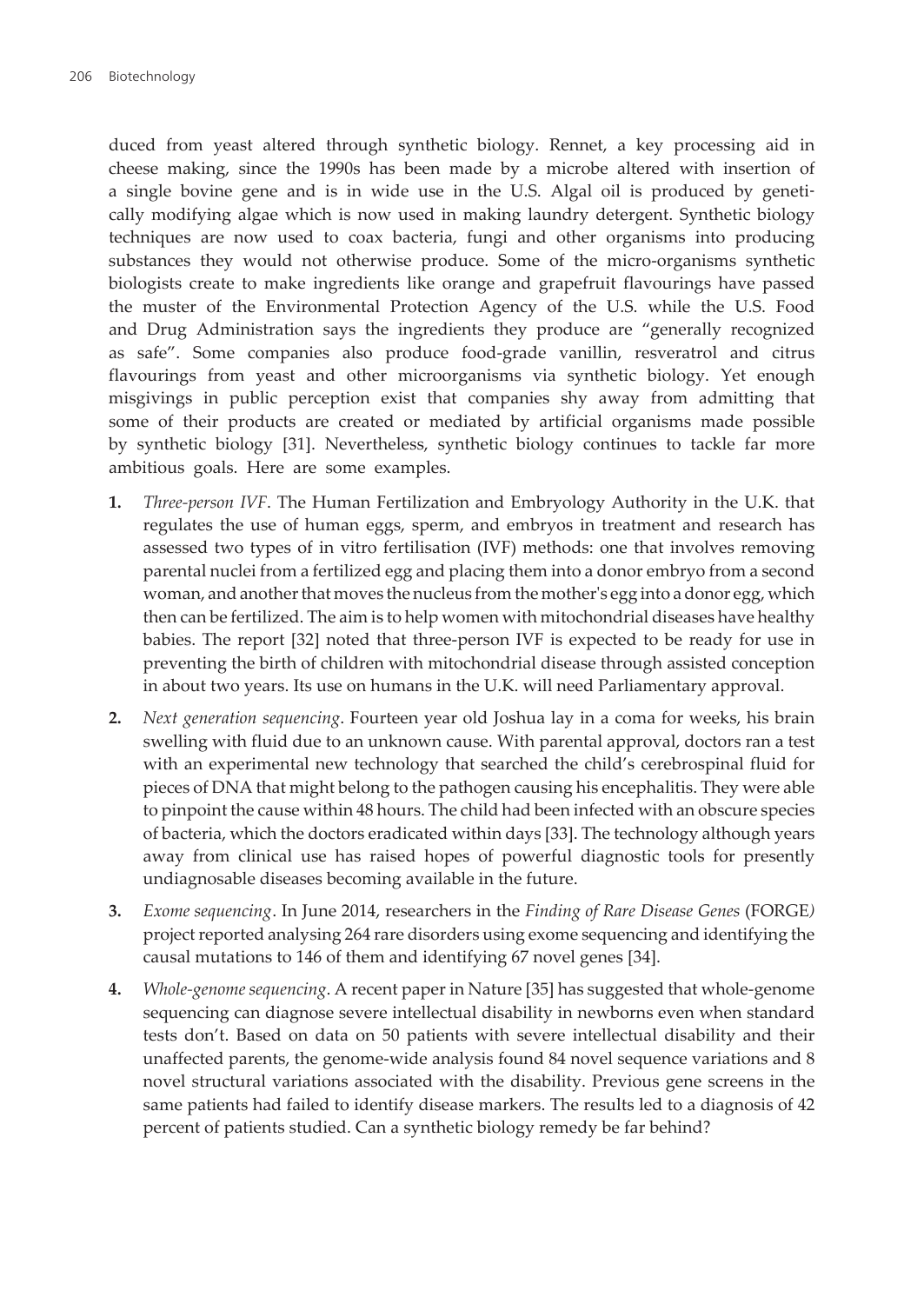- **5.** *Gene editing technology*. In Nature Biotechnology [\[36](#page-34-0)] researchers reported the use of CRISPR-Cas9 to alter the genome of the human malaria parasite Plasmodium falciparum. This parasite has been difficult to manipulate with existing tools. Researchers were able to specifically disrupt chromosomal loci and generate marker-free, single nucleotide substitutions with high efficiency. They were also able to generate a strain of the protozoan resistant to a key malaria treatment.
- **6.** *Solar energy*. An article in Nature [\[37](#page-35-0)] reported that in Caltech's Jorgensen's Lab more than 80 researchers are engaged in using inorganic material (silicon, nickel, iron, etc.) to create artificial photosynthesis. Their goal "is to use sunlight to make hydrogen and other fuels much more efficiently than real leaves ever made biomass." Making fuels using power from the Sun, which is effectively inexhaustible but also carbon-free would be a boon. While not synthetic biology, it is inspired by it.
- **7.** *Genome transfer*. Researchers have found that allopolyploidization can also occur by asexual mechanisms. They have shown that "upon grafting—a mechanism of plant–plant interaction that is widespread in nature—entire nuclear genomes can be transferred between plant cells". They have created a new allopolyploid plant species from an herbaceous species and a woody species in the nightshade family. The new species is fertile and produces fertile progeny [[38\]](#page-35-0). Synthetic biology, in conjunction with a potential asexual mechanism of speciation opens up vast new possibilities for the generation of novel allopolyploid crop species.
- **8.** *De-extinction, reanimation*. Recreating extinct species is no longer far-fetched. Synthetic biology not only makes it feasible to revive them but also improve them by boosting their immunity and fertility, their ability to draw nutrition from available food, and to cope with environmental stress. Just as a new vaccine can reduce demand on medical resources, improved species make for better ecological compatibility and balance. Indeed, George Church is currently modifying genes from an Asian elephant to make them more mammoth-like [[39\]](#page-35-0).

### **4.2. The dark side of IP outputs**

New technologies come with unknown risks of using and not using it! They have their share of scary stories and apprehensions. Construction of artificial life that goes well beyond traditional recombinant DNA technology, is both ambitious and ominous. But then modern civilization is the result of past risk taking. With older and mature technologies we gradually found ways of muting their dark side by enacting legislation and creating regulatory bodies.

While possible socio-economic benefits from synthetic biology are enormous, so is the possibility of its misuse. The concerns range from bioethical and environmental worries to bioterrorism, say, by malicious release of genetically engineered viruses targeted at specific population groups. The main concern is the creation and growth of bio-weapons. They can be created surreptitiously, cheaply, on a mass scale, and released in a variety of inexpensive ways into the environment using a variety of delayed triggering mechanisms that would camouflage their presence. Bio-weapons make the lethality of atomic and nuclear weapons passé.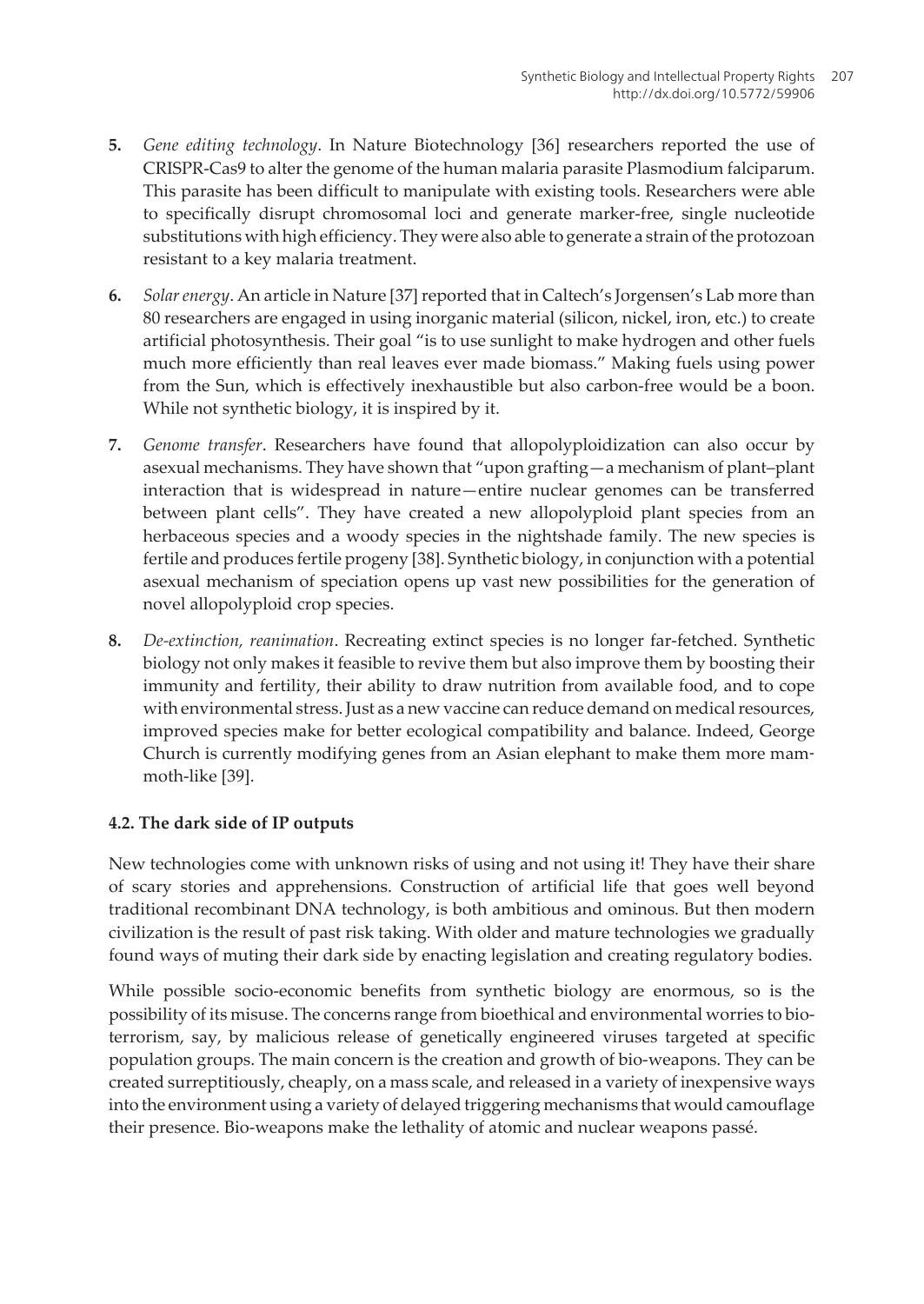A panel of life sciences experts in 2003 noted [\[40](#page-35-0)]:

- **•** "The effects of some of these engineered biological agents could be worse than any disease known to man."
- **•** "The genomic revolution is pushing biotechnology into an explosive growth phase. … [T]he resulting wave front of knowledge will evolve rapidly and be so broad, complex, and widely available to the public that traditional intelligence means for monitoring WMD [weapons of mass destruction] development could prove inadequate to deal with the threat from these advanced biological weapons."

A decade later, these concerns have become more pronounced. The threat spectrum is diverse and elusive and already impossible to comprehensively defend against. The pace, breadth, and volume of the evolving scientific base in synthetic biology and its easy public accessibility makes the controlled development of bio-weapons a hopeless task.

### **4.3. The regulatory side of IP outputs**

Synthetic biology ingredients are rapidly entering consumer products and food [\[31](#page-34-0)]. The legitimate concern of various advocacy groups is that synthetic biology is so new that there are as yet no regulations in place for the creation, use, and disposal of new synthetic organisms or even credible risk assessment methods before such organisms are released in the environ‐ ment [\[41](#page-35-0), [42](#page-35-0)]. The fear is that premature, wider, large-scale industrial use of synthetic biology ingredients is likely to cause serious harm to biodiversity and farmers. The fact remains that scientists cannot predict, at this nascent stage of synthetic biology, what new forms of life or attempts to 'reprogram' existing organisms, such as yeast and algae, would do to the envi‐ ronment and human life, given that they can now generate millions of new, untested organisms on a mass production scale. The possible effects range from beneficial, benign, to ecological and economic disaster. The core ecological concern is that artificial organisms breed, reproduce, and once released into the environment cannot be recalled. Hence the fear of unintended consequences. Of course, as synthetic biology matures, many equitable solutions are also likely to emerge.

In this 'good-bad' debate, the real concern is the regulation of artificially created living organisms rather than the non-living chemical products (bio-fuels, pharmaceuticals, oils, etc.) they produce. For the latter, reasonable regulatory mechanisms exist and they are continuously evolving. Chemistry is much better understood than the biochemistry of life. Therefore, the demand, as is sometimes made, for labelling ingredients as having come from synthetic biology processes in products has no scientific basis. The chemical properties of an ingredient are independent of the process used in making them.

The regulatory aspect of such synthetic biology products as genetically engineered microbes, plants and animals, promises to be a nightmare. Concerns related to environmental, health, and food safety require specialized regulating agencies. R&D advances in synthetic biology have been so rapid and novel that existing regulatory agencies are either unable to cope or find themselves without the authority to review. The sheer variety and increasing complexity of artificial life, many of which can be generated within a short span, makes their risk assess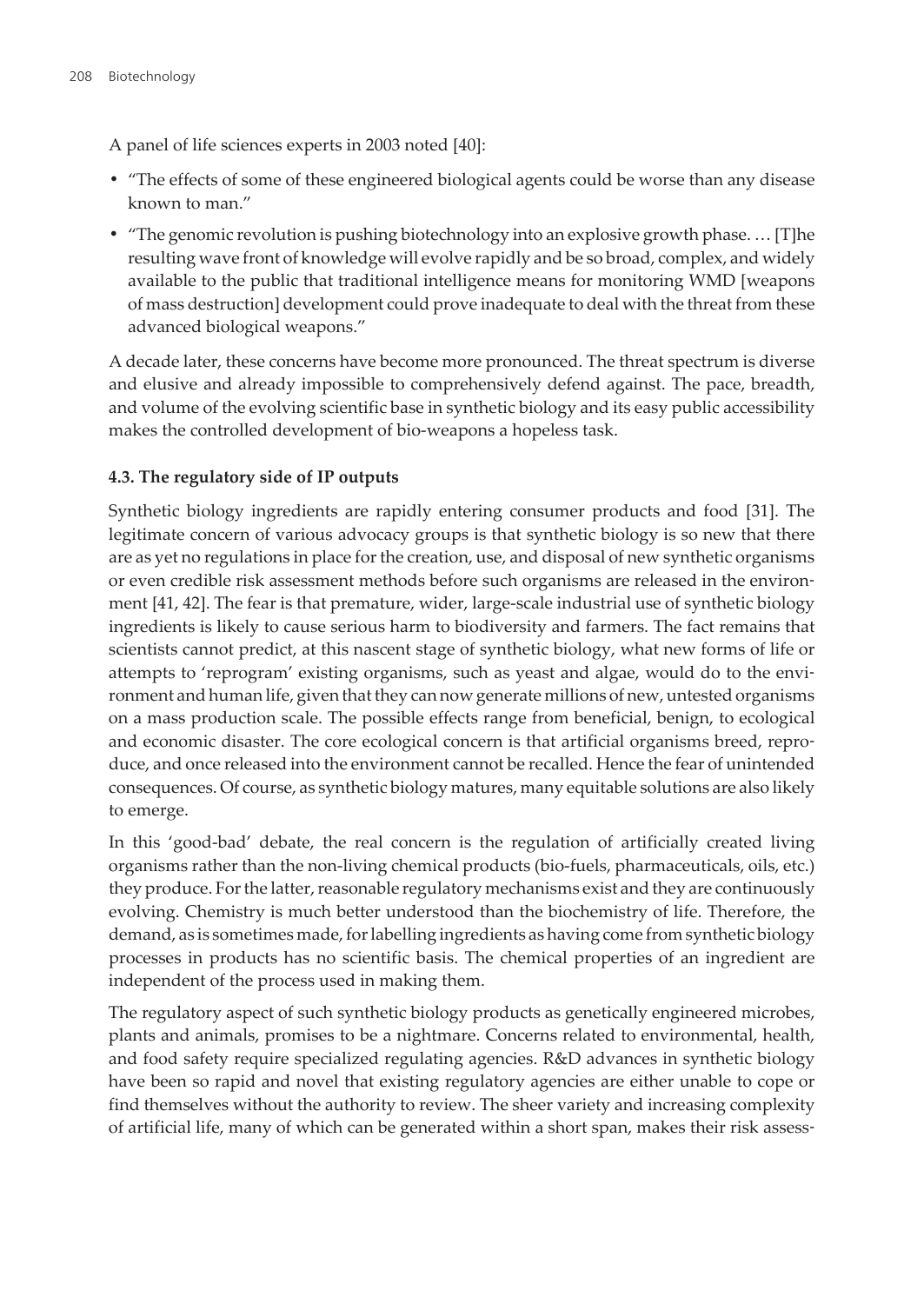ment a great challenge. Not only will the regulators need additional funding to meet increased workload and expertise requirements, but also the legal authority to carry out certain tasks not included in current laws. See, *e.g.*, [\[16](#page-33-0)]. Most countries currently lack human, financial, and scientific resources to set up effective regulatory agencies or even frame regulatory policies.

Another major concern is the accidental release of artificial organisms in the environment. In some cases, researchers can design organisms with built-in safety features. For example, by designing organisms that can survive and breed only in an artificially created environment, such as by controlling the chemical sources of energy they have access to or by the reassignment of the stop codon. It was recently discovered that in the standard genetic code the stop codon can undergo recoding in nature. Reassignment of the stop codon has been observed in bacteriophages and bacteria indicating that bacteriophages can infect hosts with a different genetic code. This can lead to phage-host antagonism based on code differences. Its implication in synthetic biology is that the stop codon reassignment may be used as a means to engineer organisms to prevent the exchange of genetic information between engineered and naturally occurring species.

Clearly, synthetic biology requires new methods of risk assessment because it involves exotic biological systems based on an alternative biochemical structure, *e.g.*, genetic code based on novel types of nucleotides, or an enlarged number of base pairs. There is also the risk of synthetic biology skills diffusing into wrong hands (*e.g.*, Do-it-yourself biology, amateurs, and bio-hackers) with time as these skills begin to percolate down the education system.

### **4.4. The societal side of IP outputs**

Since artificially created biological systems will often be expected to interact with natural biological systems, including human societies, there are moral and ethical concerns and the need to develop a rational public–science interface to address those concerns [\[44](#page-35-0)]. In particular, what should be the relationship between humans and artificially created living organisms and the moral and legal status of the products, *e.g.*, transgenic humans. Indeed, how would we define human life? What would be the legal status of artificial humans, especially if illegally created? What if they formed their own societies, rules of governance and rules of interaction with natural humans? What if there were to occur a sudden spurt of diversification of the human species, engineered or accidental? Could it lead to the collapse of human society as we know it today and the extinction of natural humans?

Precision editing of DNA will eventually enable us to alter not just individual organisms but also ecosystems. It would then be possible to wipe out diseases like malaria by altering Anopheles mosquitoes, which have evolved resistance to anti-malarial drugs and insecticides (a vaccine against malaria has been elusive), by modifying their genome, disabling or hinder‐ ing their reproductive cycle or building up resistance to parasites through highly heritable genes, and then releasing them throughout the population. However, the accessible nature of the technology, such a "gene drive" could also be used irresponsibly and raise the risks of accidental or even intentional harmful effects [\[45](#page-35-0)]. Given the delicate ecological balance needed for human survival, how is responsible behaviour to be integrated with the patent system?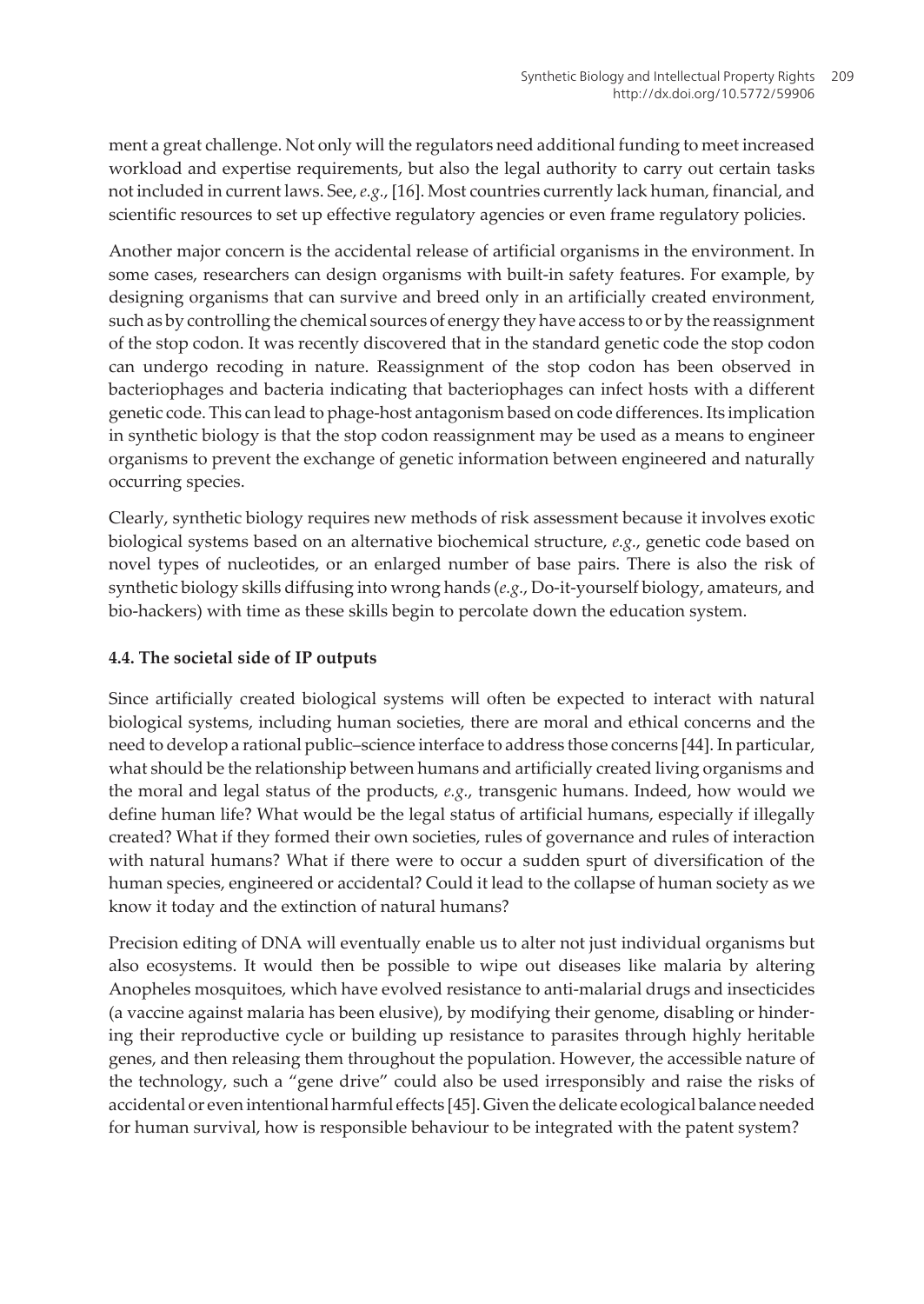Historically, pioneering technologies have created intense patentability debates [[46,](#page-35-0) [47\]](#page-35-0) that range from conceptual to political. For example, IPR opponents in the past had argued agriculture was not an industry, patents on pharmaceuticals would be unethical, biotechnology is about trying to play God, software and business methods are non-technical, etc. In the 1970s, concerns surfaced about recombinant DNA technology that innocuous microbes could be engineered into human pathogens resistant to then known antibiotics, or enable them to produce toxins, or transform them into cancer causing agents [\[47](#page-35-0)]. Fears have since abated. Recombinant DNA technology now dominates research in biology. In synthetic biology, the fears are more in terms of our ability to regulate research and industrial activities so that these activities are carried out safely [\[16](#page-33-0)] and the human species preserved.

### **4.5. The IPR side of IP outputs**

In societies that abhor monopoly rights and favour level playing fields of competition, even limited period monopoly creates social tension. Thomas Jefferson (1743–1826), the third President of the United States (1801-1809), the principal author of the Declaration of Independence (1776), a well-known scientist of his time, the initiator of the first U.S. patent system in 1790, and the author of the 1793 Patent Act, had this to say in 1813 in a letter to Isaac McPherson [[48\]](#page-35-0):

Considering the exclusive right to invention as given not of natural right, but for the benefit of society, I know well the difficulty of drawing a line between the things which are worth to the public the embarrassment of an exclusive patent, and those which are not.

The demarcation debate between openness and limited period monopoly may never end. In synthetic biology this debate is complex because it involves the assimilation of a new technology by society and of inventions that were never anticipated to become part of the patent system. Indeed, some of these future inventions may well be bio-robots and bio-computers with the DNA serving as programmable memory. It would require tremendous legislative efforts to equitably deal with such live inventions. However, one expects that bio-weapons, like atomic weapons, would be kept outside the patent system.

# **5. Look before leaping to patent**

Before filing a patent application, ensure that a thorough prior art search is done and in relation to that prior art, map out all possible obvious extensions to the art that are likely to occur to a person of ordinary skill in synthetic biology (*e.g.*, the average post-doc). If your invention goes beyond the obvious extensions, and fulfils the statutory requirements of novelty, nonobviousness and utility then expeditiously file a patent application for your invention ensuring that you fully describe the invention (including the best mode) therein. File a provisional application if necessary to claim priority over other inventors and follow it up in a timely manner with a non-provisional application. Scrupulously follow patent office protocols. Getting a patent is expensive, so a business analysis before filing is prudent.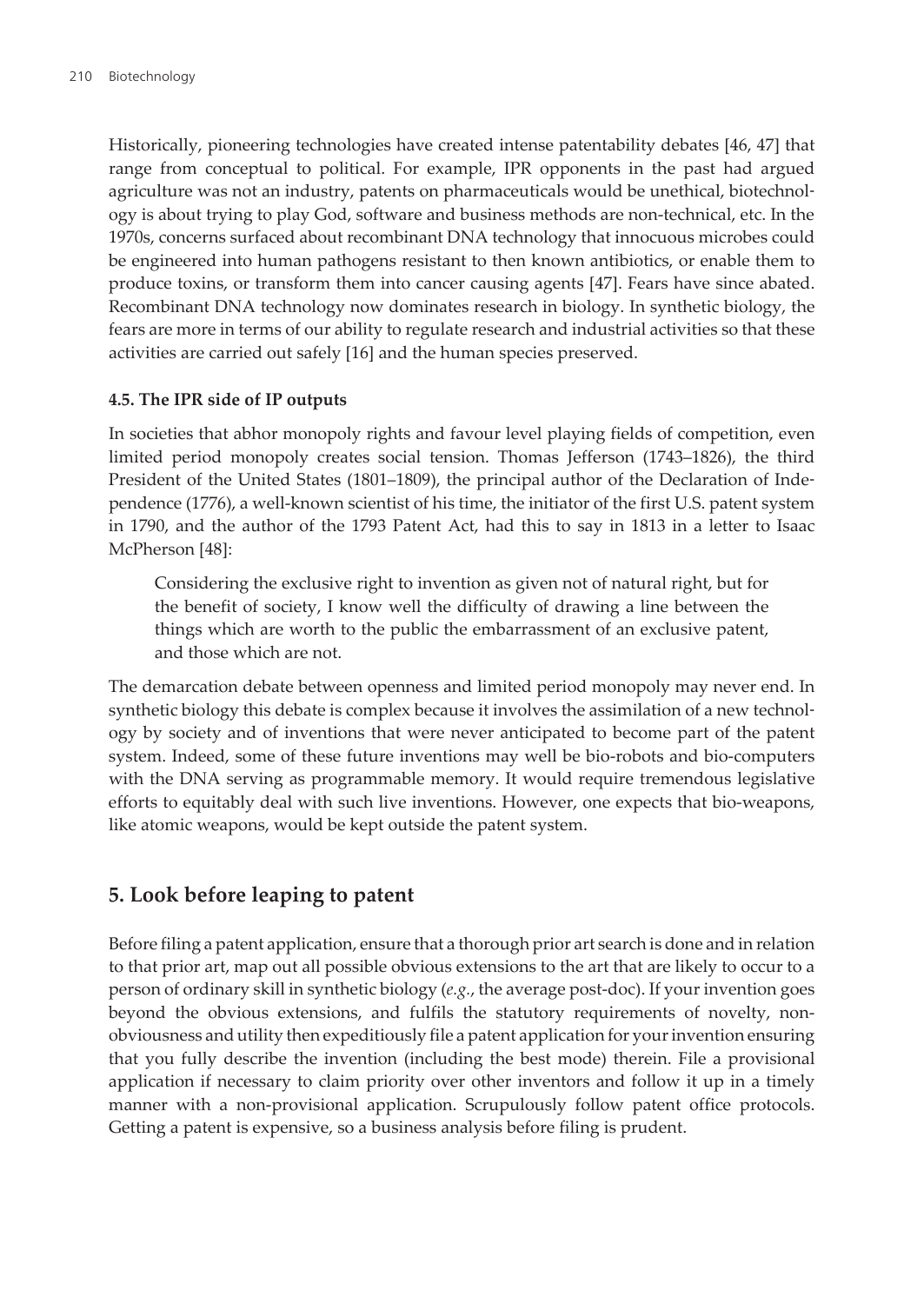### **5.1. Prior art search**

Prior art or state-of-the-art is all information, available in any form (including social media), in the public domain. It does not include secret information, *e.g.*, trade secrets or confidential communications. Patentability searches of prior art – to decide whether or not an invention is patentable – especially from the point of view of novelty and non-obviousness are routinely performed by patent examiners. Even then, it is usually prudent to pre-emptively carry out a similar search. *Inter alia*, such a search provides valuable information to the lawyer drafting the patent application. First, it helps him define the prior art and the background of the invention so that he can highlight patentable features of the invention. Second, he will be able to strike a balance between framing too broad or too narrow claims for the invention.

Learn the art of prior art search. Automated searches (*e.g.*, Google scholar) are valuable as a lead-in to conducting a specialized manual search or as a follow-up to locate patents or other prior art after a manual search. If affordable, get a professional search done. Note that no search can guarantee that it is complete or completely accurate. More importantly, only the absence, and not the existence, of novelty of your invention can be established.

### **5.2. PHOSITA**

This legal fictional person (or a team) having ordinary skill in the art, called a PHOSITA who is neither a genius nor a layperson, is considered to possess average skills and knowledge in a particular technical field and hence unlikely to ever become an inventor. He thus serves as a reference for determining by comparison whether an invention is obvious or not. If a PHOSITA is deemed capable of coming up with the invention if required, assuming he/she would make the effort to study relevant prior art, then the particular invention is deemed unpatentable. Note that a "person of ordinary skill is also a person of ordinary creativity, not an automaton." [\[49](#page-36-0)]. Further, "in many cases a person of ordinary skill will be able to fit the teachings of multiple patents together like pieces of a puzzle." [[49\]](#page-36-0).

The skill profile of a PHOSITA is determined on a case-by-case basis, depending on the level and technological features of the invention. Factors used in profiling include the education level of the inventor, type of problems encountered in the art, known prior art solutions, rapidity with which innovations are made in the art, sophistication of the technology, and education level of active workers in the field. Clearly, a PHOSITA's profile changes with time as he continuously imbibes new advances in related technologies. A PHOSITA of today, may have been an expert yesterday! This is clearly true in synthetic biology where the PHOSITA will most likely be a researcher with a PhD.

### **5.3. Novelty, non-obviousness, utility, written description, claims**

Only an invention that can be classified as machine, manufacture, process, or composition of matter and further if it is considered novel with respect to prior art, non-obvious to a PHOSITA, and useful to society at the time the patent application (provisional or non-provisional) is filed is eligible for consideration of a patent grant provided the invention is clearly and fully described. Patent prosecution is the process by which a non-provisional patent application is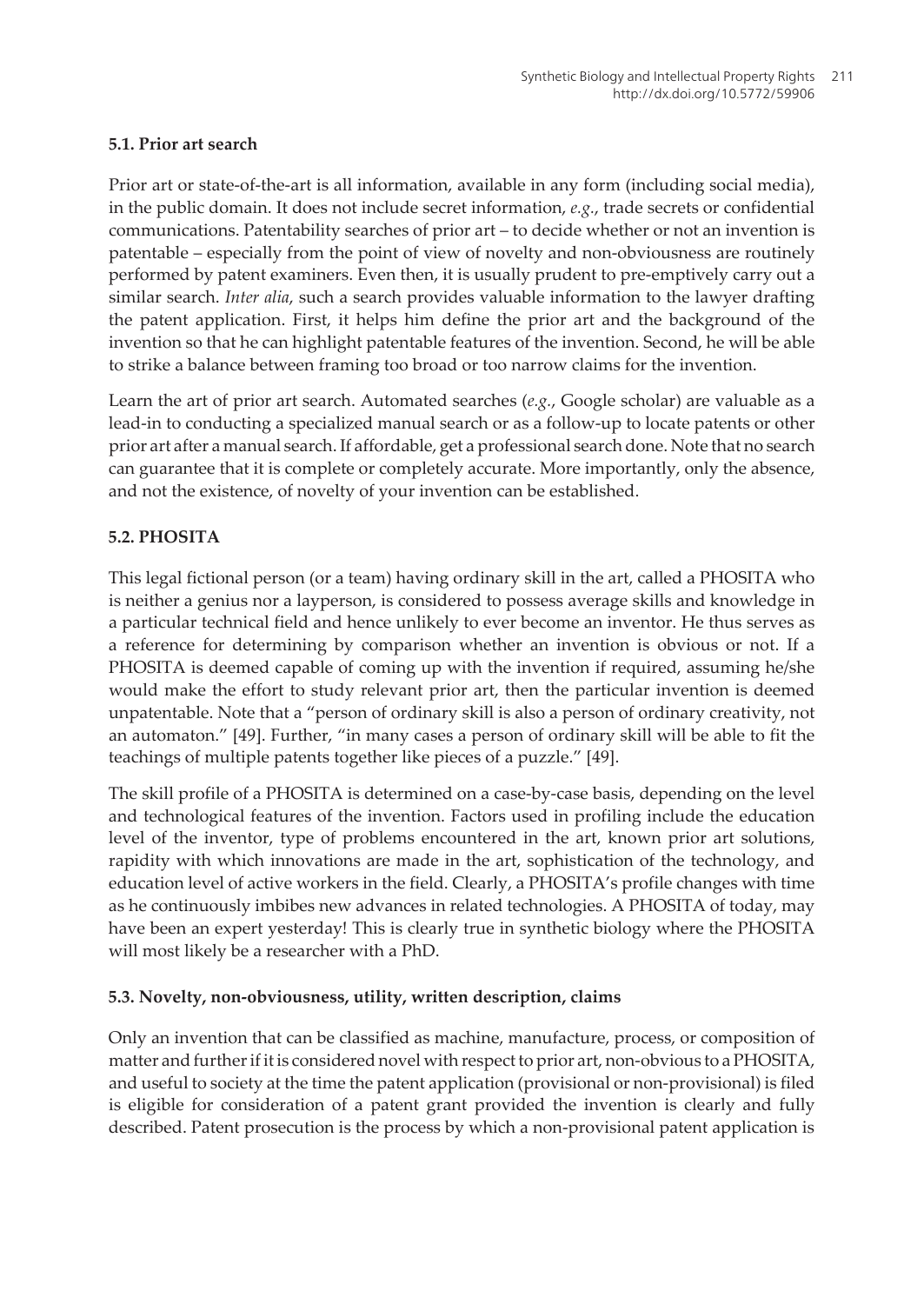defended before the patent office. Prosecution begins with the filing of the non-provisional patent application and ends with the final decision on the application by the patent office.

Obviousness creates a 'patent-free' zone around the prior art related to the invention and prevents trivial advances from being patented. Under the doctrine of equivalents, straying into the patent-free zone of a valid patent amounts to infringing the patent. (See Section 6.2.)

The invention must have a useful effect or a purpose meaningful to society else the invention is not patentable. The invention's utility must be specific to the subject matter claimed, credible to a person skilled in the field, and should not require further research to discover it.

The written technical description of the invention should enable a person skilled in the art to reproduce and use the claimed invention without undue research or experimentation beyond those normally expected from such a person. Because the experimentation may be complex for a particular invention it will not become undue if a person of skill in the art typically engages in such complex experimentation. The inventor must point out how his invention differs from prior art. Finally, the non-provisional application must include one or more claims that distinctly spell out specific aspects of the invention which the inventor claims are his intellec‐ tual property in need of legal protection. Omitted aspects that could have been claimed are deemed to have been gifted to mankind. Likewise, disclosing the invention by putting it in public use, testing it in public, describing it in a speech in a technical conference, sale of the invention, disclosing the invention to people without a signed non-disclosure agreement with them, discussing it in the social media, etc. before filing a patent application may be construed as placing the invention in the public domain and hence ineligible for a patent.

It must be clear from the written description that the applicant was in possession of the claimed invention at the time of filing. There is no statutory requirement that the inventor disclose why the invention works or how it was developed. Inventors are expected to write their invention using the language and ideas that are accepted in the field of the invention, say, by a PHOSITA. In some countries, it is a statutory requirement that the inventor set forth the best mode contemplated by him of carrying out his invention.

While the written description must be followed by one or more claims through which the inventor points out and distinctly claims aspects of the invention he believes are his original non-obvious contributions, he should not pre-emptively claim ideas, laws of nature or natural phenomena. Each claim must be so drafted that patent examiners and potential infringers can understand what the claimed subject matter is. Writing claims is a specialized art, and should preferably be drafted by a patent attorney. Claims lie at the heart of infringement litigation and they form the most important part of a patent.

A patent is invalid if its claims, read in light of the invention's description and prosecution history, fail to inform, with reasonable certainty, those skilled in the art about the scope of the invention. However, when the invention is novel and non-obvious, words may not exist to describe it so the law allows words to be invented and defined to describe the invention to fill unintended idea gaps in a language.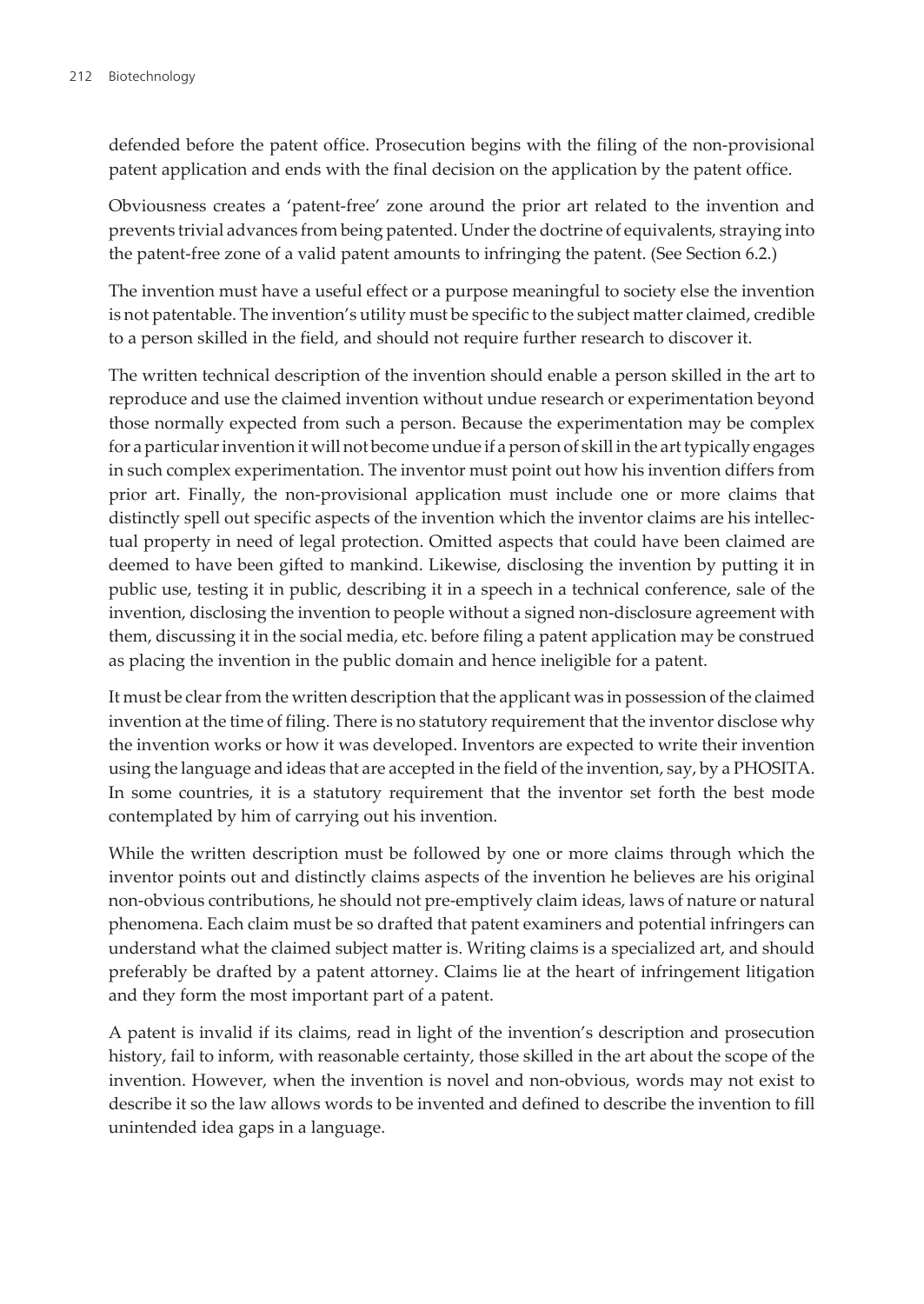### **5.4. Business prudence**

Economic viability of a patent depends on the following:

*Detectability*. Once a patent is granted, the idea and implementation details become public. Hence, to enforce your patent, you must be able to detect infringement easily, otherwise keeping the invention a trade secret may be a better option.

*Non-avoidability*. If viable alternatives to your invention exist or can be developed within reasonable timeframes and costs, then seeking a patent may be unwarranted.

*Business value*. Acquiring a patent is both time-consuming and expensive. So weigh the potential benefits that may accrue from a patent against potential risks of not seeking a patent.

*Technology obsolescence*. Track emerging technologies and technology trends to determine if your invention will become obsolete in the near future.

Since biotechnology patents generally underpin business, it is imperative that patent applications are prepared and prosecuted by experienced patent attorneys and that inventors work closely with them to minimize prosecution hurdles and future litigation possibilities.

# **6. Look before litigating**

Infringement occurs when someone unauthorized makes, uses, offers for sale or sells a patented invention within territories where it is protected, or imports into that territory the patented invention during the term of the patent. Infringement and litigation is mainly about the power to regulate the manner in which patented goods and services are traded, not how people use them. Patent disputes seldom throw up clear-cut good guys and bad guys. Each feuding party is likely to honestly believe its actions are reasonable and lawful. Litigation costs are usually very high, so anticipate spending a million or more U.S. dollars. No infringement occurs outside the term of a patent. Patent offices have no jurisdiction over infringement issues, only designated courts have. The relief sought from courts for infringement may be an injunction to prevent further infringement, and award of damages for past infringement. Alleged infringers, if challenged, are quite likely to counter-challenge by questioning the validity of the disputed patent. While the Government that granted the patent may use the patented invention without permission of the patent owner, it must, nevertheless, compensate the owner.

### **6.1. Obviousness and obvious–to-try**

Obviousness and "obvious to try" are not synonyms. The mere fact that something is "obvious to try" in view of prior art does not automatically imply that the invention resulting therefrom is obvious. This is especially true where the number of things one can obviously try are very many (say tens-of-thousands or millions as can happen with respect to chemical molecules) and the search would amount to finding a needle in a haystack. That is, the prior art does not contain any suggestion or teaching that might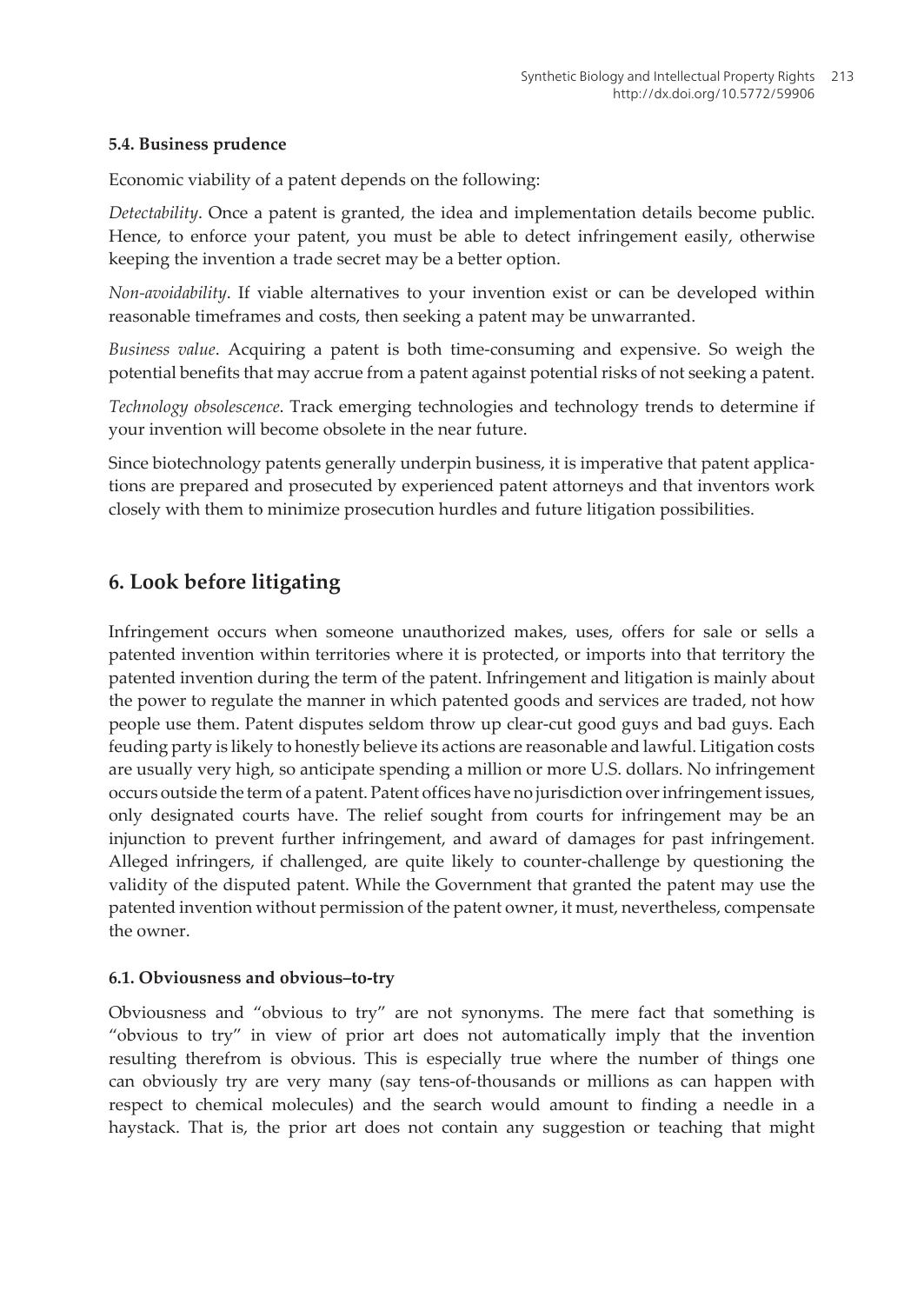suggest how the invention might be accomplished or any basis for reasonable expectation that beneficial results will accrue by proceeding along the lines taken by an inventor. There are, however, situations where "obvious to try" or "worth a try" may be indicative of obviousness. In *KSR* v. *Teleflex* [[49\]](#page-36-0), the SCOTUS indicated one:

When there is a design need or market pressure to solve a problem and there are a finite number of identified, predictable solutions, a person of ordinary skill has good reason to pursue the known options within his or her technical grasp. If this leads to the anticipated success, it is likely the product [is] not of innovation but of ordinary skill and common sense.

### **6.2. Doctrine of equivalents**

The judicially created doctrine of equivalents, universally followed, is a rule of claim inter‐ pretation wherein a product or process, although not literally infringing nevertheless infringes if it performs substantially the same function in substantially the same way to obtain the same result as a patented product or process. The doctrine extends patent protection beyond the literal language of the claim.

Literal infringement of a patent, though rare, occurs when the alleged infringing product or process is an obvious near replica. Generally, people try to work around a patented invention by introducing differences and variations they hope will be large enough to beat the doctrine of equivalents. Deciding equivalency is tricky as it must deal with two opposing public policies: (1) the need to provide public notice as to what infringes by requiring clear and distinct claims, and (2) the need to prevent an infringer from avoiding liability by covert means. Of course, one may ask, "What if a device performs substantially the same function in a substantially *different* way to obtain the same result?" This leads us to the reverse doctrine of equivalents (Section 6.3). In determining equivalency, courts may seek expert opinion as to scientific or engineering facts and the decision may well lean on the more believable expert. Note that things that are equivalent for one purpose may not be so for other purposes.

### **6.3. Reverse doctrine of equivalents**

The reverse doctrine of equivalents circumscribes the doctrine of equivalents. The SCOTUS in *Graver Tank* [\[50](#page-36-0)] ruled that:

The wholesome realism of this doctrine [of equivalents] is not always applied in favor of a patentee but is sometimes used against him. Thus, where a device is so far changed in principle from a patented article that it performs the same or similar function in a substantially different way, but nevertheless falls within the literal words of the claim, the doctrine of equivalents may be used to restrict the claim and defeat the patentee's action for infringement. [Citations omitted.]

Thus, where an invention relies on the fundamental concept embodied in a patent but, say, relies on "a significant advance" in technology, the accused device does not infringe by virtue of the reverse doctrine of equivalents. Once a patentee establishes literal infringement, the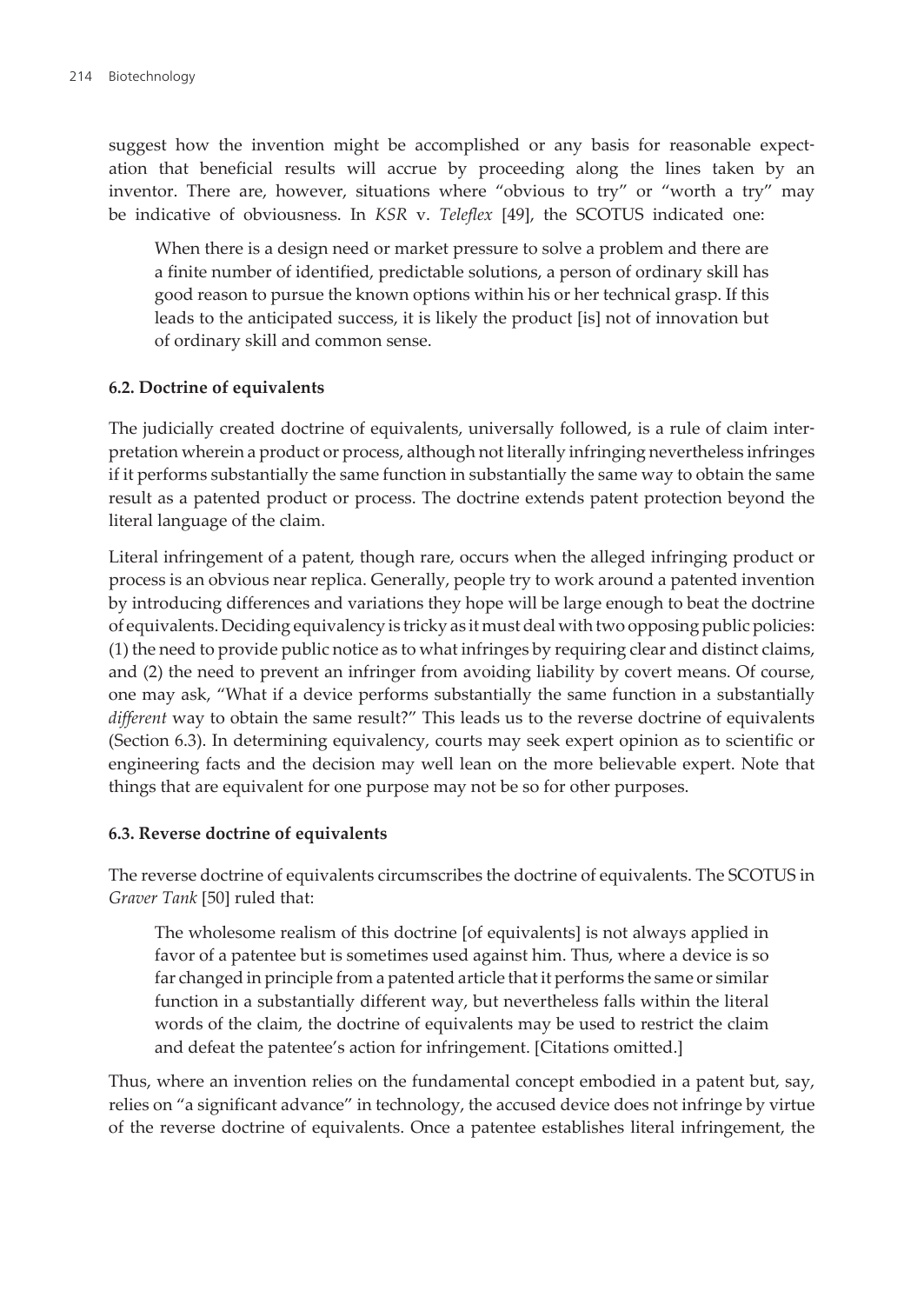burden is on the alleged infringer to establish non-infringement under the reverse doctrine of equivalents.

### **6.4. Prosecution history estoppel**

Estoppel means a bar preventing one from making an allegation or a denial that contradicts what one has previously claimed as the truth. This can happen, *e.g.*, during patent prosecution, if a claim is rejected by the patent examiner citing prior art and the claim is then amended and narrowed to avoid the prior art. In such a case the patentee is barred from asserting the narrowed claim in a broader sense under the doctrine of equivalents or recapture what was surrendered in the amendment. Thus when prosecution history estoppel applies, only literal infringement may be invoked.

### **6.5. Research exemption**

Generally, use of patented inventions in pure research is exempt from infringement liabilities. That is, if the pursuit is no more than "for amusement, to satisfy idle curiosity, or for strictly philosophical inquiry." [[51\]](#page-36-0). Still caution is warranted as the scope of exemption varies from country to country and whether the research is associated with a commercial goal. If it is, exemption is unlikely. Researchers in synthetic biology need to be very cautious, especially if their research is funded by industry or is likely aimed towards a commercial product. Generally, use of patented inventions in research and tests in preparation for regulatory approval from government bodies is exempt if conducted within a limited period prior to the patent's expiry. This *e.g.*, allows generic manufacturers to prepare generic drugs in advance without infringing relevant patents.

### **6.6. Method claims**

Unlike product claims, process or method claims are generally problematic in litigation. In the United States where patent litigation is rampant, the SCOTUS has often enough reversed the decisions of the Court of Appeals for the Federal Circuit (CAFC) in patent litigation [[52\]](#page-36-0). In a recent case, *Limelight* v. *Akamai* [[53\]](#page-36-0) the SCOTUS while unanimously overturning the CAFC's decision, commented, "The Federal Circuit's analysis fundamentally misunderstands what it means to infringe a method patent. A method patent claims a number of steps; under this Court's case law, the patent is not infringed unless all the steps are carried out." It also held that a defendant is not liable for induced infringement if there is no direct infringement. The decision has raised some concerns in the biotech industry since biotech patents often include complicated, multi-step methods. It now appears that the patent system could be gamed by infringers by simply outsourcing part of the process to avoid lawsuits.

### **6.7. Balancing conflicting requirements**

Balancing the requirements for non-obviousness in litigation, with the constraints imposed by the doctrine of equivalents, reverse doctrine of equivalents, and prosecution history estoppel can be tricky because much depends on prior art related to the patent-in-suit, the profile of the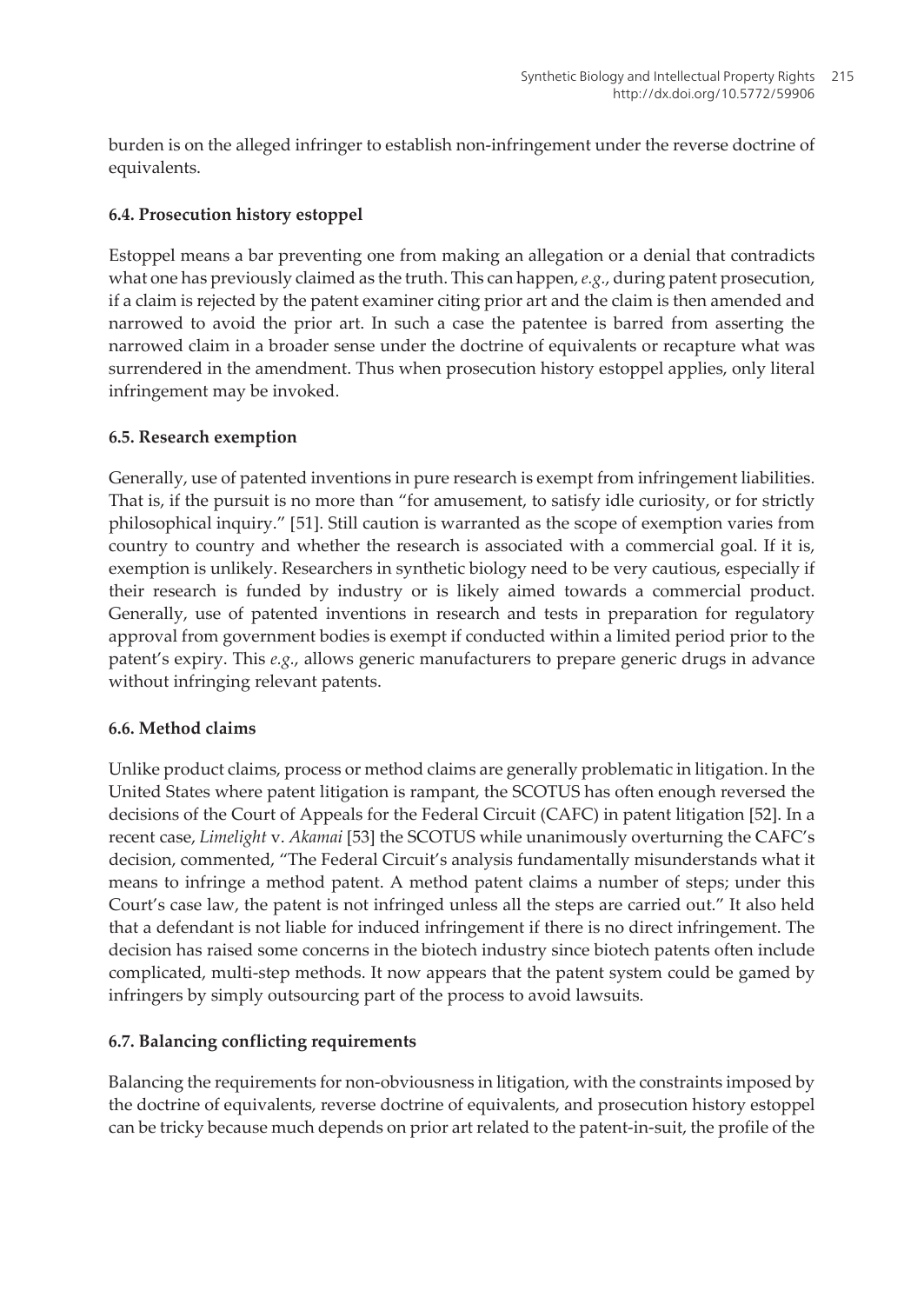PHOSITA, and exact wordings of the patent's claims. In most cases, the issue involves the expansionary scope of the doctrine of equivalents and whether obvious-to-try is the same as obvious from the perspective of the PHOSITA. Some of the trickiest situations involve the opposing tendencies of the doctrine of equivalents and prosecution history estoppel. Such matters are best left to experienced lawyers.

# **7. Sundry IP protection issues in biotechnology**

In scientific research, openness in sharing foundational research results and tools promptly with the scientific community advances the field more rapidly than otherwise. This requires that synthetic biologists collaboratively create a basic platform where, *e.g.*, standardized biological parts that are safe, ethical, and cost effective are easily accessible to facilitate the development of other inventions needed by society but require an industrial setting, a profit motive, and IPR protection. A shared basic platform will foster less acrimonious market competition. Basic research is curiosity-driven and largely government funded; product development is market-driven and requires huge private funding. The government owns the mint, the private sector does not nor can it crowd-source funds via taxation. IP laws try to bridge this gulf. The task is far from easy as the following two examples indicate.

- **1.** *Galileo seeks IPR*. The Venetian Senate passed the first patent law on March 14, 1474, granting limited duration monopoly for original devices. That same Venice in 1594 granted Galileo a "privilege" (a patent) for 21 years on a machine which he had invented [[54\]](#page-36-0) "for raising water and irrigating land with small expense and great convenience," on the condition that it had never before been thought of or made by others. In his petition for the privilege he said, "it not being fit that this invention, which is my own, discovered by me with great labour and expense, be made the common property of everyone" and adding that if he were granted the privilege, "I shall the more attentively apply myself to new inventions for universal benefit." Clearly, even Galileo, the father of modern science, was not willing to divulge his invention only to have it copied for free exploitation by others. Galileo's argument pervades the modern patent system.
- **2.** *The Bayh-Dole Act*. In the late 1970s the U.S. Government realized with shock that while it held title to approximately 28,000 patents (at the time all patents resulting from federal R&D funding at universities were owned by the government), fewer than 5% were licensed to industry for development of commercial products. Literally, results of billions of dollars of federal R&D investment were under-utilized in commerce. The remedy was the Bayh-Dole Act of 1980. It went against prevailing wisdom that patents resulting from tax-payer funded research should belong to taxpayers and availed by industries under non-exclusive licenses. It turned out that without an exclusive license, companies were wary of investing the huge sums required to turn those inventions into marketable products when the resulting products could easily be appropriated by competitors. The business risks were too high. Therefore, under the Act, the government relinquished its ownership rights to future patents arising from federally funded R&D in the universities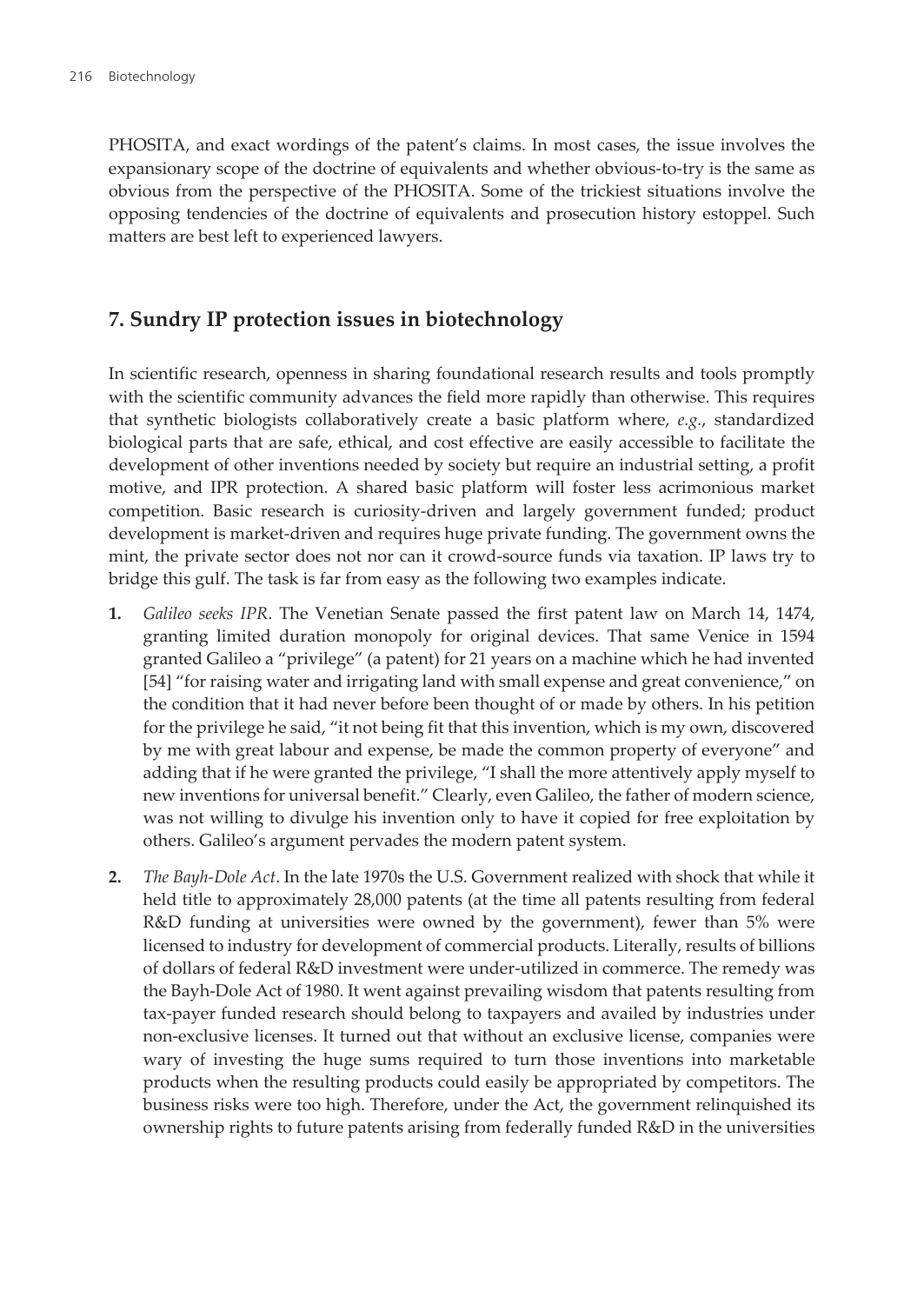and small businesses and turned them over to the fund recipients. It also permitted them to grant exclusive licenses thereby creating the needed incentives for private firms to invest. Many countries have since enacted Bayh-Dole type Acts. About the Act, *The Economist* (December 14, 2002) wrote:

Possibly the most inspired piece of legislation to be enacted in America over the past half-century was the Bayh-Dole act of 1980... More than anything, this single policy measure helped reverse America's precipitous slide into industrial irrelevance.

### **7.1. Limited period monopoly versus dedicated to the public**

The *quid pro quo* of the patenting system is that in exchange for government granted limited period monopoly, the inventor must fully disclose the details of the invention so that further innovation and improvement of the invention by others can continue. On the patent's expiry, the invention falls in the public domain and all patent rights are extinguished. Patent law encourages such inventions where without a patent the incentive to invent products and processes useful to society is unlikely to occur rapidly enough. For example, not having patents may mean not having certain drugs and therapies.

Acquiring patents is expensive; fighting litigation even more so. So the key question in framing a patent system is: "Will concentration of monopoly power in a given technology be detrimental to industrial growth in the long run?" The answer depends on the scale and availability of funding. Only those with deep pockets can afford to acquire a sizable patent portfolio. The second question, "Is the patent office ready to handle this technology?" New technologies that come rapidly to the fore can be a nightmare for any patent office because of lack of examiners, inadequate repository of and access to prior art, inadequate case-law from which they can seek guidance, etc. Not every country has the ability or the resources to cope with such a situation. The third question, "How high should the bar be set for grant of patents in terms of novelty and non-obviousness?" Higher the bar, less will be the cost of enforcing patent law since a great many infringement battles can be eliminated and more inventions will populate the public domain. How the answers to the three questions are dynamically balanced will decide how well the patent system serves society. This balancing act is far from easy given that substantial and rapid technological advancement is not possible if based purely on the innovative capabilities of ordinary people. Only extraordinary people are capable of such feats and many of them require the incentive of government granted and protected privileges in order to be productive, *e.g.*, Galileo. Patents promote trade and commerce and avoid the accumulation of trade secrets.

### **7.2. Patents common**

There is a perennial dilemma: How does one encourage innovation without eroding the vitality of the scientific commons? What is the right balance between philanthropy and profit incen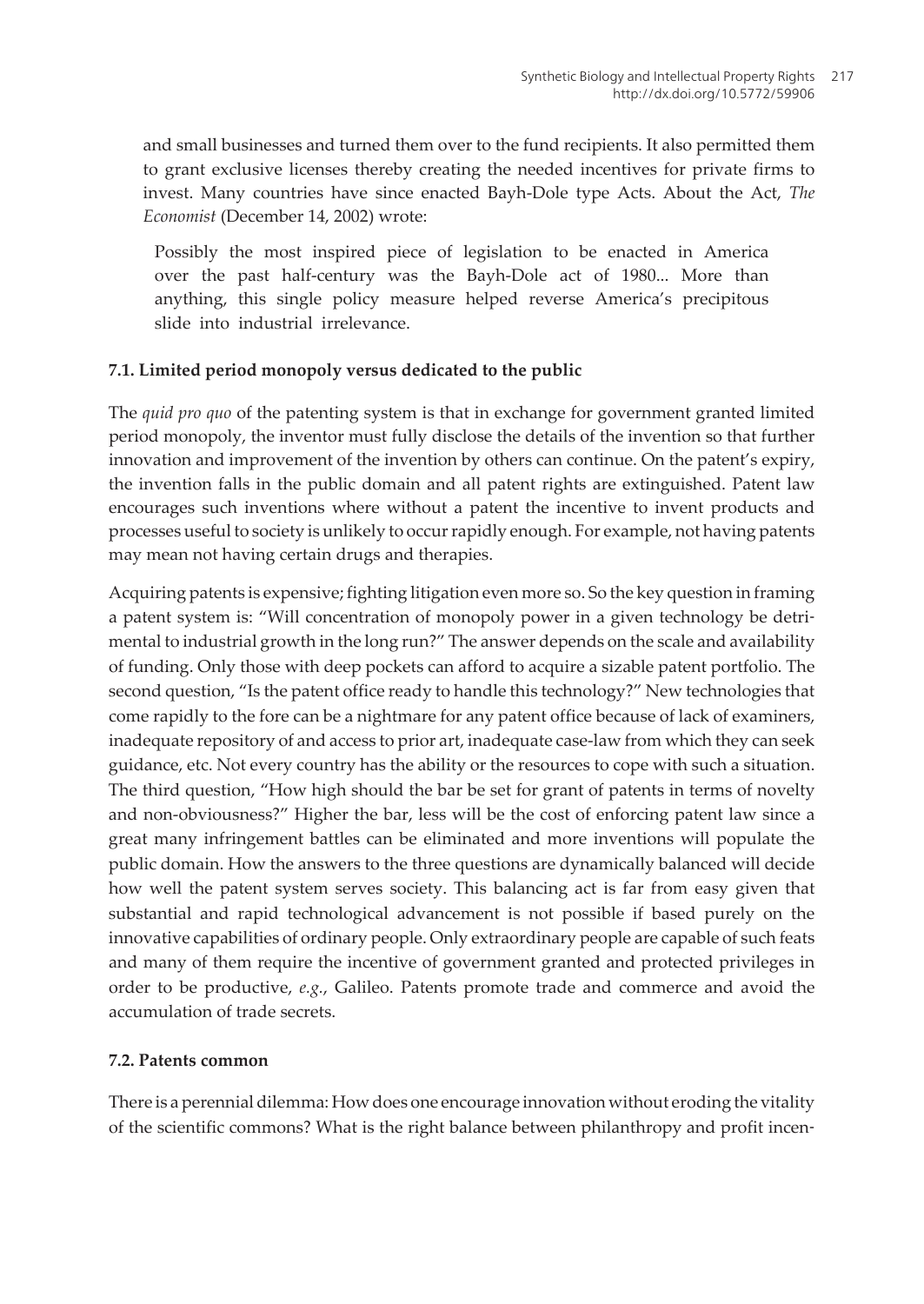tive? Should the balancing be driven by free market mechanisms or government intervention? Reforms in the patent system are undoubtedly warranted but what they should be are unclear.

The biotechnology industry, recognizing these dilemmas, has funded certain initiatives in the past with the clear aim of placing the resulting research output in the public domain in the larger interests of both industry *and* society via patents-information commons. These initiatives sought a balance between the intellectual property system that quarantines new knowledge and information and the goal of science to put them in the public domain expeditiously [\[55\]](#page-36-0). For example, to mitigate debilitating competition, like-minded companies have collaborated to create and share IP among themselves to enhance the scale, scope and speed of innovation; used cross-licensing, patent pools, and patent exchanges to lower the cost of exchanging IP; embraced open standards to enhance inter-operability and encourage collaboration; and invested in pre-competitive information-commons to boost their downstream product development. Some well-known examples of pre-competitive information-commons are *Merck Gene Index* (1995), *Merck sponsored project to create patent-free transgenic mice* (1997), *SNP Consortium* (1999), *International HapMap Project* (2002), and *The Genographic Project* (2005).

The National Institutes of Health (NIH) in the U.S. too has been active in creating information commons. Since 1996, all human genomic DNA sequence information that it funds is placed in the public domain. In December 1999, it adopted a general statement of "Principles and Guidelines for Sharing of Biomedical Research Resources"<sup>3</sup> that said:

[T]he use of patents and exclusive licenses is not the only, nor in some cases the most appropriate, means of implementing the [Bayh-Dole] Act. Where the subject invention is useful primarily as a research tool, inappropriate licensing practices are likely to thwart rather than promote utilization, commercialization, and public availability.

In the same spirit, the Guidelines encourage unencumbered transfer of unpatentable research tools to other needy researchers. Of course, in view of the Bayh-Dole Act, the Guidelines could not restrain grantees from filing patent applications.

In August 2014, NIH issued a final policy on genomic data sharing that builds on and replaces its earlier policy issued in 2007 in an effort to promote the sharing of data from genome-wide association studies, and through the creation of the database of Genotypes and Phenotypes (dbGaP), a two-tiered system for distributing data. One tier offers open-access with no restriction and the other provides controlled access that can be used only for research purposes consistent with the original informed consent under which the data were collected. This new policy (available at http://gds.nih.gov/03policy2.html) will go into effect in January 2015. NIH's preference for open access understandably comes from its top leadership which is typically drawn from academia and the basic research community that sanctifies open access. A survey of deals and business models that highlight the more charitable side of the pharmaceutical and biotechnology industry is available at [\[56](#page-36-0)].

<sup>3</sup> Available from http://grants.nih.gov/grants/intell-property\_64FR72090.pdf.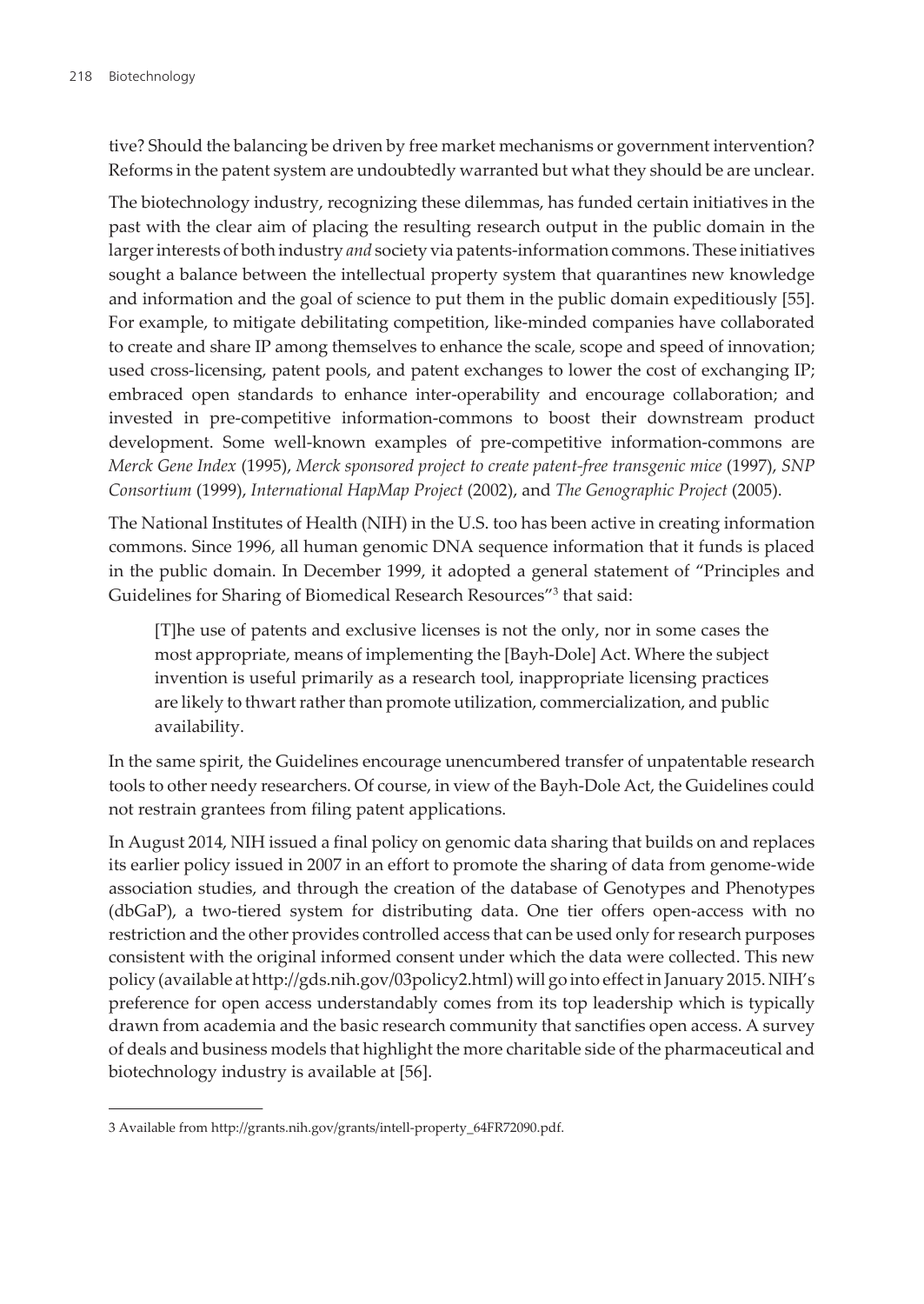# **8. Universities taste entrepreneurship**

### **8.1. Some history**

The Bayh-Dole Act spurred U.S. universities to seek patents and facilitated university-industry partnerships that turned universities into engines of economic growth. However, a Bayh-Dole type Act is unlikely to succeed elsewhere as it requires a system of world-class research universities, brilliant research faculty, a continuous stream of brilliant doctoral students and post-docs, and access to substantial funds to create and maintain research infrastructure. In 1980, the U.S. had all these. Even then, only companies with the wherewithal to convert university generated basic research results into marketable end-products benefited most. So far the most successful example has been the bio-medical sector [\[55](#page-36-0)]. For example, in FY 2007, top licensing revenue earners included: New York University (approx. \$791.2 million), Columbia University (\$135.6 million), The University of California system (\$97.6 million), Northwestern University (\$85 million), and Wake Forest University (\$71.2 million).<sup>4</sup> Most of these earnings came from biomedical discoveries, rather than physical sciences. Even in biomedicine, it was often a block-buster patent that strikingly stood out. For example, New York University's largest licensing income came from an undisclosed portion of its worldwide royalty interest in the monoclonal antibody Remicade; it was \$650 million!

Here is another example of IP treasure troves in universities. World-wide the top 10 universities granted U.S. patents in 2012 were: (1) The Regents of University of California (357); (2) Massachusetts Institute of Technology (216); (3) Stanford University (182); (4) Wisconsin Alumni Research Foundation (155); (5) Tsinghua University (149); (6) University of Texas (141); (7) California Institute of Technology (136); (8) National Taiwan University (122); (9) University of Michigan (97); (10) University of Illinois, National Chiao Tung University, and University of Utah Research Foundation (85 each).

To play the IP game on this scale, U.S. universities have had to change dramatically. Since the founding of Harvard University in 1636 when universities provided their students with the requisite classical background and knowledge of leadership and government, the shift to a radically new training-centred curriculum to accommodate mechanical science, agricultural technology, etc. that would complement the new rapidly industrializing economy and the aspirations of the emerging middle class, was remarkable enough. This shift to scienceinclusive education helped propel the U.S. economy well into the twentieth century. Post-Bayh-Dole, universities are once again adapting themselves to remain relevant in a global innovation-driven economy, in which researchers are highly mobile, technology obsolescence rates are high, and knowledge acquisition is a continuous requirement. A unique feature of this transition is the birth of the entrepreneurial professor who sets up companies, sometimes taking his graduate students along with him. (Often the same university that does research in science also does research in business management!) Many young professors now routinely

<sup>4</sup> Ben Butkus, Biomed Dominates Tech Transfer in US; NYU, Columbia, MassGen Tops in Licensing Income, GenomeWeb, January 28, 2009, http://www.genomeweb.com/biotechtransferweek/biomed-dominates-tech-transfer-us-nyu-columbiamassgen-tops-licensing-income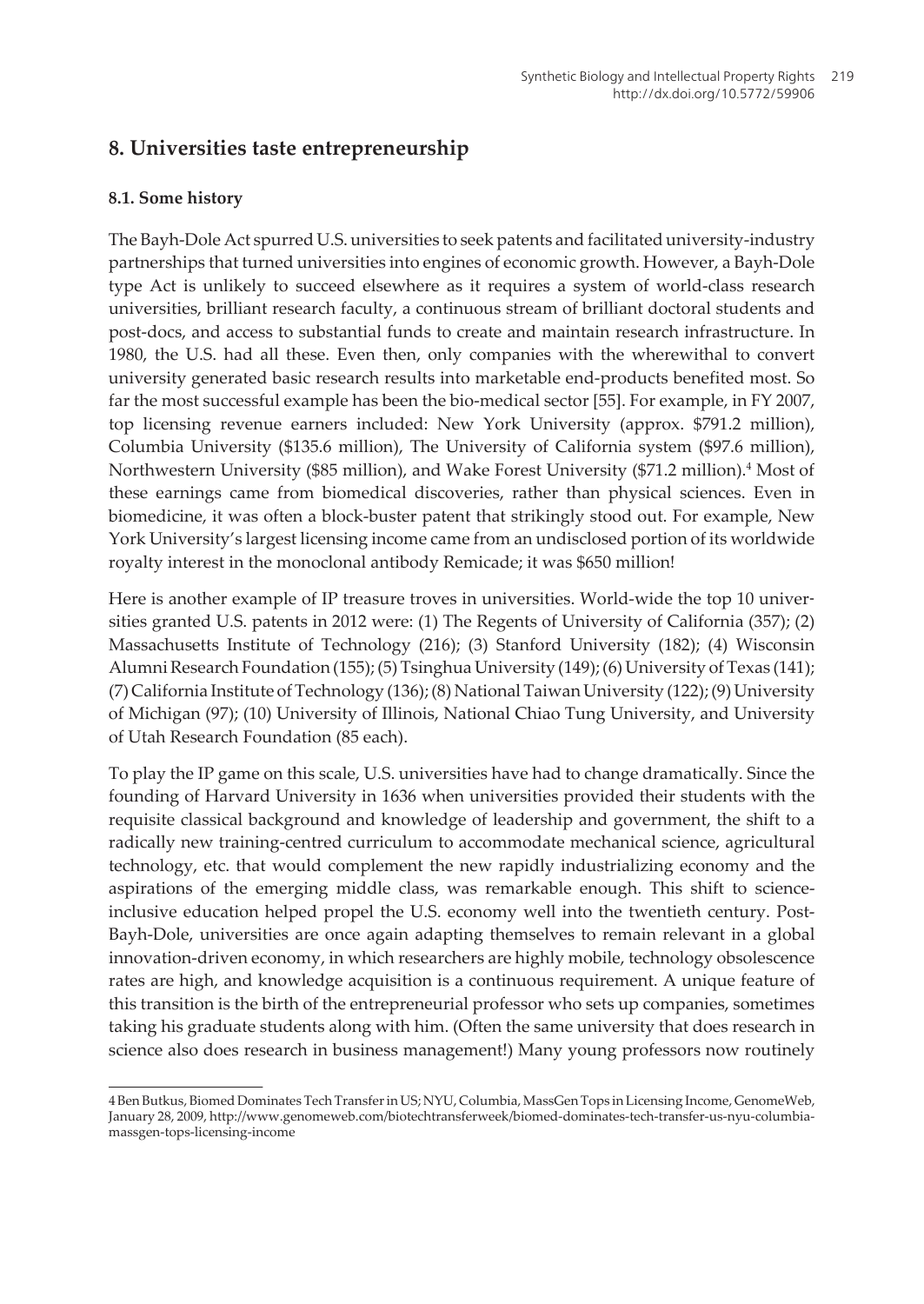acquire managerial skills by participating in multimillion dollar R&D projects. To such academics, university-industry collaboration comes easily. Indeed, they expect and get help from their university in spinning-off start-ups to exploit their research. Such 'commercialization' has not eroded basic research, which continues to fascinate top researchers dreaming of Nobel Prizes. In fact, biomedical researchers strive to find clinical applications of their basic research.

### **8.2. Technology transfer**

The technology transfer process between university and industry is complex because it must contend with two fundamentally different and sometimes opposing cultures of dealing with the profit motive. Universities need to ensure that the process does not unduly compromise their educational and research mission. Bayh-Dole type provisions facilitate technology transfer by giving universities the necessary autonomy and IP ownership rights, which provides greater legal certainty and acts as a strong incentive for industries to collaborate with universities. However, the downside is that universities must involve themselves in hitherto unfamiliar activities, such as creating technology transfer offices, and developing interdisciplinary teams with legal, business, scientific, and licensing expertise. For an informative tutorial on technology transfer in U.S. colleges and universities see [[57\]](#page-36-0). *Inter alia* it discusses "the role technology transfer plays in adding value to the academic and research mission of universities and colleges." Of course, remodelling of universities alone is not enough. An entire ecosystem is required that includes the university system, the intellectual property system, immigration laws, technology transfer offices, venture capitalists, and most importantly, opportunities for researchers to remain mobile—getting gifted people to work in a poor country will therefore be an arduous task.

The corner stone of basic research is insight which begins as tacit knowledge held by researchers. The diffusion of tacit knowledge via university-industry collaboration is crucial for technology transfer and commercial success. This means that star scientists—their accessibility, location, motivation to collaborate at the bench-science level with scientists in industry in converting basic scientific knowledge into commercially viable products and processes—will be crucial in determining the pace at which tacit knowledge is diffused [\[58](#page-36-0), [6\]](#page-32-0). Graduating students too carry considerable tacit knowledge derived from their faculty mentors with them when they join the biotech industry as employees. Donald Kennedy, a former editor-in-chief of the journal *Science* and President Emeritus of Stanford University, once aptly noted, "Technology transfer is the movement of ideas in people." This movement in biotechnology frequently requires the protective cover of patents to ensure adequate return on investment in commercialization. The biotechnology industry's ascendency has meant that universities are no longer not-for-profit ivory towers.

A crucial activity of university technology transfer offices is the marketing of their patent portfolios. An outstanding example of marketing is the Cohen-Boyer patents by Stanford University. It was master-minded by Neils Reimers who had an unusual talent for balancing academic values and industries' needs. And the Bayh-Dole Act which Congress passed on December 12, 1980 some ten days after the first Cohen-Boyer patent was granted, was a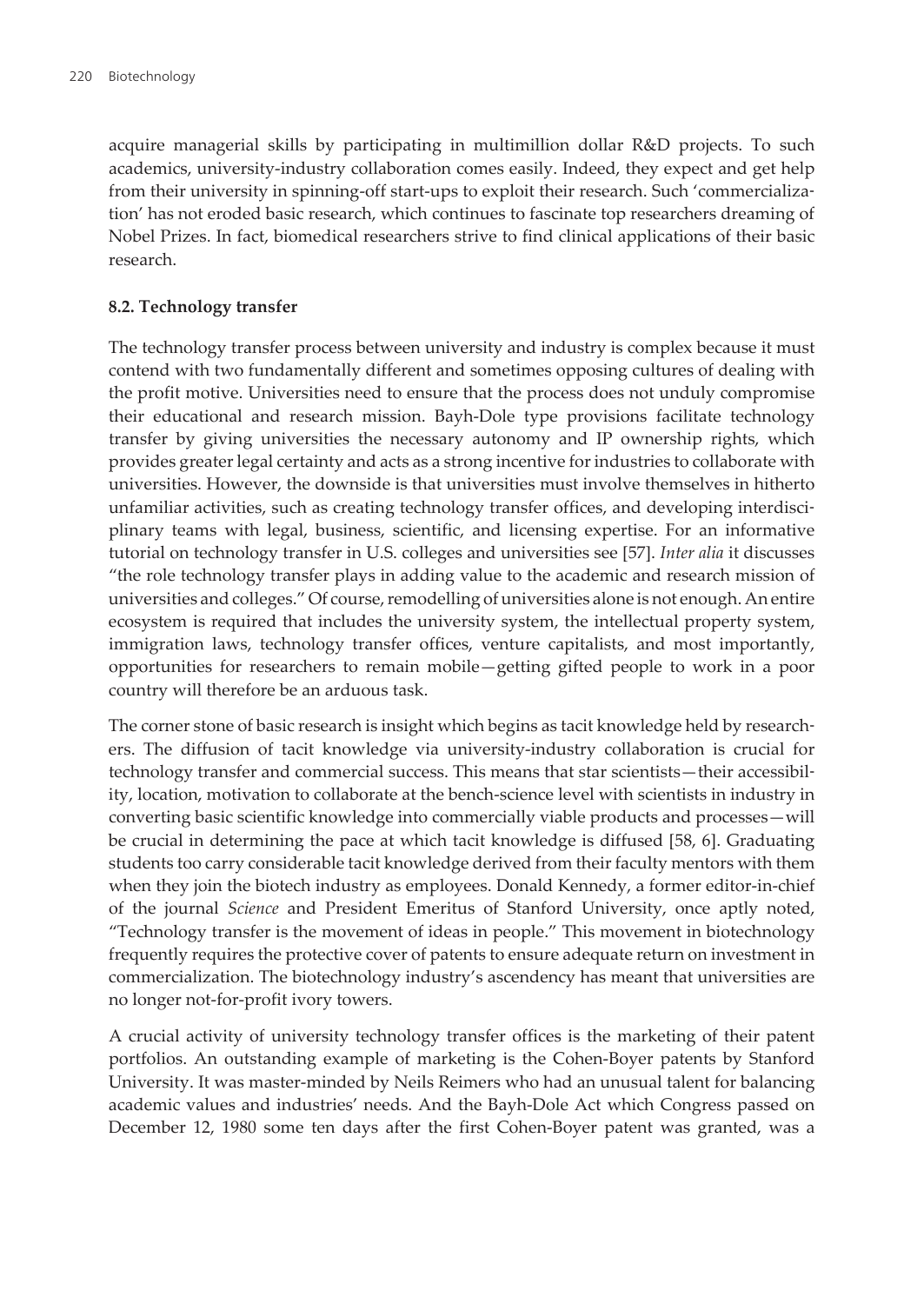godsend. Reimers designed a trail-blazing licensing program. By end of 2001, the three Cohen-Boyer patents had made \$255 million in licensing revenues from licenses granted to 468 companies. More importantly, 2,442 products were developed from the patented technology that included drugs to mitigate the effects of heart disease, anaemia, cancer, HIV-AIDS, diabetes, etc. Remarkably, the patents never faced litigation. Reimers showed that cutting edge university-centred research, patents, and industry collaboration could be integrated into a formidable system that can propel a country's economic agenda, without the university sacrificing its core values [[5](#page-32-0)].

It now appears that CRISPR-Cas9 technology is the new superstar in biotechnology. Zhang's patent (U.S. patent No. 8,697,359) is the first to cover this technology. While the Cohen-Boyer patents survived their terms without litigation, one hopes that Zhang's patent assigned to Broad Institute will be so blessed. Zhang's patent significantly simplifies gene editing compared to other contemporary techniques, *e.g.*, TALEN and zinc fingers. Since Zhang's method allows one to basically reengineer any organism by modifying its own genome, it immediately opens up the possibility of engineering a variety of applications ranging from better agricul‐ tural crops (*e.g.*, drought resistant) to bio fuels to disease detection to personalised medicine (*e.g.*, by correcting the causative mutation), and, of course, of better understanding of gene functioning [\[26](#page-34-0)]. So, one expected development is the blooming of patent thickets. The financial stake around the CRISPR-Cas9 technology in the private sector is expected to be enormous and with patent thickets the potential for fierce litigation will be high. A likely development is that if exclusive licences do not create hurdles, companies would try to gather as many patent licences as they can to ensure their freedom to pursue their research and commercial goals. This could be an optimal solution for rapidly developing a plethora of products and processes that will in any case need a large number of players to chip in, much like the electronics industry, where there is space for many players to compete against and collaborate with.

### **8.3. Litigation**

While research universities now see a patent portfolio as a potential source of revenue generation, few are enthusiastic or even prepared to enforce their patents, when infringed, through litigation. In the U.S., universities, by law, must participate as plaintiffs in enforcement lawsuits over their *exclusively licensed* patents regardless of a university's effective ability or enthusiasm to do so [[59,](#page-36-0) [60](#page-36-0)]. Therefore to preserve licensing freedom, patent application preparation and its prosecution must be strategized to discourage litigation. Clearly, universities must maintain excellent technology transfer offices, whose members are not only "licensing and business development professionals" but who also "handle technologies from inception through research"; "handle conflict of interest issues"; close deals with commercial partners, and "then (God forbid)" participate in litigation to protect IP rights [\[61](#page-36-0)].

A few recent high profile cases indicate that the brave may sometimes inherit the earth. For example, in the Carnegie Mellon University (CMU) patent lawsuit against Marvell Technology Group, which allegedly appropriated CMU research for a computer chip used in high-speed drives, the jury awarded the university \$1.17 billion in December 2012[[62\]](#page-37-0). On appeal, Marvell was ordered to pay enhanced penalties of \$1.5 billion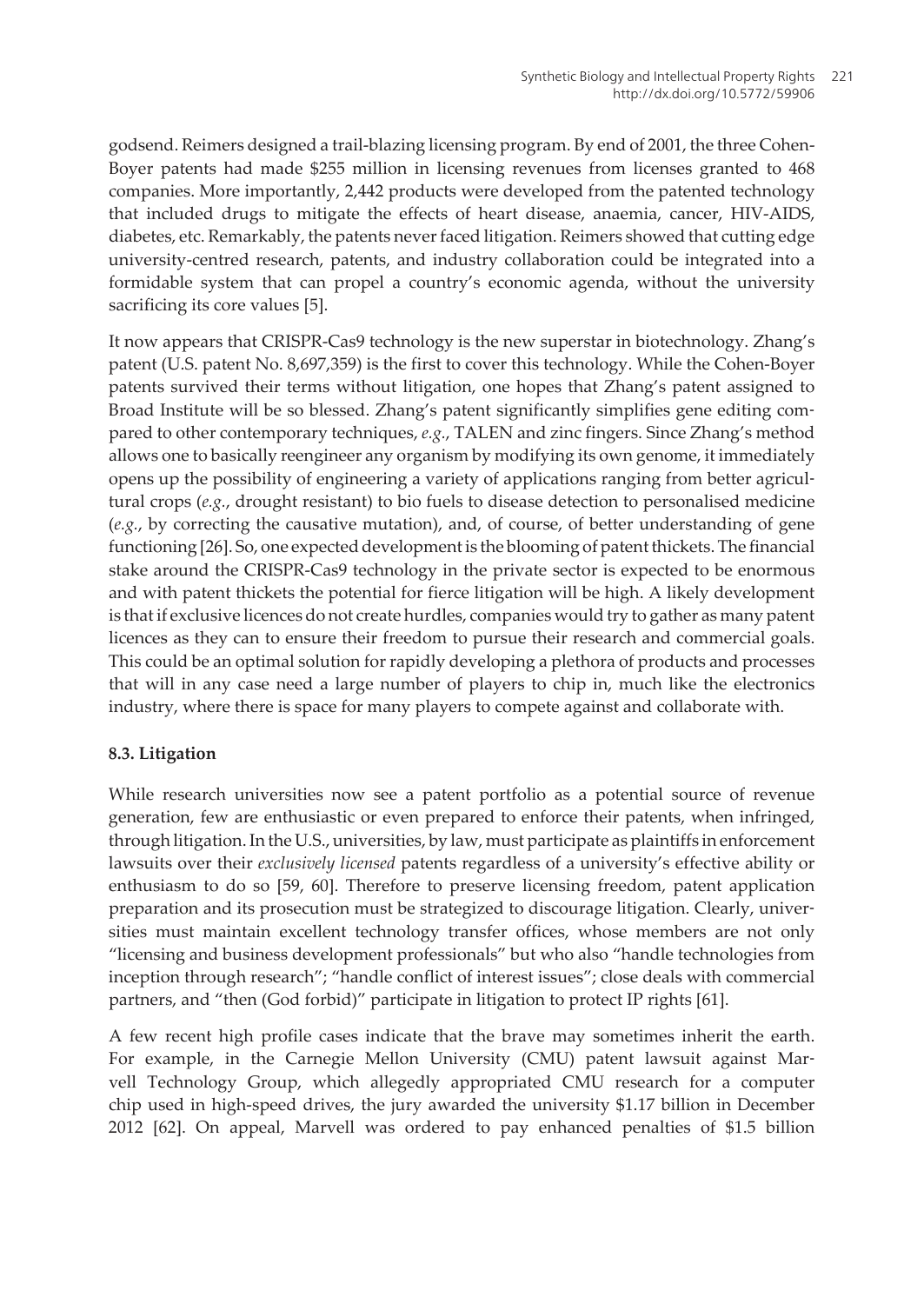for wilful infringement of CMU patents [[63\]](#page-37-0). In another case, Varian Medical Systems, which allegedly infringed on the University of Pittsburgh patents for a respiratory device, a judge awarded \$85.8 million. Such cases have made other universities wonder if their technology transfer offices should get more aggressive in protecting patents [[62\]](#page-37-0). Once a patent is infringed the alternatives are litigation or an out-ofcourt settlement. In litigation, the patent will almost certainly be dissected in terms of the doctrine of equivalents, prosecution history estoppel, the subjectively determined profile of the PHOSITA, applicable prior art relative to the patent, clarity of descrip‐ tion of the invention, the breadth and narrowness of claims, etc. Litigation results are often uncertain. In the U.S., *e.g.*, some one-third of district court decisions on claim boundaries are reversed on appeal [\[64](#page-37-0)], while a large number of CAFC patent decisions have been reversed by the SCOTUS on appeal [\[52](#page-36-0)].

A commercially successful patent attracting litigation is a fair possibility because a patent's validity is not guaranteed. Post-grant a patent may be found invalid because of erroneous evaluation of the invention by the patent examiner during prosecution, or because he was simply blindsided by undetected prior art, etc. In addition, one must be prepared to deal with intentional predatory moves by patent trolls and the calculated overreach of some patent owners in asserting patent claims against non-infringing entities. Their general aim is to either drag the target into expensive litigation or force it into licensing agreements under the threat of litigation, which small and medium enterprises can ill afford.

# **9. Patent law reforms**

Since Galileo (1564-1642), science has dramatically affected society. Industry, transportation, communications and medicine have all undergone such revolutionary changes that most mortals today appear to have semi-divine powers compared to pre-seventeenth century denizens of the world. The common man's focus has shifted from seeking divine favours to diligently acquiring human invented technological gadgets and services. Today,

Western industrial technology has transformed the world more than any leader, religion, revolution, or war. Nowadays only a handful of people in the most remote corners of the earth survive with their lives unaltered by industrial products. The conquest of the non-Western world by Western industrial technol‐ ogy still proceeds unabated. [[65\]](#page-37-0).

Yet some of these technological and scientific advances, such as genetically engineered plants and animals, human cloning, electronic surveillance, the use of robots, and now the possibility of genetically engineered humans raise serious moral and ethical issues, which demand legislative solutions and hence political intervention. If the track record of politicians, say, in handling problems related to climate change is any indication, we can expect synthetic biology related calamities to inundate us before they act. Their inadequate understanding of synthetic biology and the legislative process driven by one-person-one-vote electoral dynamics in a knowledge-driven society where knowledge creators and knowledgeable people constitute a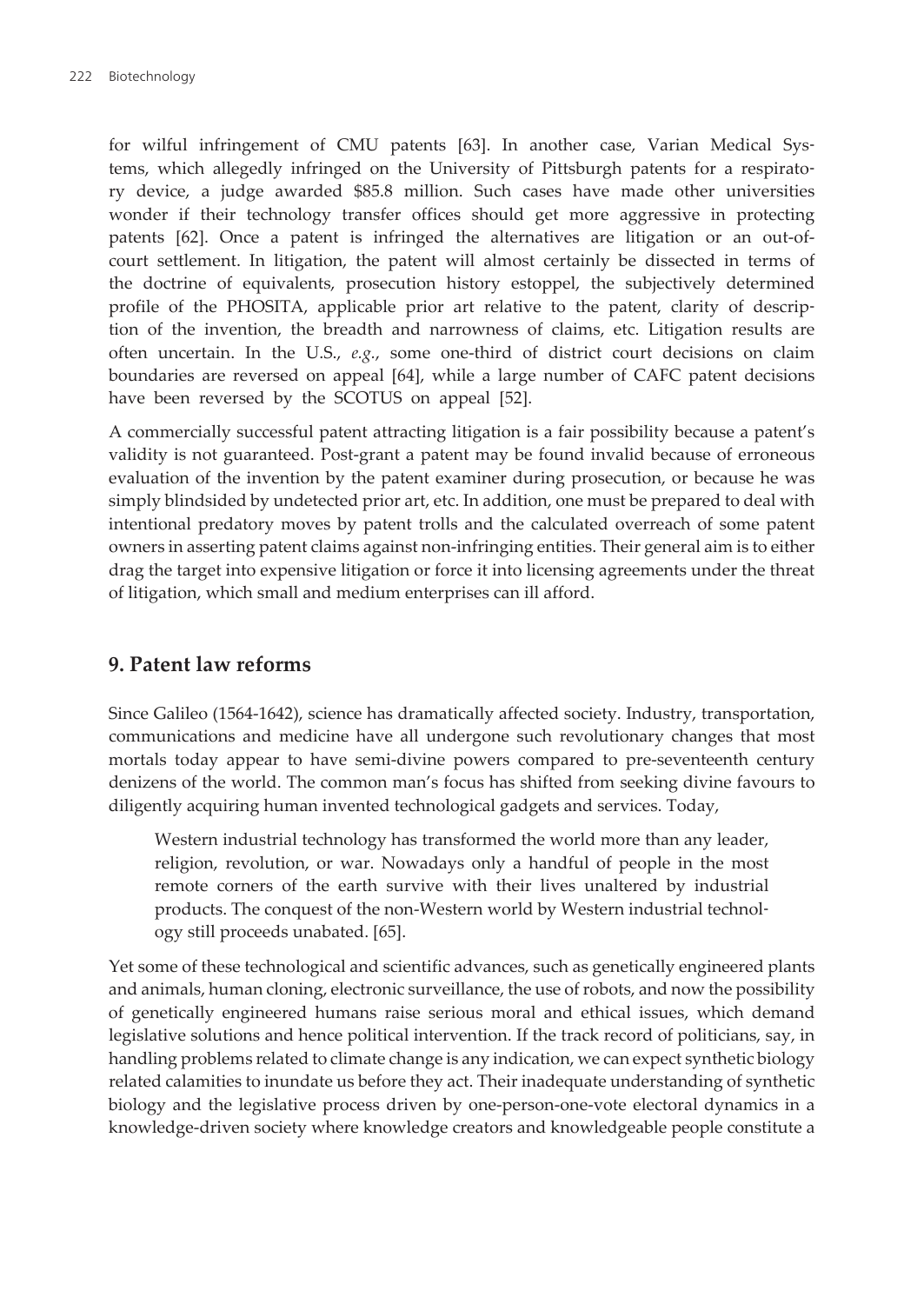miniscule minority creates an anomaly. Intellect-driven legislations require an entirely different legislative process than mass-and-emotion-driven legislations. When laws of Nature and laws of man collide, catastrophe results.

### **9.1. Challenges**

For patents to be an effective tool to promote innovation, they should be scarce and hard to obtain, especially in today's knowledge driven world, where the population of university educated people is far larger than it was several centuries ago when the modern patent system was instituted in England during the rule of Queen Elizabeth (reign: 1558 – 1603). An enormous knowledge gulf separates the PHOSITA of the Elizabethan era and of today. The biggest challenge patent examiners face today is the objective profiling of the modern biotechnology PHOSITA whose profile is prone to rapid changes, sometimes within months.

The second challenge is related to patent seeking researchers whose desire is to seek patents in anticipation that their discoveries will eventually, but during the lifetime of a patent, lead to substantial, if not miraculous, benefits to society that truly touches peoples' lives. The challenge patent examiners face here is, whether or not the applicant is claiming a 'law of Nature', or whether granting a patent will be against the interests of society (*e.g.*, patents on nuclear weapons are banned), such as creating obstacles to further research or advancement of the invention.

The third challenge is fulfilling the need for a new patent system that would minimize litigation. When patent offices are inundated with patent applications in highly competitive cutting-edge technology areas populated with extremely well qualified PHOSITAS, deter‐ mining overlapping claims among applications is an incredibly demanding task, and therein lies the source of debilitating and fierce future litigations. Current legal systems are visibly deficient in handling such litigations so remedies may lie elsewhere, *e.g.*, in the form of peacemakers among feuding parties.

The fourth challenge is providing adequate scientific research support to the judiciary. It needs a permanent science advisory body to enhance its understanding of the scientific basis on which biotechnology patent claims rest and in creating a plausible PHOSITA profile acceptable to the scientific community on a case-by-case basis. This will substantially simplify and accelerate judicial proceedings in biotechnology patent litigation and lead to greater consis‐ tency in judicial decisions. The science advisory body can bring about greater clarity to the vexing question: "When is obvious-to-try the same as obviousness?" in relation to the profiled PHOSITA.

The fifth challenge is integrating introductory IPR courses in science and engineering curricula in universities to bring home to students the paramount economic relevance of their acquired scientific and technical knowledge and skills.

### **9.2. Questions**

The fact that synthetic biology involves the creation of artificial living matter or modification of living matter through human intervention raises important questions related to biosecurity,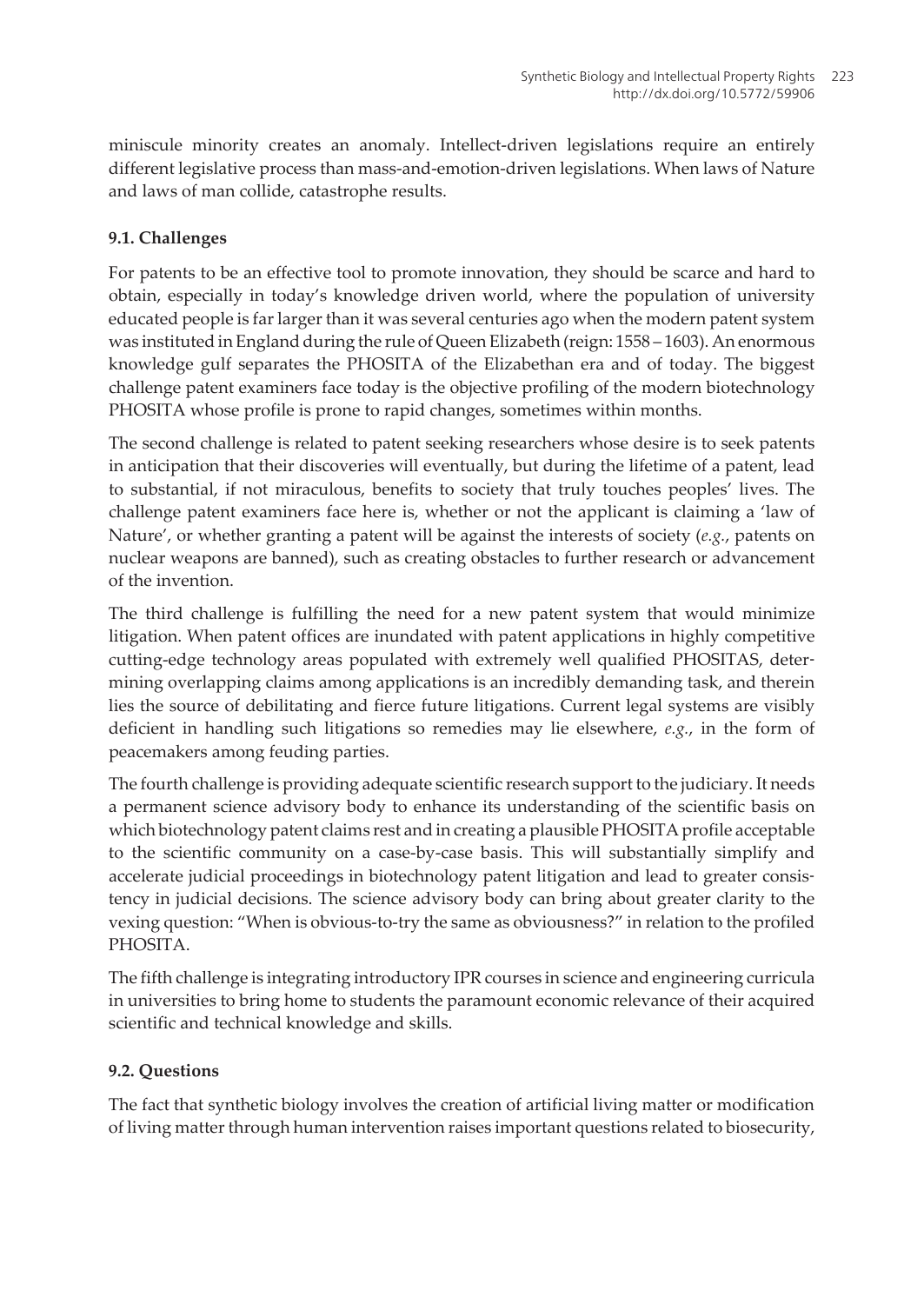biosafety, bioethics, and environmental health and sustainability. Their answers will require consultation with engineers, scientists, attorneys, innovators, teachers, students, policymak‐ ers, and ordinary citizens. However, before doing so society must decide how synthetic biology as a scientific discipline is to be handled. That is, establish rules and regulations of ownership, diffusion, and access to the knowledge the discipline generates and accumulates. Concurrently, to further the bio-economy, it must establish global engagement and collaborative models, mentor and nurture young leaders, create next-generation manufacturing facilities, and address standards-related issues. The crucial questions are:

- **•** When do basic research results benefit society most if placed in the public domain as opposed to limited period IP monopoly of those results?
- **•** When it is appropriate for industry to seek private ownership of inventions derived from the results of open innovation?
- **•** When is an open innovation policy in synthetic biology likely to discourage industry from developing commercially viable products and processes?

Johnson [[66\]](#page-37-0) notes that synthetic biology needs "public policies and collaborative mechanisms that promote broad and robust pre-competitive openness, sharing, and access" and "strong and robust IPR" to enable "later-stage economic value creation, IPR-enabled commercialization, and market-based investments". They will indeed help in aligning international invest‐ ments, in framing lab-to-market policies, and in creating global manufacturing and marketing policies to facilitate global commerce.

### **9.3. Harmonization**

There are serious obstacles to globally harmonizing patent laws [[67\]](#page-37-0). Disparate national laws have caused a number of complicated cross-border IP disputes and multiple infringement suits. For example, software and business method patents are permitted only in some countries. Even when patent laws are similar in two countries, their interpretation by the courts may vary widely. Patent laws operate on the principle of territoriality and the needs of individual nations. Thus in a globalized, knowledge-driven economy, technologically advanced nations support strong patent protection to spur innovation, while the less advanced see it as barriers erected to restrict their access to new goods and dilute their welfare programs. Current national patent laws embody premises and concepts that were shaped by the Indus‐ trial Revolution; they are not malleable enough for the knowledge and information-driven age that has given rise to such exotic technologies as nano-technology, information technology, biotechnology, and robotics (and in the future, possibly bio-robotics). Today's inventor is frequently university educated or a researcher or a member of a large R&D team rather than an artisan or a technician. There is thus an acute need for harmonization of patent law and its enforcement. The assumption is that a uniform legal system would reduce legal uncertainties, cost of litigation, and barriers to trade. Other potential benefits include liberalized technology transfer and increased foreign direct investment from developed countries to the developing and underdeveloped countries and thus raise living standards globally. Ideally, harmoniza‐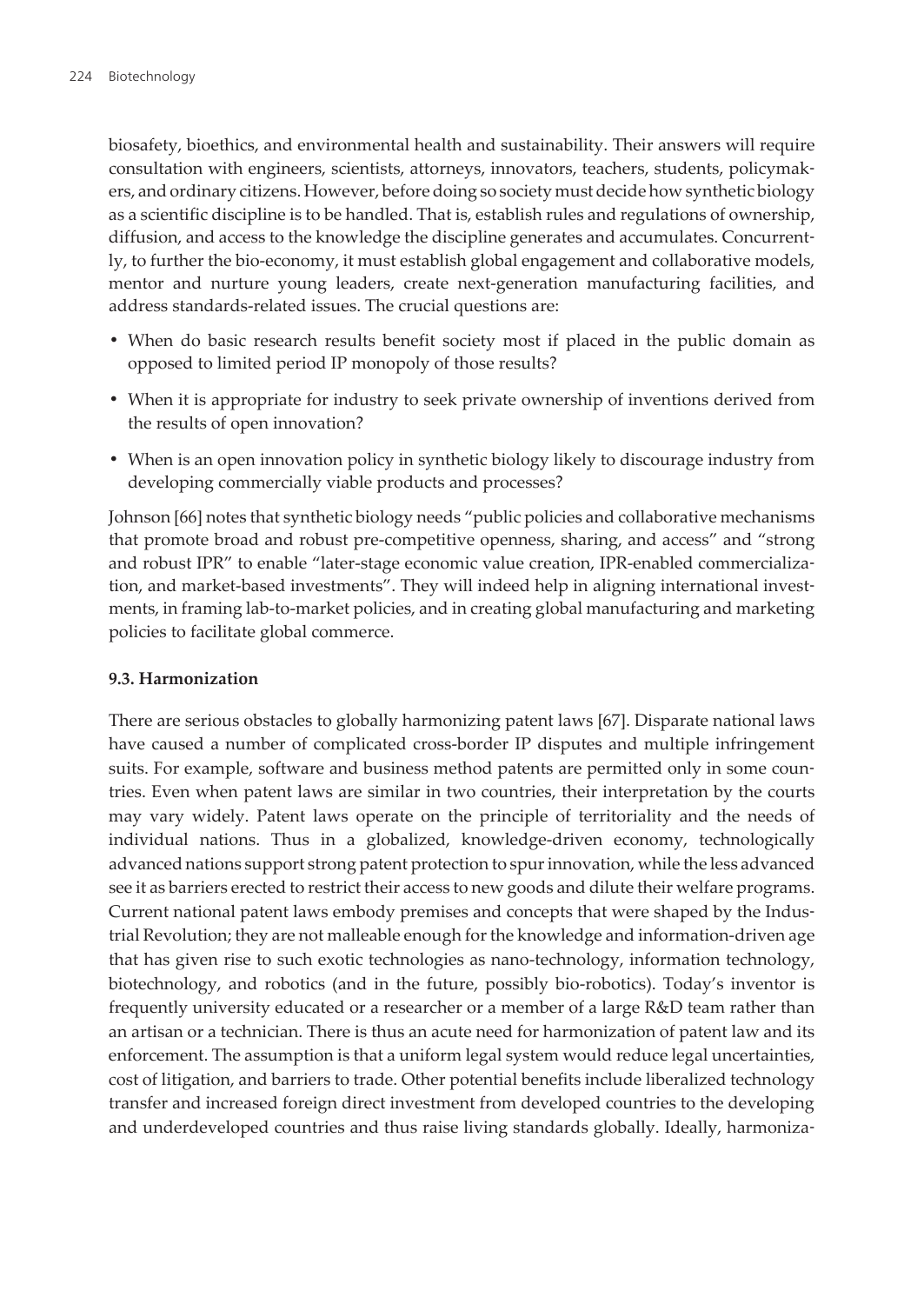tion would improve the world's capacity to innovate as a whole, which would be greater than the sum from its parts.

The World Intellectual Property Organization (WIPO) has been leading harmonization efforts. It currently administers the Patent Cooperation Treaty (PCT), the Paris Convention, the Patent Law Treaty, the Budapest Treaty, and the Strasbourg Agreement. However, these are not enough. WIPO's Standing Committee on the Law of Patents (SCP), created in 1998 to spur substantive harmonization efforts, has a wide representation of interested parties. So far, their deliberations have resulted in the Patent Law Treaty in 2000. Its modest aim is to harmonize formal procedures, *e.g*., related to the filing date for a patent application, the form and content of the application, and representation. During 2001-2006, discussions on framing a Substantive Patent Law Treaty generated enough disagreements that they were put on hold in 2006. The SCP has since focused "on building a technical and legal resource base from which to hold informed discussions in order to develop a work program" while larger issues related to exceptions and limitations to patent rights; technology transfer; quality of patents, including opposition systems; confidentiality of communications between patent advisors and their clients; and patents and health hibernate.

Clearly, a bold experiment in universalising IPR governance and rule of law is sorely needed. Present disparities in IP laws and innovation capabilities among nations have created a "creditors and debtors" relationship where creditors appear to impose conditions that would perpetuate their dominance over debtors via institutions such as the WTO. Biotechnology provides strategic socio-economic advantages to creditor nations because of their research universities. This means that flight of capital and talent to countries with top research univer‐ sities coupled with their liberal immigration policies for researchers can quickly deplete the talent pool of debtor countries. Of course, smart creditors know that helping debtors improve their circumstances makes for better, amicable, long-term, diversified, and more profitable business. Helping debtor countries build world-class universities would be one such example.

However, for synthetic biology, there is more to IP protection than just utility patents. Products arising from DNA synthesis and construction may also qualify as human authored original "literary work and artistic works" and hence eligible for copyright protection. Further, DNA is an information carrying molecule much like a computer program, which too is copyrightable. Likewise synthetic biology motifs can be used as trademarks and tacit knowledge locked up in a researcher's mind and selectively shared may deserve trade secret protection. And, of course, one can seek design patents for novel DNA designs.

# **10. Conclusions**

The genetic uniqueness of each individual implies the existence of numerous undiscovered non-trivial interactions in the human genome that would make linking individual factors to a disease condition highly complex. These interactions, due to inheritability, must account for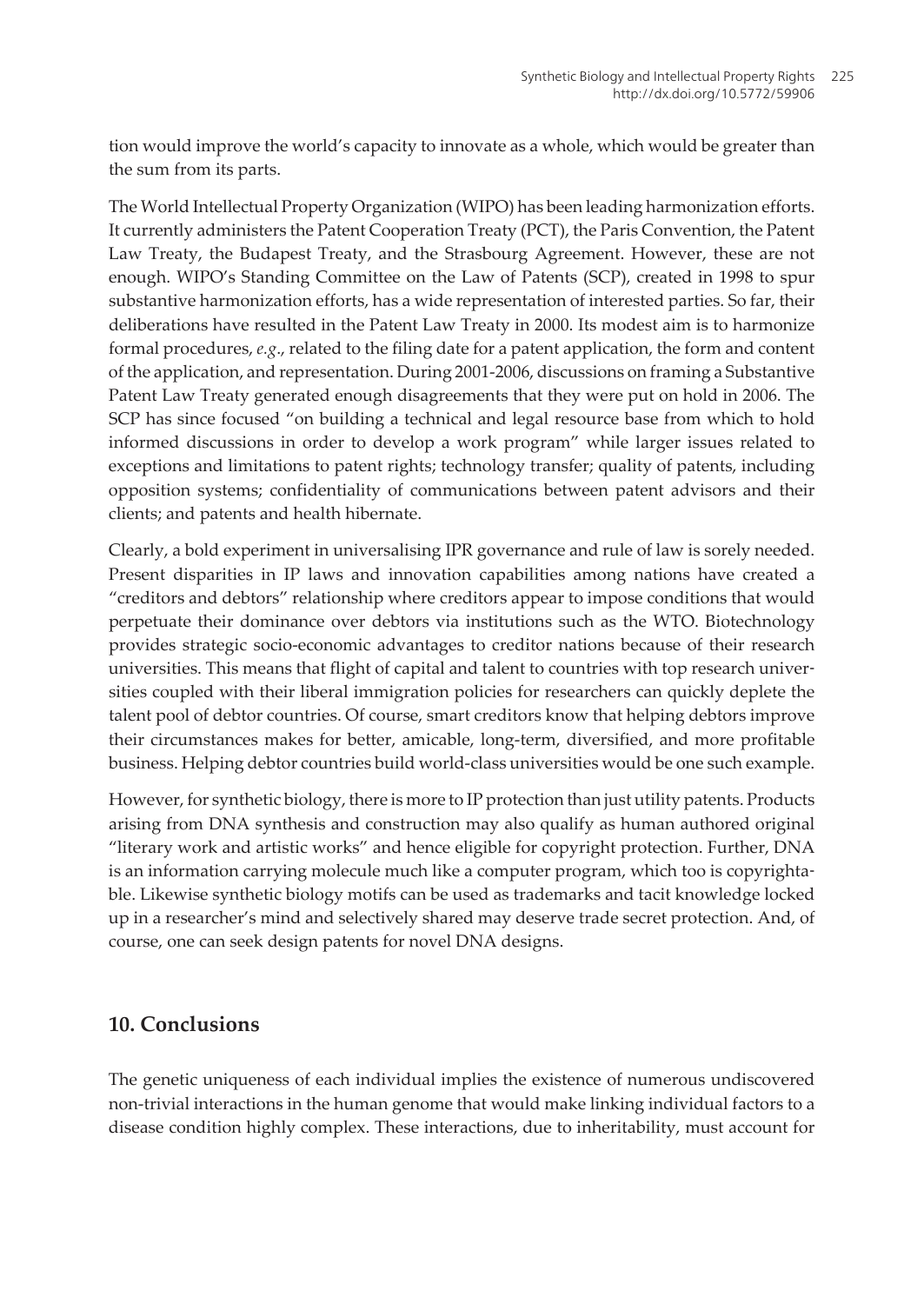<span id="page-31-0"></span>family history to correctly interpret genotyping results to provide personalised medical treatment. Indeed, they must go beyond and ask how a given genome copes with a dynamic environment. The magnitude of this task has propelled the convergence of life sciences with other fields, *e.g.*, physics, chemistry, mathematics, computing, engineering, social sciences, etc. in search of new and innovative solutions. A recent NRC study notes [\[68](#page-37-0)]:

The scientific opportunities enabled by convergence—the coming together of insights and approaches from originally distinct fields—will make fundamental contributions in our drive to provide creative solutions to the most difficult problems facing us as a society. This convergence provides power to think beyond usual paradigms and to approach issues informed by many perspectives instead of few.

Synthetic biology makes personalised medicine appear within reach in terms of developing personalized drugs and diagnostics, minimizing adverse drug reactions, and personalising treatments by enabling people to make personalized health decisions. However, to take research results from the lab to the patient's bedside, to the community (translational application) and finally make it accessible to every human on Earth is a colossal endeavour that calls for a very high level of convergence. The time has come for governments to frame policies that would enable the desired convergence. The U.S. government, *e.g.*, is discussing a "mod‐ ular" policy [[69\]](#page-37-0) with public participation. A module, *e.g.*, may include education, basic research, and infrastructure; another that promotes market-oriented innovation through R&D tax credit, intellectual property policies, etc.; and yet another for catalysing breakthroughs in such areas as clean energy, biotechnology, nanotechnology, advanced manufacturing, information technology, and space technologies.

Genomics researchers are the new super-stars of science. A Thomson Reuters report provides a listing of authors who have written multiple highly cited reports and have thereby demonstrated their tremendous influence on ongoing research in their respective fields. Out of the seventeen hottest researchers a dozen belong to genomics [\[70](#page-37-0)]. Not surprisingly, the US sits atop the genomics-related patent filings heap, trailed by Europe and Asia, indicating the dominance of the U.S. both in research and its translation. [[71\]](#page-37-0). An enigmatic world order is in the making.

# **Author details**

Rajendra K. Bera

Address all correspondence to: rajendrabera@yahoo.com

Acadinnet Education Services India Private Limited, B/S1 Ganga Chelston, Munnekolala, Bangalore, India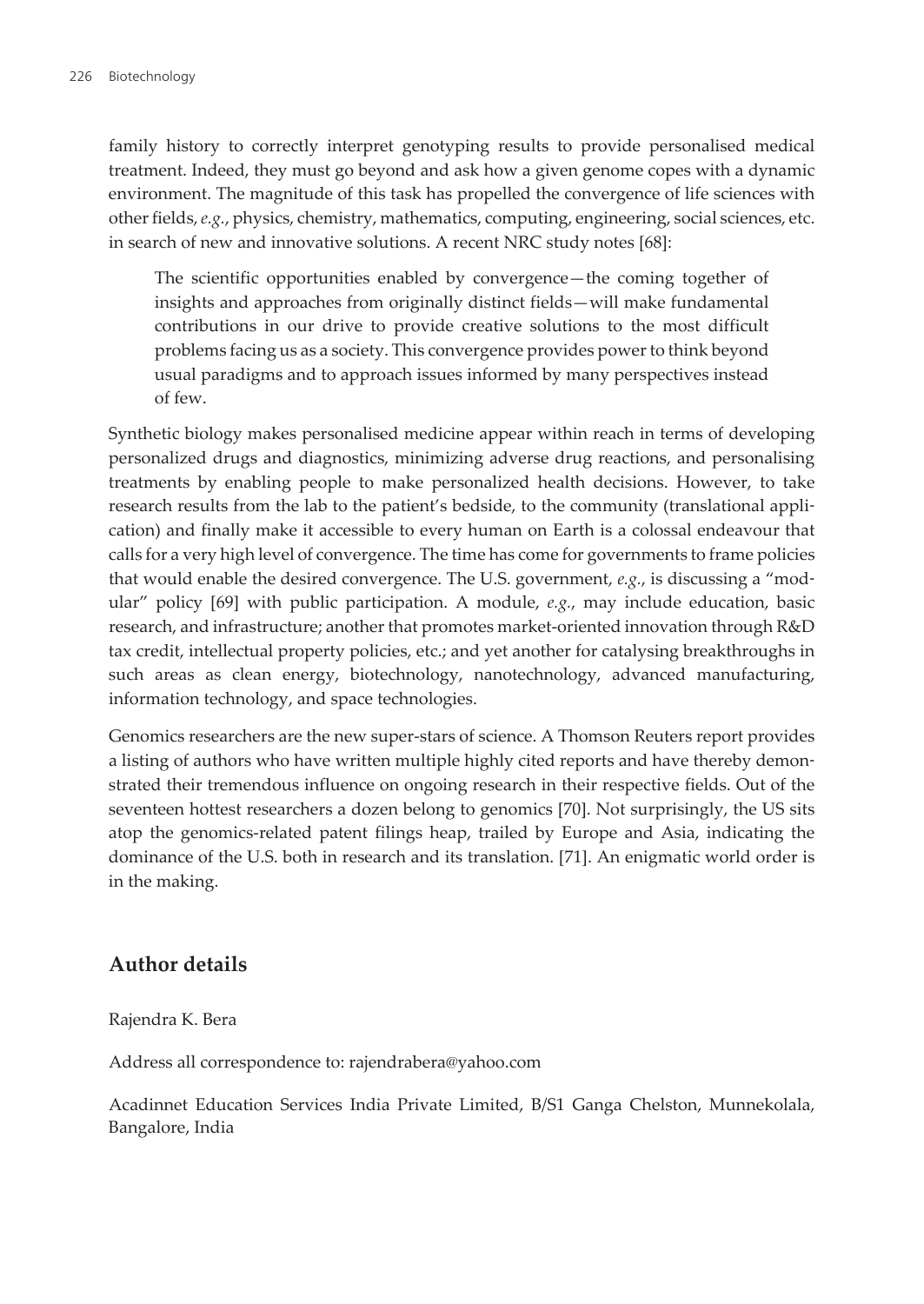### <span id="page-32-0"></span>**References**

- [1] Cohen SN, Chang ACY, Boyer HW, Helling RB. Construction of Biologically Functional Bacterial Plasmids in Vitro. Proc. Natl. Acad. Sci. USA 1973; 70(11) 3240-3244. Available from http://www.pnas.org/content/70/11/3240.full.pdf±html
- [2] Cohen SN, Boyer HW. Process for producing biologically functional molecular chimeras. U.S. Patent No. 4,237,224, issued December 2, 1980.
- [3] Cohen SN, Boyer HW. Biologically functional molecular chimeras. U.S. Patent No. 4,468,464, issued August 28, 1984.
- [4] Cohen SN, Boyer HW. Biologically functional molecular chimeras. U.S. Patent No. 4,740,470, issued April 26, 1988.
- [5] Bera RK. The Story of the Cohen-Boyer Patents. Current Science 2009; 96(6) 760-763. Available from http://www.currentscience.ac.in/Downloads/article\_id\_096\_06\_0760\_0763\_0.pdf
- [6] Bera RK. Biotechnology Patents: Safeguarding Human Health. In: Agbo EC. (ed.) In‐ novations in Biotechnology. Rijeka: InTech; 2012. pp. 349-376. Available from http:// www.intechopen.com/source/pdfs/28719/InTech-Biotechnology\_patents\_safeguarding\_human\_health.pdf
- [7] Gibson D, et al. Creation of a Bacterial Cell Controlled by a Chemically Synthesized Genome. Science 2010; 329(5987) 52–56. Available from http:// adsabs.harvard.edu/abs/2010Sci...329...52G
- [8] Malyshev DA, et al. A semi-synthetic organism with an expanded genetic alphabet. Nature 2014; 509(7500) 385-388. Available from http://www.ncbi.nlm.nih.gov/ pubmed/24805238
- [9] Pollack A. Scientists Add Letters to DNA's Alphabet, Raising Hope and Fear. The New York Times, 07 May 2014, http://www.nytimes.com/2014/05/08/business/ researchers-report-breakthrough-in-creating-artificial-genetic-code.html?\_r=1.
- [10] Cong L., et al. Multiplex Genome Engineering Using CRISPR/Cas Systems. Science 2013; 339 (6121) 819–823. Available from http://www.ncbi.nlm.nih.gov/pmc/articles/ PMC3795411/
- [11] Prather KLJ. Applications of Synthetic Biology, Presidential Commission for the Study of Bioethical Issues. 8 July 2010. Available from http://bioethics.gov/sites/ default/files/Applications-of-Synthetic-Biology.ppt
- [12] Watson JD, Crick FHC. Molecular Structure of Nucleic Acids. Nature 1953; 171(4356) 737-738. Available from http://www.nature.com/scitable/content/molecular-struc‐ ture-of-nucleic-acids-a-structure-13997975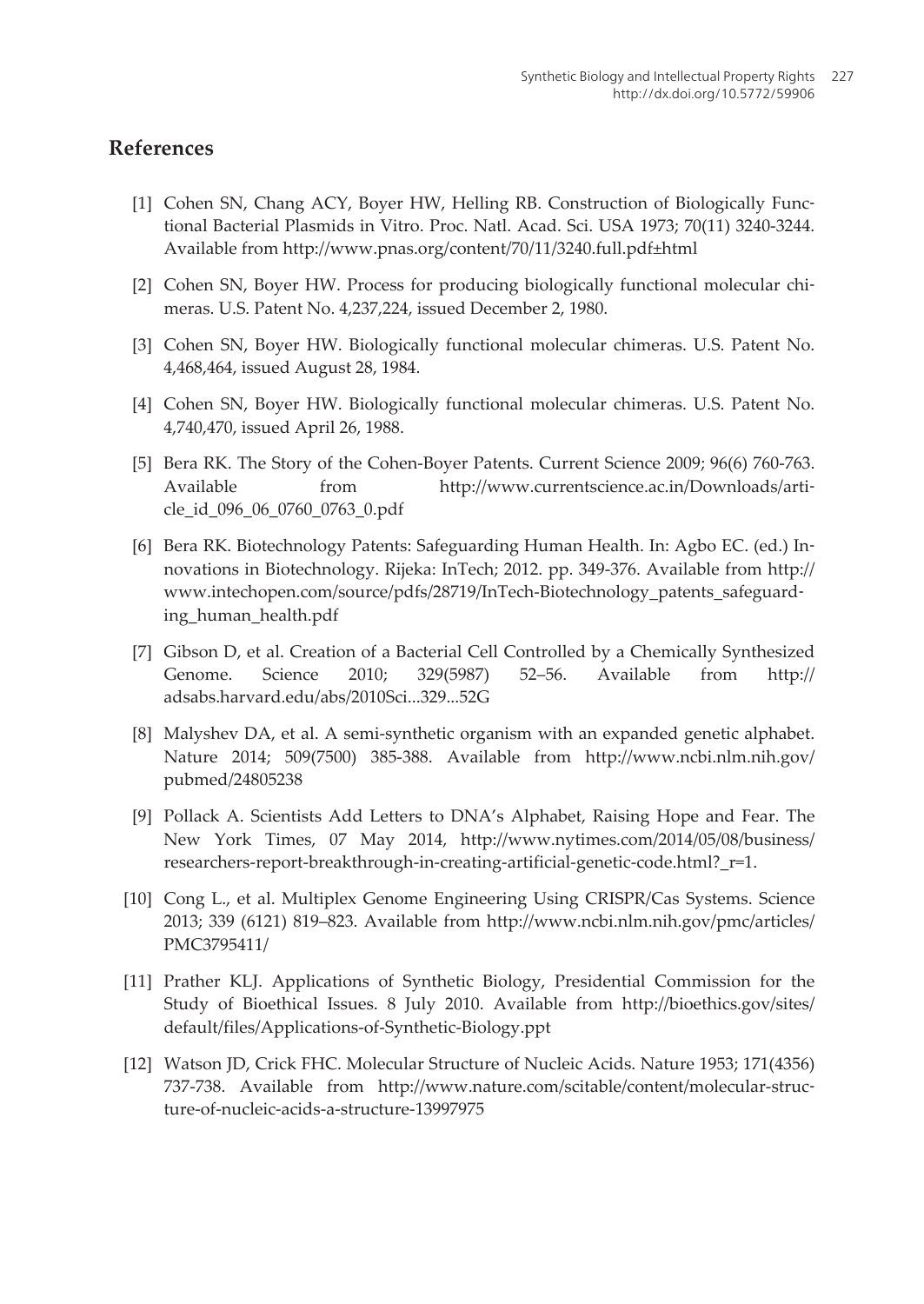- <span id="page-33-0"></span>[13] Watson JD, Crick FHC. Genetical Implications of the Structure of Deoxyribonucleic Acid. Nature 1953; 171(4361) 964–967. Available from http://www.nature.com/ nature/dna50/watsoncrick2.pdf
- [14] Nelson DL, Cox MM. Lehninger Principles of Biochemistry,  $4<sup>th</sup>$  edn. 2006. Available from https://archive.org/stream/LehningerPrinciplesOfBiochemistry/Lehninger %20Principles%20of%20Biochemistry#page/n13/mode/2up
- [15] Minssen T. Synthetic Biology and Legal Research. Center for Synthetic Biology, Uni‐ versity of Copenhagen, 2013. Available from http://synbio.ku.dk/project\_list/biosy‐ nergy/law\_synbio/
- [16] Carter SR, et al. Synthetic Biology and the U.S. Biotechnology Regulatory System: Challenges and Options, J Craig Venter Institute. May 2014. http:// www.jcvi.org/cms/fileadmin/site/research/projects/synthetic-biology-and-the-us-reg‐ ulatory-system/full-report.pdf
- [17] Synthetic Biology: Applying Engineering to Biology, NEST High-level Expert Group Project Report EUR 21796. European Commission. 2005. Available from http:// www.bsse.ethz.ch/bpl/publications/nestreport.pdf
- [18] Squires GL. The discovery of the structure of DNA. Contemporary Physics 2003; 44(4) 289- 305.
- [19] Yin H, et al. Genome Editing with Cas9 in Adult Mice Corrects a Disease Mutation and Phenotype. Nature Biotechnology. Published online 30 March 2014 (Corrected 31 March 2014). Available from http://www.nature.com/nbt/journal/vaop/ncurrent/full/ nbt.2884.html
- [20] Scripps Research Institute Study Suggests Expanding the Genetic Alphabet May Be Easier than Previously Thought, *Scripps Research Institute Press Release*, June 3, 2012. Available from http://www.scripps.edu/news/press/2012/20120603romesberg.html
- [21] Betz K, et al. KlenTaq Polymerase Replicates Unnatural Base Pairs by Inducing a Watson-Crick Geometry, Nature Chemical Biology 2012; 8(7) 612-614. Available from http://www.nature.com/nchembio/journal/v8/n7/full/nchembio.966.html? WT.ec\_id=NCHEMBIO-201207
- [22] Baker M. Gene Editing at CRISPR Speed. Nature Biotechnology 2014; 32(4) 309-312. Available from http://editasmedicine.com/documents/Baker\_Nat%20Biotechnol %202014%20(CRISPR%20news%20article).pdf
- [23] Sanger F, Nicklen S, Coulson AR. DNA Sequencing with Chain-Terminating Inhibitors. Proc. Natl. Acad. Sci. USA 1977; 74(12) 5463–7. Available from http:// www.pnas.org/content/74/12/5463.full.pdf±html
- [24] Mardis ER. The Impact of Next-Generation Sequencing Technology on Genetics. Trends in Genetics 2008; 24(3) 133-141. http://bio.lmu.de/~parsch/evogen/NextGen‐ Seq2008.pdf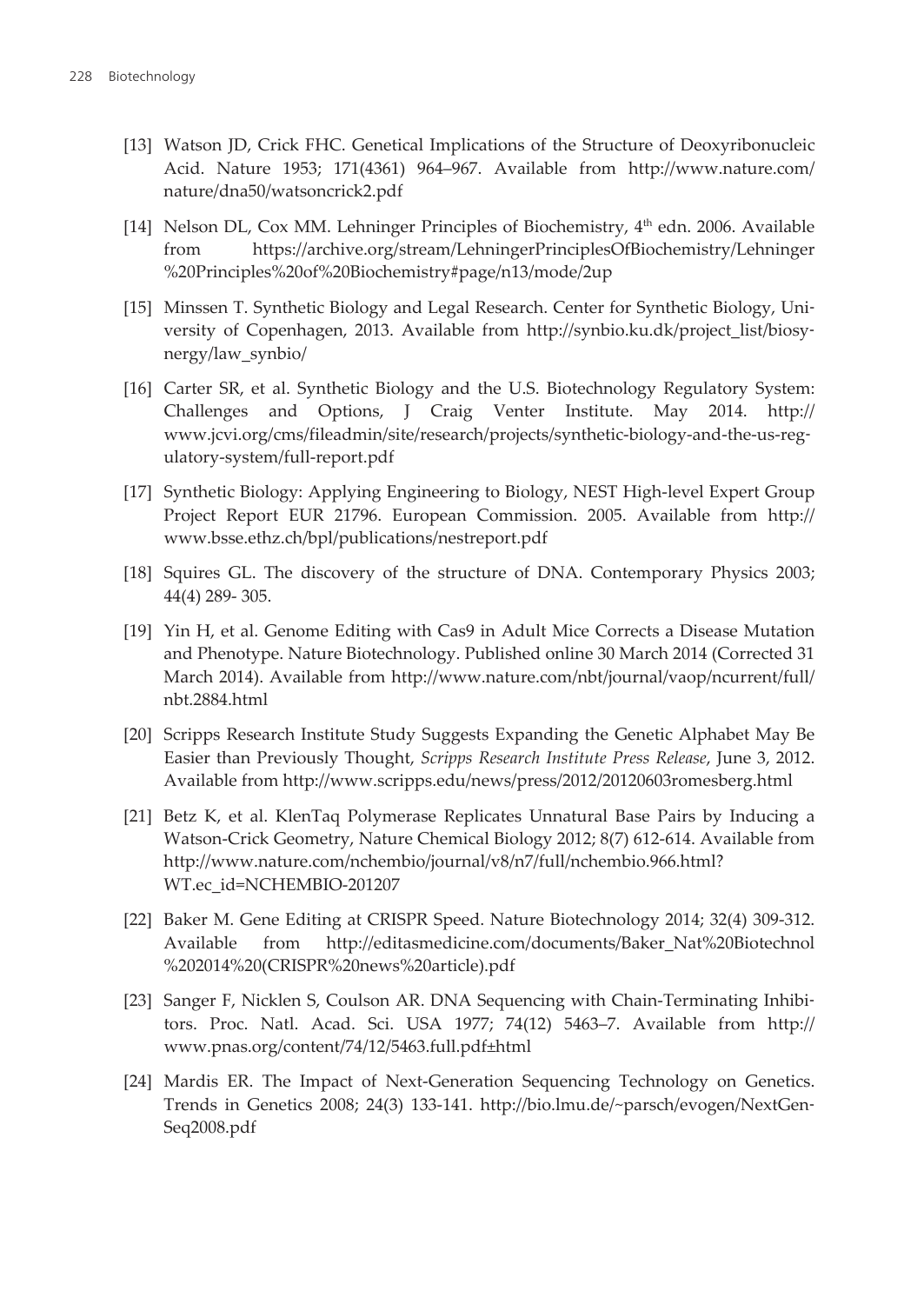- <span id="page-34-0"></span>[25] Grada A, Weinbrecht K. Next-Generation Sequencing: Methodology and Application, Journal of Investigative Dermatology 2013; 133(8). Available from http:// www.nature.com/jid/journal/v133/n8/full/jid2013248a.html
- [26] Hsu PD, Lander ES, Zhang F. Development and Applications of CRISPR-Cas9 for Genome Engineering. Cell 2014; 157(6) 1262-1278. Available from http:// www.cell.com/cell/pdf/S0092-8674(14)00604-7.pdf
- [27] Ethical, Legal, and Social Implications (ELSI) of Genomic Research Small Research Grant Program (R03). National Institutes of Health. 10 July 2014, http:// grants.nih.gov/grants/guide/pa-files/PA-14-277.html
- [28] *Mayo* v. *Prometheus*, 566 U. S. \_\_\_\_ (2012), http://www.supremecourt.gov/opinions/ 11pdf/10-1150.pdf
- [29] *Association for Molecular Pathology* v. *Myriad Genetics*, 569 U. S. \_\_\_\_ (2013), http:// www.supremecourt.gov/opinions/12pdf/12-398\_1b7d.pdf
- [30] Traditional Medicine: Definitions. World Health Organization. 01 December 2008. Available from http://www.who.int/medicines/areas/traditional/definitions/en/
- [31] Strom S. Companies Quietly Apply Biofuel Tools to Household Products. The New York Times. 30 May 2014, http://www.nytimes.com/2014/05/31/business/biofueltools-applied-to-household-soaps.html?\_r=0
- [32] Third Scientific Review of the Safety and Efficacy of Methods to Avoid Mitochondrial Disease through Assisted Conception: update 2014. HFEA. 2014. Available from http://www.hfea.gov.uk/docs/Third\_Mitochondrial\_replacement\_scientif‐ ic\_review.pdf
- [33] Wilson MR, et al. Actionable Diagnosis of Neuroleptospirosis by Next-Generation Sequencing. The New England Journal of Medicine 2014; 370(19 June) 2408-2417. Available from http://www.nejm.org/doi/full/10.1056/NEJMoa1401268#t=article
- [34] Rainger, J. Monoallelic and Biallelic Mutations in MAB21L2 Cause a Spectrum of Ma‐ jor Eye Malformations. American Journal of Human Genetics 2014; 94(6) 915–923. Available from. http://www.cell.com/ajhg/abstract/S0002-9297(14)00225-0.
- [35] Gilissen C, et al. Genome Sequencing Identifies Major Causes of Severe Intellectual Disability, Nature. Published online 04 June 2014, http://www.nature.com/nature/ journal/vaop/ncurrent/full/nature13394.html
- [36] Ghorbal M, et al. Genome Editing in the Human Malaria Parasite Plasmodium Falciparum using the CRISPR-Cas9 System. Nature Biotechnology 2014; 32(8) 819-21. Available from http://www.researchgate.net/publication/262782682\_Genome\_edit‐ ing\_in\_the\_human\_malaria\_parasite\_Plasmodium\_falciparum\_using\_the\_CRISPR-Cas9\_system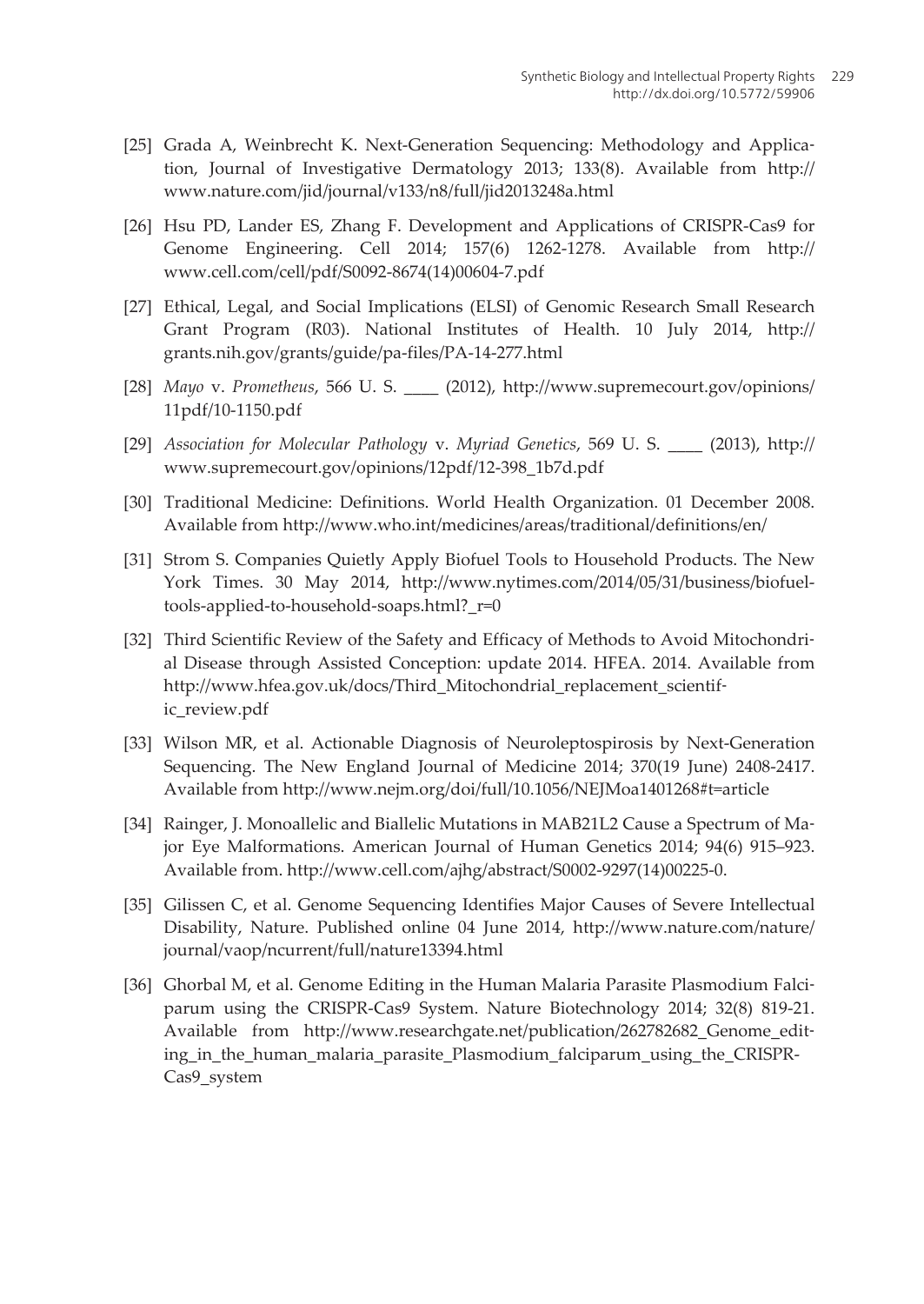- <span id="page-35-0"></span>[37] Marshall J. Solar Energy: Springtime for the Artificial Leaf. Nature 2014; 510(05 June) 22-24. Available from http://www.nature.com/polopoly\_fs/1.15341!/menu/main/ topColumns/topLeftColumn/pdf/510022a.pdf
- [38] Fuentes I, et al. Horizontal Genome Transfer as an Asexual Path to the Formation of New Species. Nature. Published online 08 June 2014, http://www.nature.com/nature/ journal/vaop/ncurrent/full/nature13291.html
- [39] Miller P, Church G. The Future without Limit, The Innovator's Project. National Geographic 01 June 2014. Available from http://news.nationalgeographic.com/news/ innovators/2014/06/140602-george-church-innovation-biology-science-genetics-de-ex‐ tinction/
- [40] The Darker Bioweapons Future. OTI SF 2003-108. CIA. 2003. https:// www.fas.org/irp/cia/product/bw1103.pdf.
- [41] Open Letter to Ecover/Method. ETC Group. 02 June 2014. Available from http:// www.etcgroup.org/content/open-letter-ecover-method
- [42] 17 Groups call on Ecover and Method to drop extreme genetic engineering plans. ETC Group. 02 June 2014. ETC Group. Available from http://www.etcgroup.org/ content/groups-call-ecover-and-method-drop-extreme-genetic-engineering-plans
- [43] Mitchell KJ. Ancient DNA Reveals Elephant Birds and Kiwi are Sister Taxa and Clarifies Ratite Bird Evolution. Science 2014; 344(6186) 898-900. Available from http:// www.sciencemag.org/content/344/6186/898
- [44] Schmidt M, et al. A Priority Paper for the Societal and Ethical Aspects of Synthetic Biology. Systems and Synthetic Biology, 10 October 2009 (Online), http://link.spring‐ er.com/article/10.1007/s11693-009-9034-7/fulltext.html
- [45] Esvelt K, Church G, Lunshof J. "Gene Drives" and CRISPR Could Revolutionize Ecosystem Management, Scientific American, 17 July 2014. Available from http:// blogs.scientificamerican.com/guest-blog/2014/07/17/gene-drives-crispr-could-revolu‐ tionize-ecosystem-management/
- [46] Poynder R. Internet Sparks Patenting Controversy. IP Matters, 30 April 2001. Availa‐ ble from http://www.richardpoynder.co.uk/internet\_sparks.htm
- [47] Berg P, Singer MF. The Recombinant DNA Controversy: Twenty Years Later, Proc. Natl. Acad. Sci. USA 1995; 92(September) 9011-13. Available from http:// www.pnas.org/content/92/20/9011.full.pdf
- [48] Jefferson T. Letter to Isaac McPherson, Monticello, August 13, 1813. In: The Letters of Thomas Jefferson. From Revolution to Reconstruction - an.HTML project. pp. 1743-1826. Available from http://www.beartronics.com/writings/jefferson/ odur.let.rug.nl/usa/P/tj3/writings/brf/jefl220.htm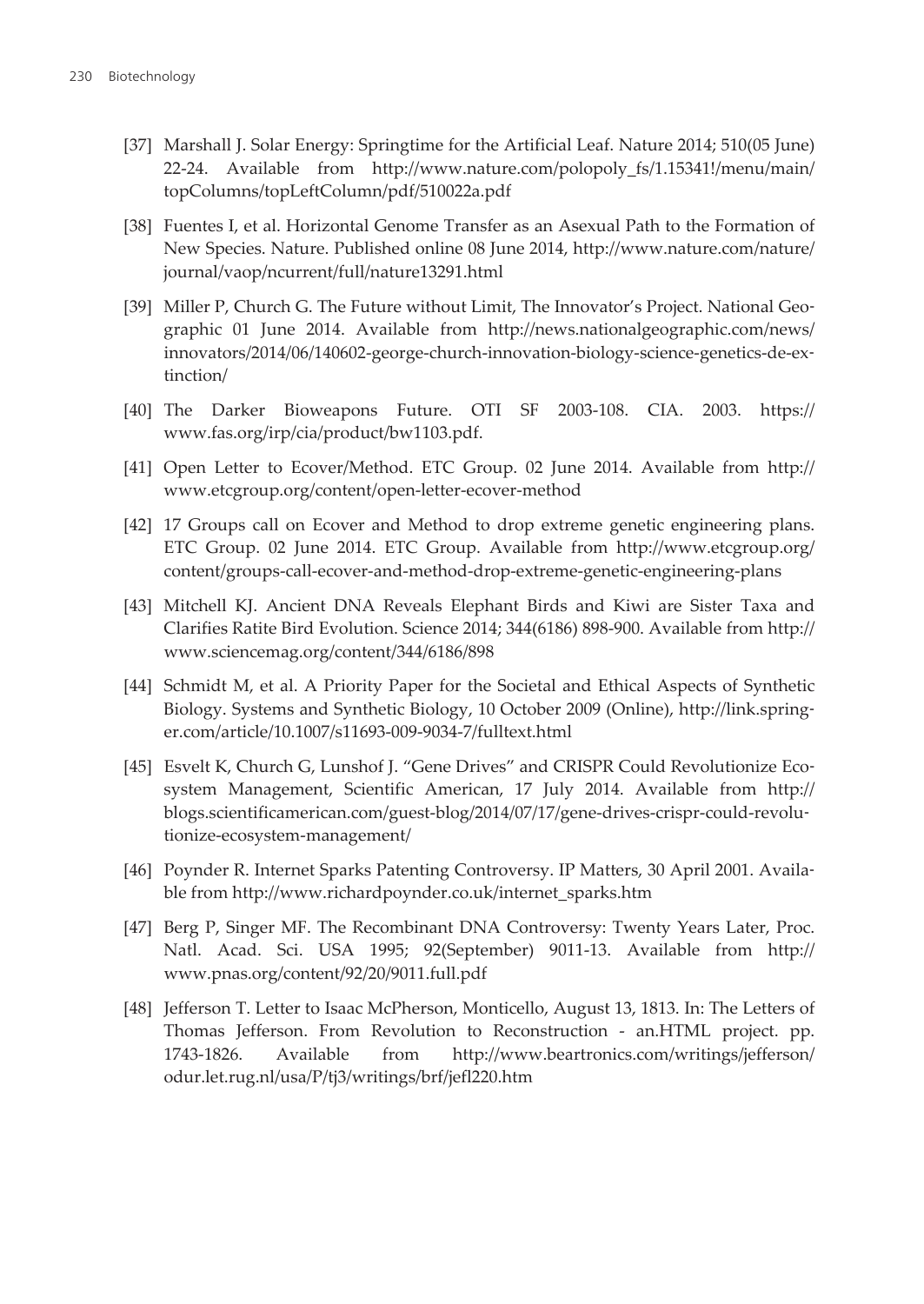- <span id="page-36-0"></span>[49] *KSR* v. *Teleflex*, 550 U.S. \_\_ (2007), http://supreme.justia.com/cases/federal/us/ 550/04-1350/
- [50] *Graver Tank.* v. *Linde Air Products*, 339 U.S. 605 (1950), http://supreme.justia.com/us/ 339/605/case.html
- [51] *Madey* v. *Duke University*, 307 F.3d 1351, 1362 (Fed. Cir. 2002), https:// cyber.law.harvard.edu/people/tfisher/2002Madeyedit.html
- [52] Cox JW, Vandegrift J. The Supreme Court Is Paying Attention to Patent Law Again. Law360. 01 April 2013. Available from http://www.law360.com/articles/425426/thesupreme-court-is-paying-attention-to-patent-law-again
- [53] *Limelight Networks, Inc*. v. *Akamai Technologies, Inc*., 572 U. S. \_\_\_\_ (2014), http:// www.supremecourt.gov/opinions/13pdf/12-786\_664d.pdf
- [54] Inkster I. Potentially Global: A Story of Useful and Reliable Knowledge and Material Progress in Europe Circa 1474-1912, The International History Review, 2006; 28(2) 237-286. Available from http://www.lse.ac.uk/economichistory/research/gehn/ gehnpdf/conf4\_iinkster.pdf
- [55] Bera RK. The Changing Role of Universities and Research Institutions in a Global Economy: Lessons Drawn from the U.S. Biotechnology Sector. Current Science 2009; 96(6) 774-778. Available from http://www.currentscience.ac.in/Downloads/arti‐ cle\_id\_096\_06\_0774\_0778\_0.pdf
- [56] Anon. Not-for-profit, good for business. [Advertisement Feature]. November 2010. Available from http://www.nature.com/biopharmadealmakers/pdf/ 2010\_nov\_feature.pdf.
- [57] A Tutorial on Technology Transfer in U.S. Colleges and Universities. Council on Government Relations. 2000. https://tulane.edu/ott/upload/TT\_Tutorial-2.pdf
- [58] Zucker LG, Darby MR. Star Scientists and Institutional Transformation: Patterns of Invention and Innovation in the Formation of the Biotechnology Industry. Proc. Natl. Acad. Sci. USA, 1996; 93(23) 12709-12716. Available from http://www.pnas.org/ content/93/23/12709.full.pdf±html
- [59] Rooksby JH. Innovation and Litigation: Tensions between Universities and Patents and How to Fix Them. Yale Journal of Law and Technology 2013; 15(2) Article 1. Available from http://digitalcommons.law.yale.edu/yjolt/vol15/iss2/1
- [60] *Vaupel Textilmaschinen* v. *Meccanica Euro Italia*, 944 F.2d 870, 873 (Fed. Cir. 1991), http://openjurist.org/944/f2d/870/vaupel-textilmaschinen-kg-v-meccanica-euro-italiaspa
- [61] Rasor R. Incoming AUTM President's Speech. Las Vegas, Nevada. 2 March 2011. Available from https://www.autm.net/AM/Template.cfm?Section=Documents&Tem‐ plate=/CM/ContentDisplay.cfm&ContentID=5537